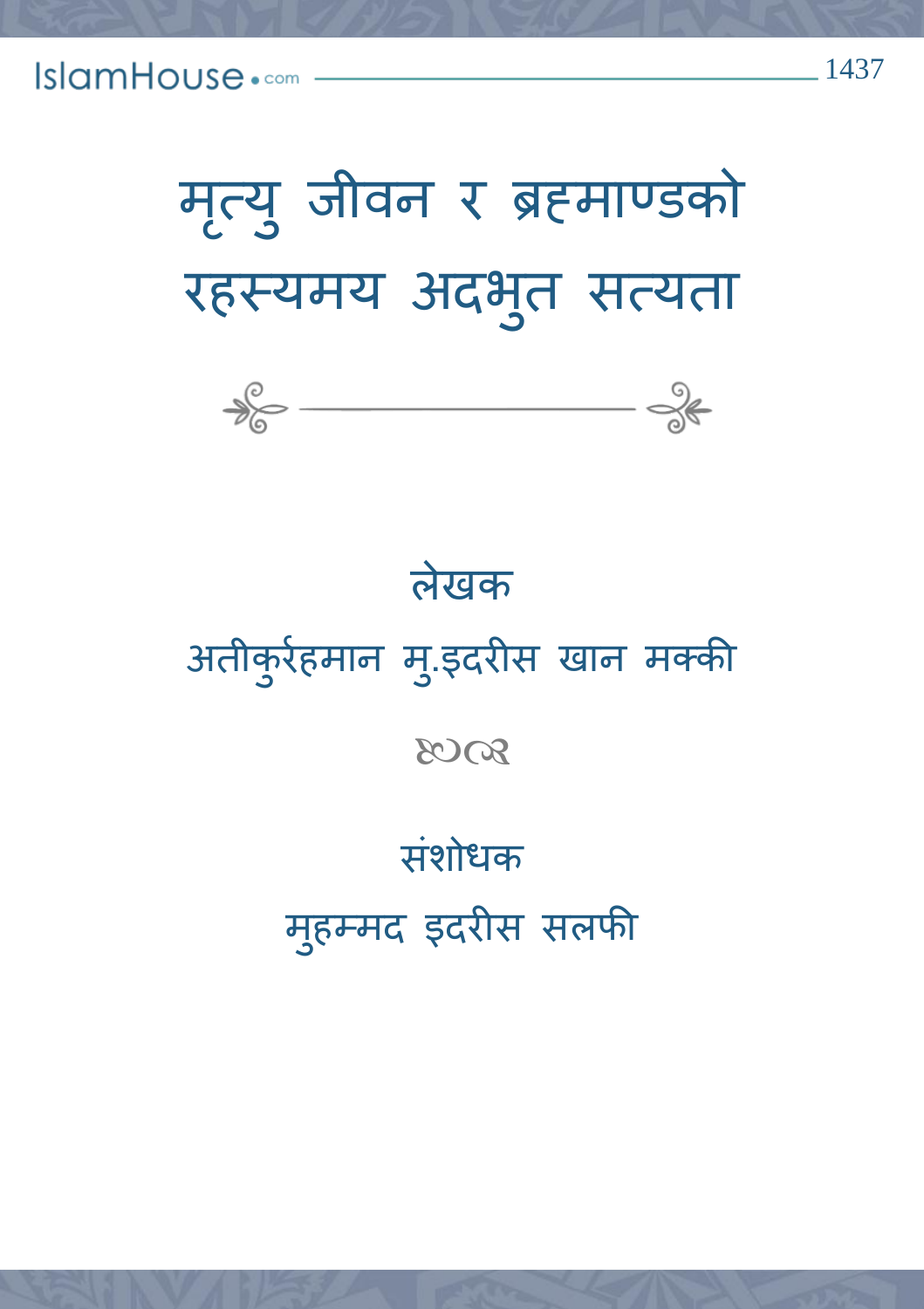# سر الموت والحياة والكون



تأليف عتيق الرحمن محمد إدريس خان مكي 8008

المراجعة محمد إدريس سلفي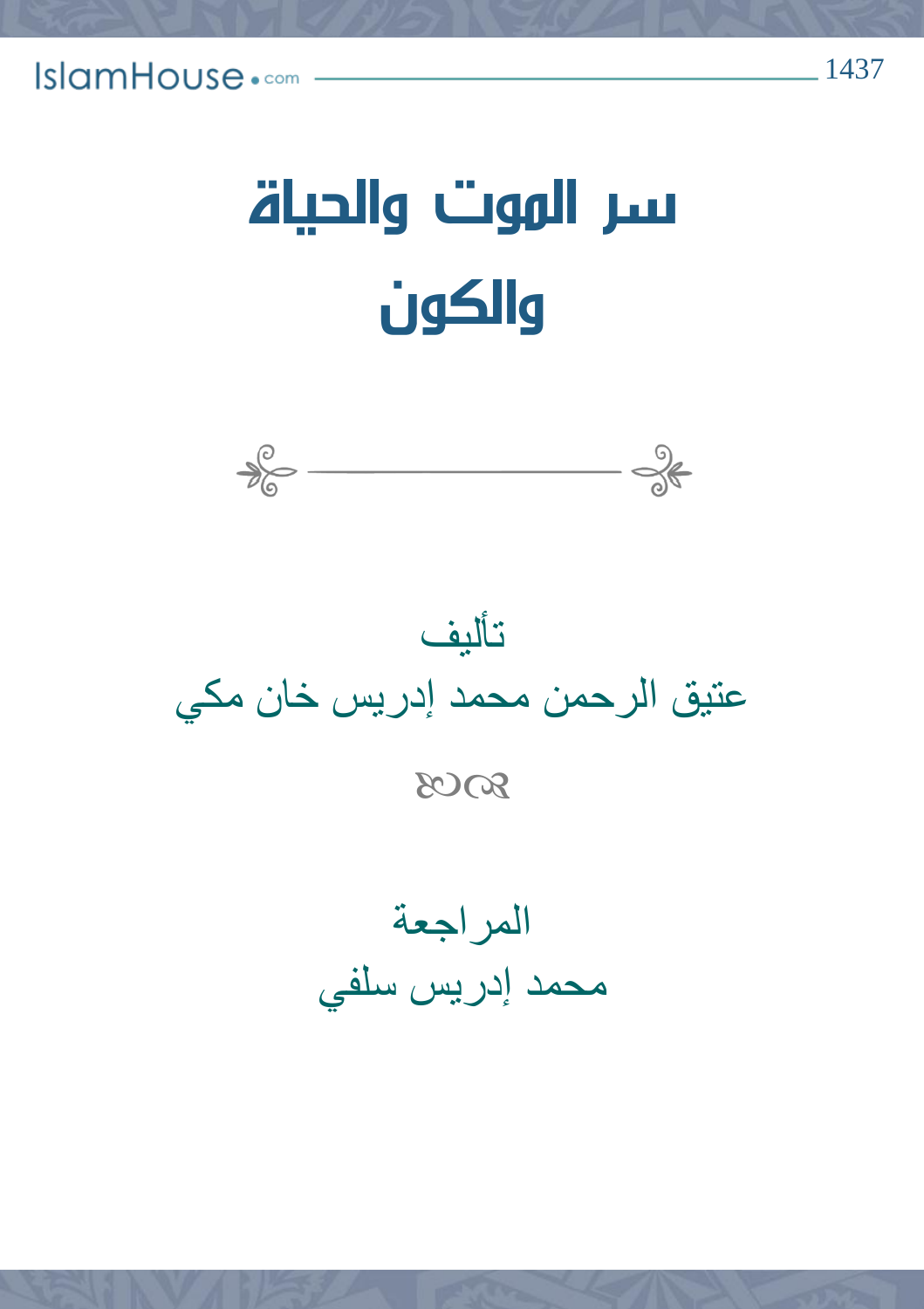

## بسم الله الرحمن الرحيم

#### $8003$

सर्वाधिकार लेखकमा सुरक्षित छ।  $\overline{a}$  To connect Author: 0501372254 للتواصل مع المؤلف: 0501372254 लेखकसित सम्पर्क गर्ने नं. ०५०१३७२२५४

> प्रथम प्रकाशन साल $\,$  सन २०१५ ई. सं. नि:शल्क वितरणको लागि मात्र

#### 8008

## पुस्तक पाइने ठेगाना –:

 $\Box$ इस्लामिक गाइडेन्स सेन्टर कपिलवस्त नगरपालिका व.नं. ९ महवा तौलिहवा कपिलवस्त् (नेपाल)  $\frac{1}{2}$ सम्पर्कनं 00९७७९ $\frac{1}{2}$ (8899) सउदी नं. 00966-0501372254  $\Box$ इस्लामिक गाइडेन्स सेन्टर रबवा अल रियाज साउदी अरबीया

IslamHouse.com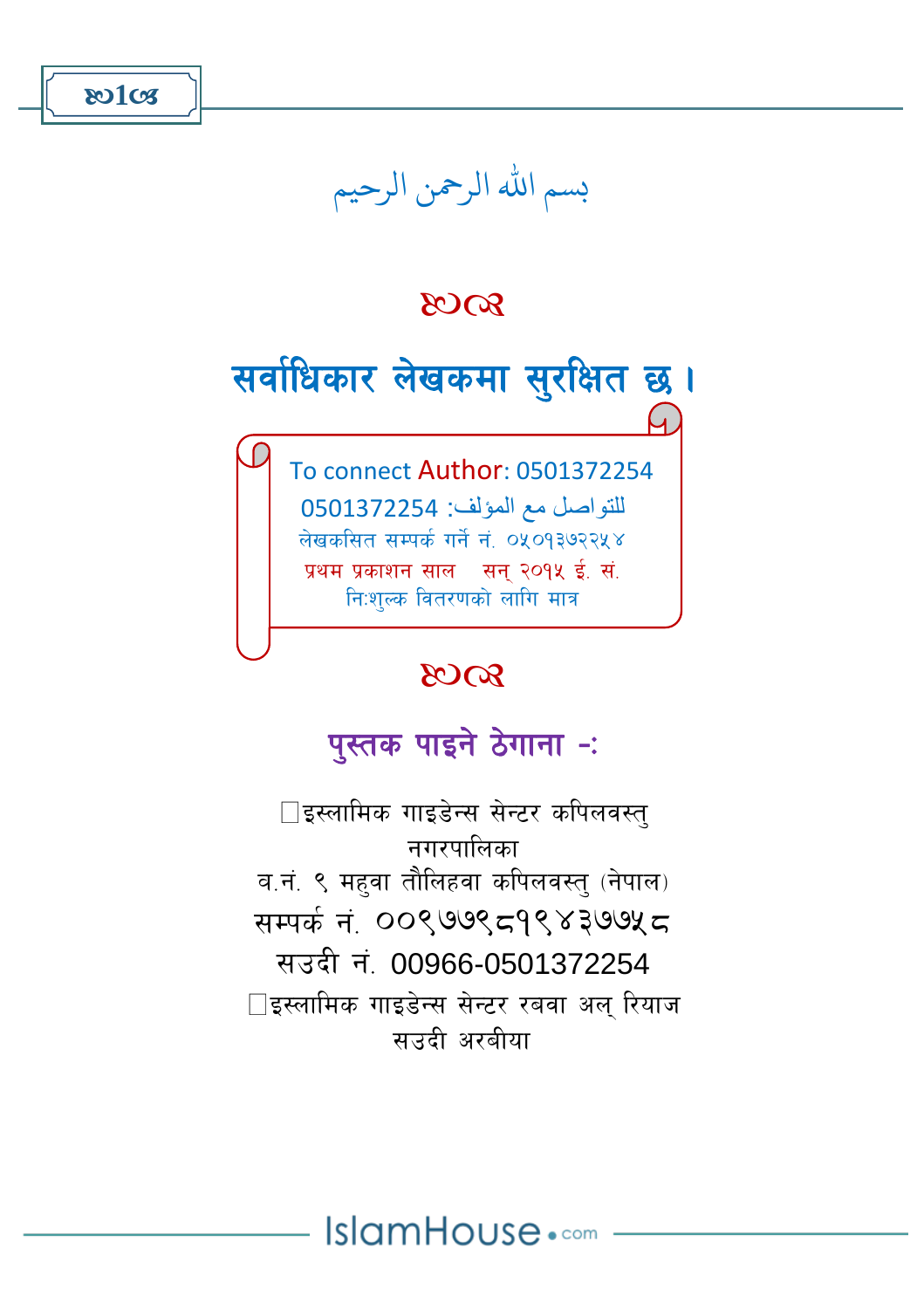$802C<sub>5</sub>$ 

 $\frac{1}{\sqrt{2}}$ 

#### प्रस्तावना

अलहम्द लिल्लाहि नहमद्ह वनस्तईन्ह व नस्तगफिरह वनऊज् बिल्लाहि मिन शुरूरि अनफ्सिना वमिन सईयाति आमालिना, मैँयहदिहिल्लाह् फलामुजिल्ला लहु व मैँयुजलिल्हु फलाहादिया लहु वअशहद अल्लाइलाहा इल्लल्लाह व अशहद अन्ना मोहम्मदन् अब्दह् व रसुलुह् । (अम्मा बअ़द)

हरेक प्रकारको प्रशंसा अल्लाहको लागि छ जसले सर्म्पूण ब्रहमाण्डलाई उत्पन्न गऱ्यो, र अल्लाहको शान्ति अवतरित होस अन्तिम संदेष्टा महम्मद सल्लल्लाहो अलैहे वसल्लम र उहाँको घर परिवार र साथीहरू माथि र उनी सबैहरू माथि जुन यस इस्लामको प्रचार प्रसार गरे र मुहम्मदको पद्धतिलाई उत्तम मानी उसैमाथि हिंडी आफ्नो जीवन व्यतीत गरे ।

प्रस्तुत पुस्तकमा मैले त्यो सबै प्रश्नहरूको उत्तर दिने प्रयास गरेछ जुन हाम्रो हृदयमा असमंजस जस्तो अवस्था उत्पन्न गर्छन्, र जीवन मृत्यु ब्रह्माण्डको चक्रलाई प्रष्ट पार्ने प्रयास गरेको छ, साथै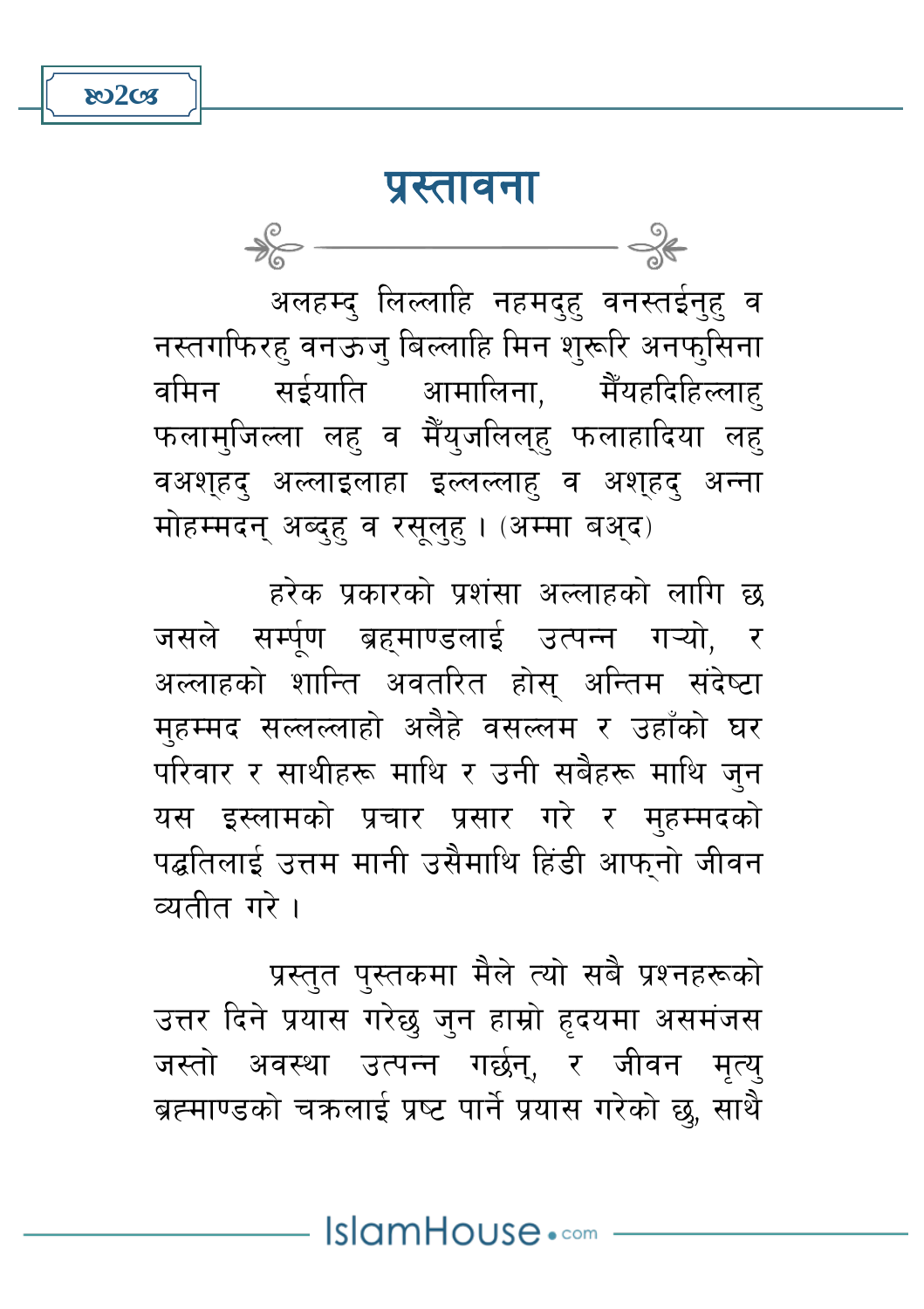सर्वमान्य एवं सर्वव्यापी धर्म इस्लामका केही महत्पपूर्ण निर्देशनहरू प्रमाण सहीत प्रसतुत गर्ने सहास गरेछु। र इस्लामको सत्यतालाई साइन्टिफिक एवं प्राकृतिक प्रमाणहरू द्वारा सिद्ध गर्ने प्रयास गरेको छ । र यो सिद्ध गर्ने प्रयास गरेको छ कि वास्तविक सत्य धर्म र सत्य पुज्य एउटै छ र यस ब्रह्माण्डको संचालक एउटै छ र त्यो नै सत्य पूज्य हो त्यस बाहेक कुनै ईष्ट पूजा योग्य छैन....आदि । र आफ्नो प्रत्येक दावीमाथि हाम्रो विवेकले स्वीकार्ने र मान्नेवाला प्रमाण प्रस्तुत गरेको छु । यो किताब विशेष गरी गैर मुस्लिमहरूको लागि लेखेको छ जिनीहरूलाई इस्लामको सत्यताबारे पूर्ण जानकारी छैन ।

मलाई आशा छ कि यो सानो पुस्तकबाट तपाईहरूलाई सत्यको ज्ञान हुने छ । र यो पुस्तक तपाईहरूको लागि लाभप्रद सिद्ध हुनेछ । अल्लाह सित विन्ती छ कि मेरो यो सानो प्रयासलाई कबूल गरी मेरो र मेरो घरपरिवारका समस्त सदस्यहरूको मुक्तिको माध्यम बनाउन्, र विशेष गरी मेरो आमा ब्वालाई आफ्नो विशेष कृपाको पात्र बनाउन् जहाँहरूको मोह मायाले गर्दा नै म यस योग्य भएको छु कि अल्लाहको धर्मलाई सर्वसाधारण सम्म पुऱ्याऊँ र अनभिज्ञ एवं भ्रमित व्यक्तिहरूलाई सुमार्ग देखाऊँ। हे अल्लाह हाम्रो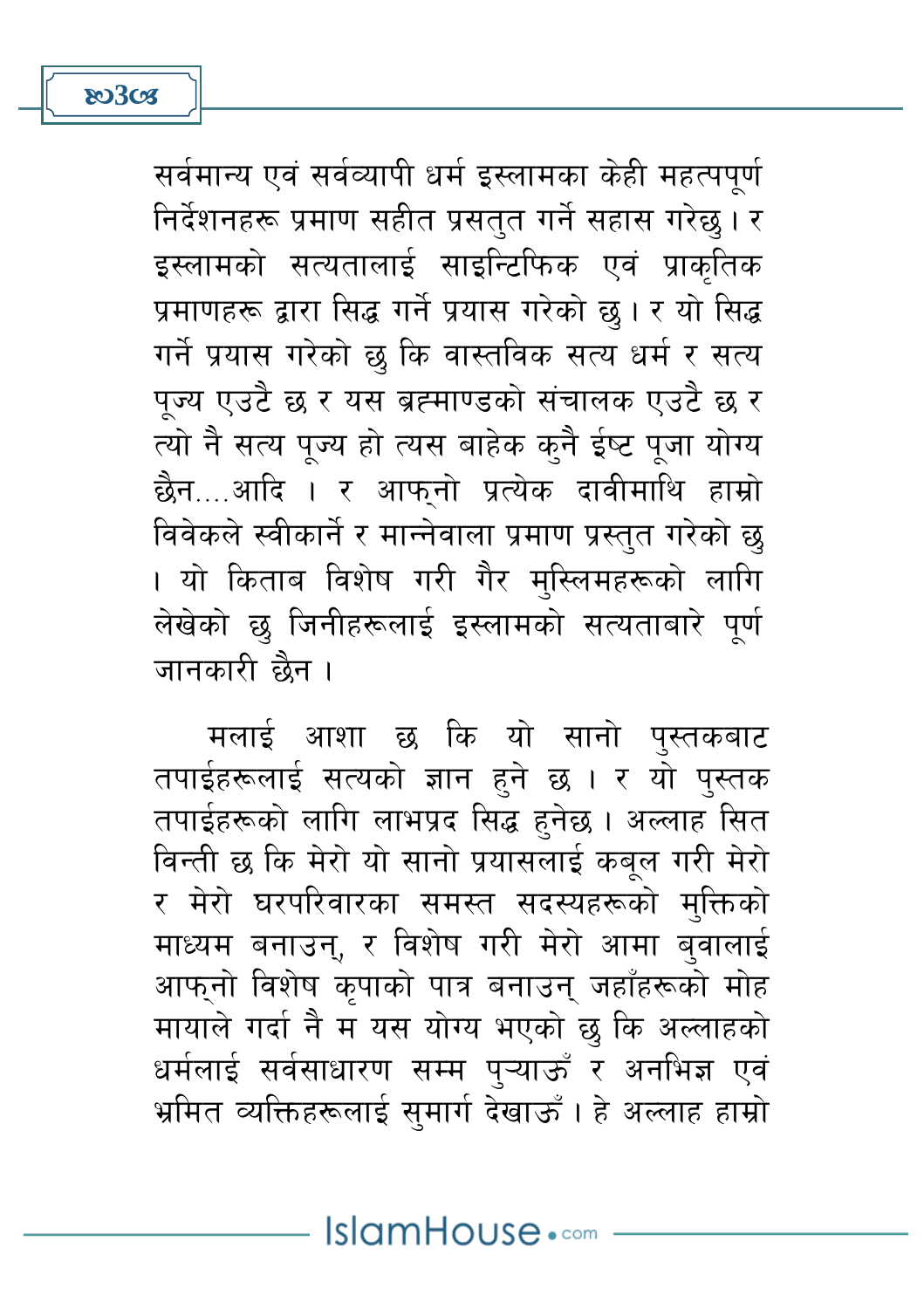IslamHouse.com

लेखक अतीक्र्रहमान मुहम्मद इदरीस खान मक्की कपिलवस्त् नगरपालिका वार्ड नं. ९ महवा तौलिहवा कपिलवस्तु (नेपाल) email- atiqkhannp1982@yahoo.com सम्पर्क नं. ००९७७९८१९४३७७५८ सउदी मो. न. ००९६६५०१३७२२५४

आमा बुवा र घरका अन्य सदस्यहरूलाई मुक्ति प्रदान गरी स्वर्गमा स्थान प्रदान गर (आमीन)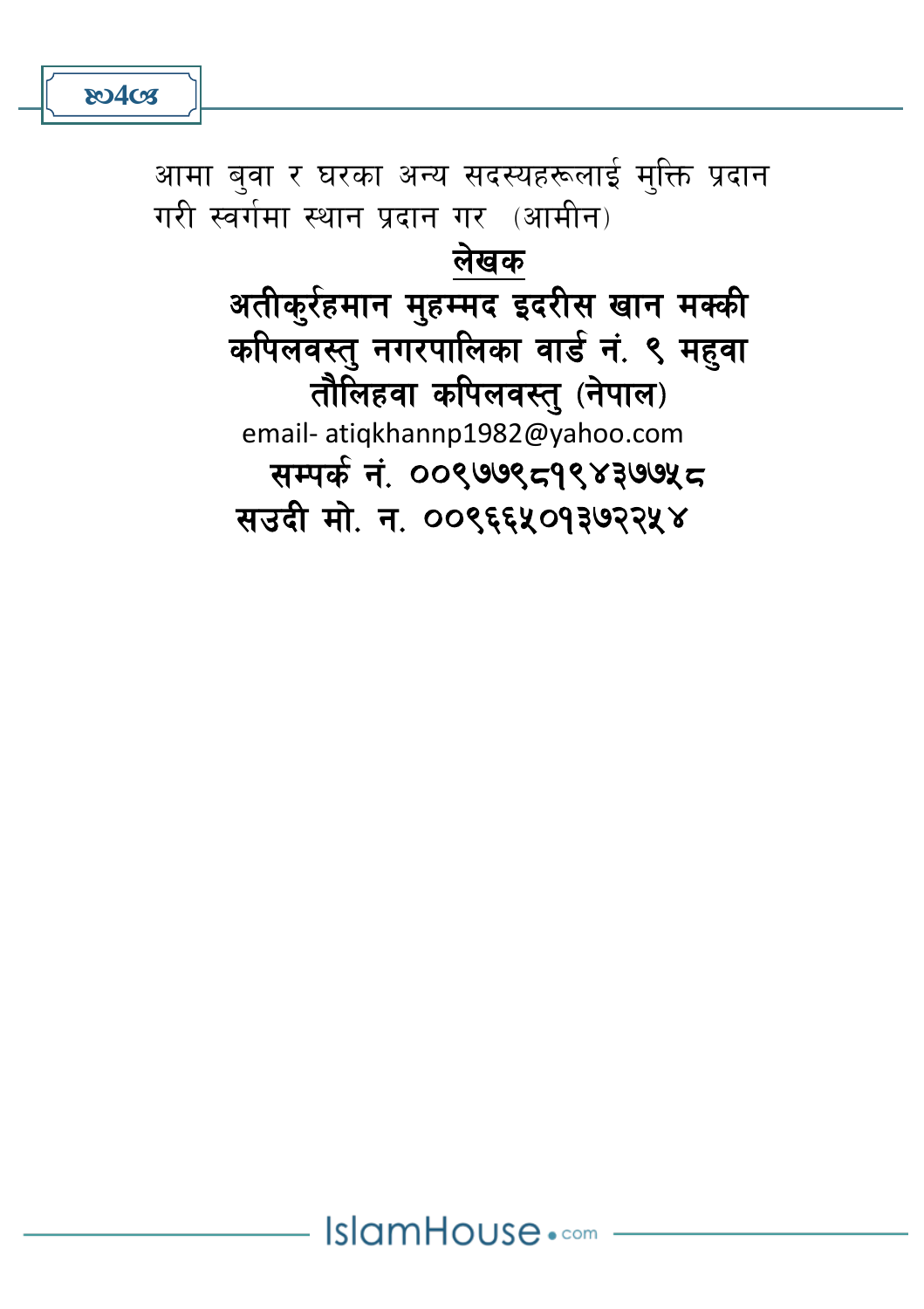बिस्मिल्लाहिर्रहमानिर्रहीम

**80508** 

यस संसारमा विभिन्न प्रकारका धर्महरू छन्, त्यस मध्ये कतिपय मनुष्यले बनाएका मिथ्या धर्म हुन्, त कतिपय ईश्वरीय धर्म । त कतिपय जना त ईश्वरमा विश्वास नै राख्दैनन्, त कतिपय जना मात्र विज्ञानमा आस्था राख्छन् । तर केही यस्ता प्रश्नहरू छन् जसको उत्तर कसैसंग छैन । आउनस् त्यसैबारे केही ज्ञानवर्धक क्राहरूमाथि विचार गरौं ।

हे प्रिय पाठकहरू ! मृत्यु के हो ? यो कब र कसरी आउँछ ? यो यस्ता प्रश्नहरू हुन् जसको उत्तर यस ब्रह्माण्डमा कसैलाई थाहा छैन । त्यसबारे हामीलाई त्यति नै ज्ञान छ जति हामीलाई ब्रह्माण्डको चालक सम्पर्ण जगतको रचयताले आफनो सन्देष्टाहरू द्वारा जानकारी गराएको छ।

यस प्रश्नले सम्पूर्ण संसारलाई हैरान पारेको छ, वैज्ञानिकहरू आफुनो अंथक प्रयास र खोजगरे पनि यस प्रश्नको उत्तर दिनुमा पुर्णरूपले विफल

IslamHouse.com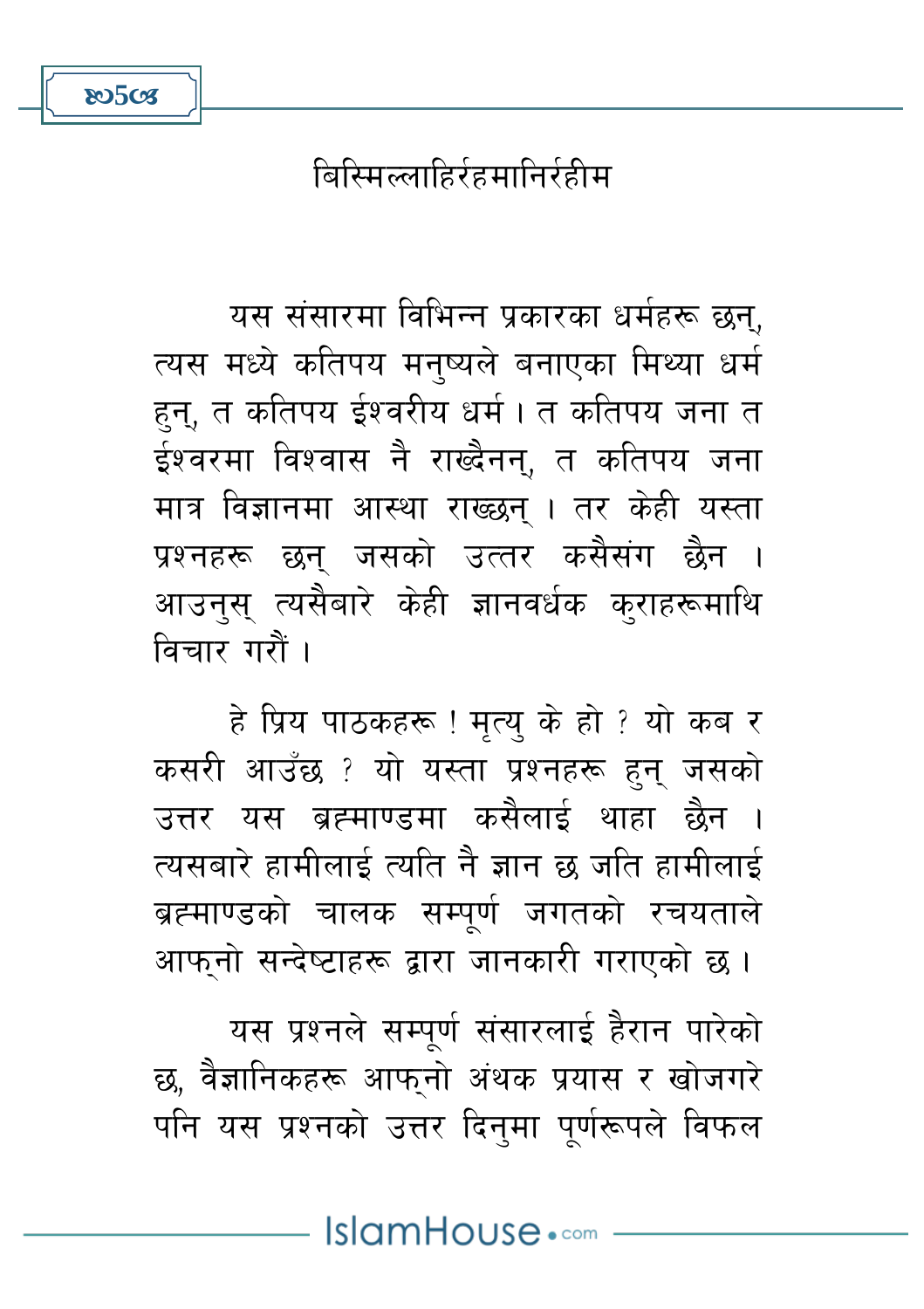

भएका छन्। उनीहरूको यो विफलताको कारण के हो ? के यस्तो समय पनि आउँछ जब यस प्रश्नको उत्तर मिल्ने छ १

मनष्य कहाँदेखि कहाँ पुग्यो, चन्द्रमाथि पुग्यो, र सुर्यमाथि पुग्ने प्रयासमा छ , तर आफुनै जीवनको एक मात्र सत्यता जसमाथि सम्पर्ण जीवधारीहरूको एकमत छ त्यसको रहस्यलाई पाउन असमर्थ छ किन ?

यो ब्रह्माण्ड कसरी उत्पन्न भयो यसमा विद्वानहरू र वैज्ञानिकहरू बीच ठुलो मतभेद छ, तर मत्यमाथि कसैको पनि मतभेद छैन तै पनि ज्यान (रूह) के हो ? मनष्यको शरीरमा यो कस्तो तथ्य हो १ कसरी हालिन्छ १ कसरी निस्कन्छ ? कसैलाई आज सम्म थाहा भएन। बरु कुनै मान्छे यो भन्न सक्दैन कि भोलीको सूर्य त्यो हेर्नसक्छ कि सक्दैन ।

यस संसारमा अनेकौं जातिहरू छन्, सबैको रंग, रूप, स्वभाव, आस्था, धर्म भिन्न छन् । कतिपय ईश्वर अल्लाहमा आस्था राख्छन् त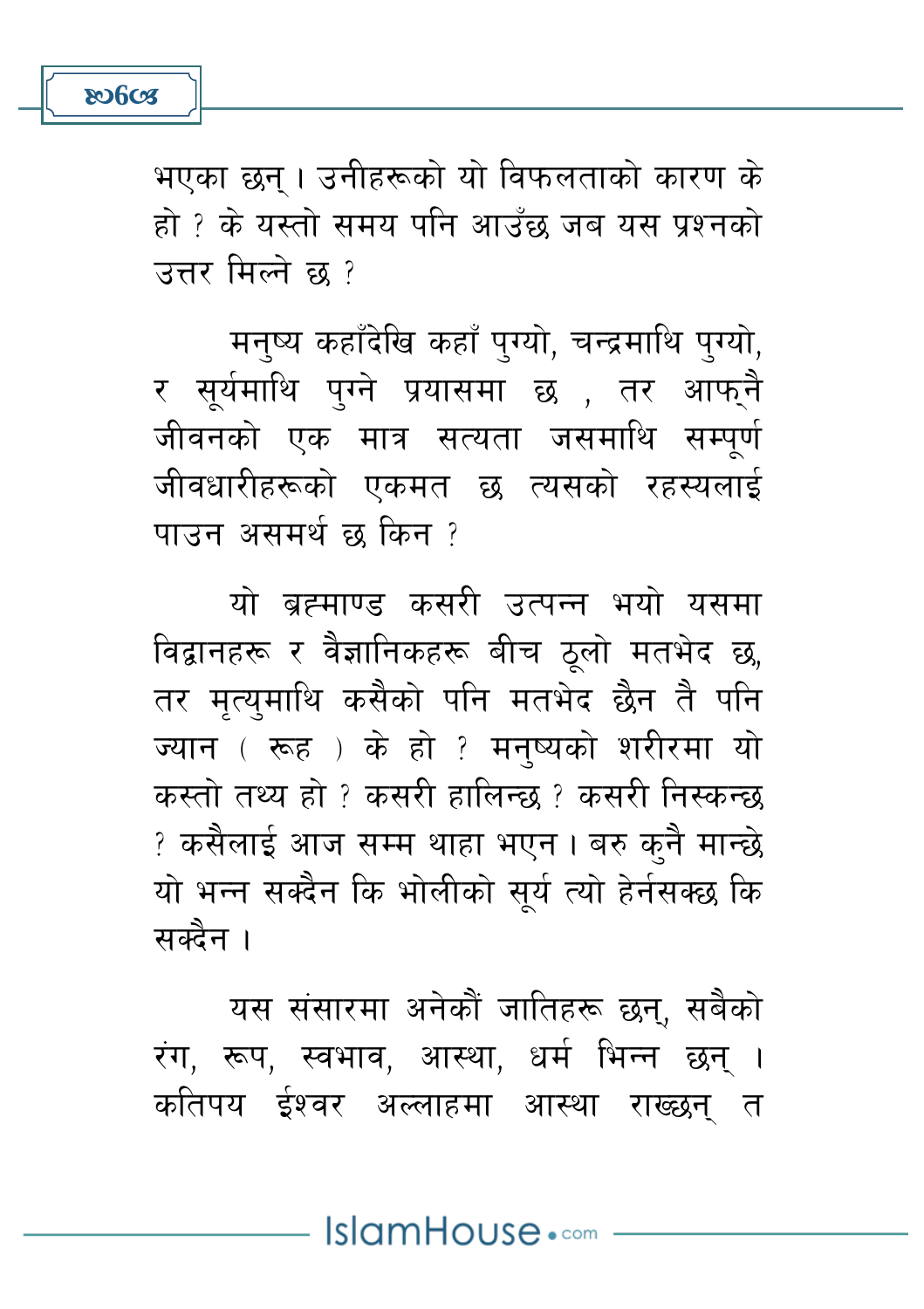

कतिपय आफलाई नै ईश्वर भन्छन्, त कतिपय क्नै ईश्वर छैन भन्छन् । तर यी सबैको एकमत छ कि मत्य अवश्य आउँछ। अर्थात सबैमा समानता र एकता केवल एउटै करामा छ त्यो हो मत्य, सबैलाई यसमाथि अट्ट विश्वास छ कि चाहे कोही धर्मलाई र ईश्वरलाई मानोस् वा नामानोस् त्यसलाई मत्य अवश्य आउने छ ।

जसले यो भन्छ कि ईश्वर छैन के त्यो यस मत्यलाई रोक्न सक्छ ? छ कुनै यस संसारमा जुन यो दावी गर्न सकोस् कि म यसलाई अर्थात मरने क्रमलाई रोक्न सक्छु ? र यो उत्तर दिन सकोस् कि मत्य किन आउँछ यसको रहस्य के हो ? छ कसैसंग उत्तर ?

यसको रहस्य जान्नुको लागि सारा संसारमा भएका प्राणिहरूको वर्गीकरण गर्नु अति आवश्यक छ तब नै हामी कनै निष्कर्षमा पुग्न सक्छौं । र यस करामा पनि विचार गर्नपर्छ कि यो संसार आफै चलिरहेछ अथवा यसलाई कुनै शक्ति चलाई रहेछ । अनि यसमाथि पनि विचार गर्नु आवश्यक छ कि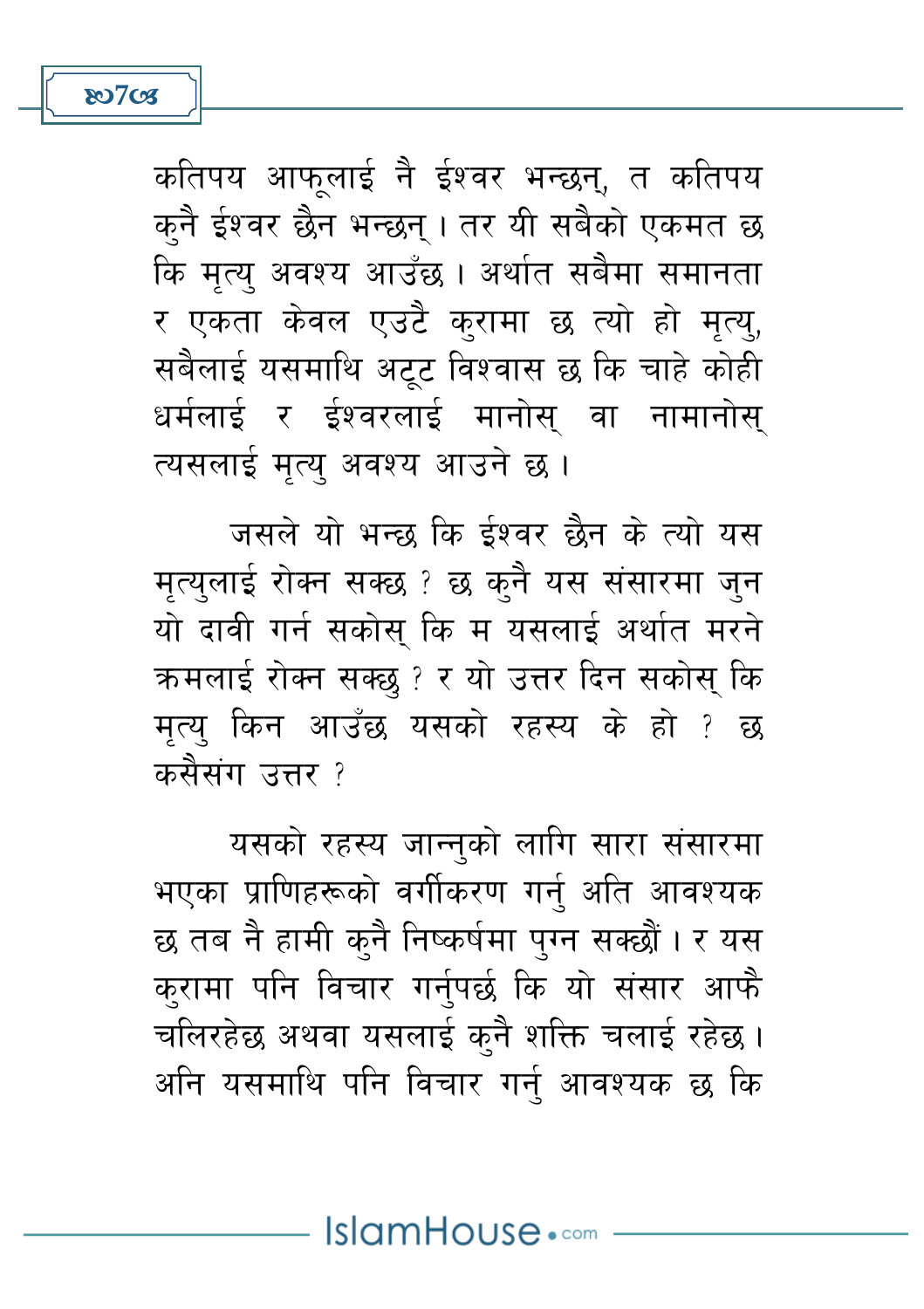**ROSCS** 

त्यो सर्वशक्तिमान को हो ? कहाँ छ ? कसरी यस 

यो सबै पश्नहरूको उत्तर खोज्दा सर्वपथम हामीले संसारमा बस्ने समस्त जीवधारीहरूको वर्गीकरण गर्नुपर्छ । ब्रह्माण्डमा जनावर, मनुष्य, ढङ्गा. धरती. आकाश. चराचंगी. सर्य चन्द्र. घासपात, बोटबिरुवा, ..... आदि सृष्टिहरू छन्।

स्रष्टाले आफनो सष्टिलाई दई भागमा विभाजित गरेको छ, अथवा यो भनम् कि सम्पूर्ण सुष्टि दुई भागमा विभाजित छ जीवधारी. निर्जीव । तर साइनटिस्टहरू ( वैज्ञानिकहरू ) को कथन बमोजिम सम्पर्ण सष्टिमा ज्यान छ, तर कसरी ? यो सिद्ध भए छैन तै पनि हामी यो भनम् कि सृष्टिमा सबै जीवधारी नै छन् र सबै सुष्टि एउटै वर्गमा आउँछ, अर्थात सबै जीवधारी नै छन् । फोरि पनि वर्गीकरण त हने नै छ र त्यो हो!

<u> १ - अकल बद्धि भएका जीवधारीहरू जसरी :</u> मनष्य ।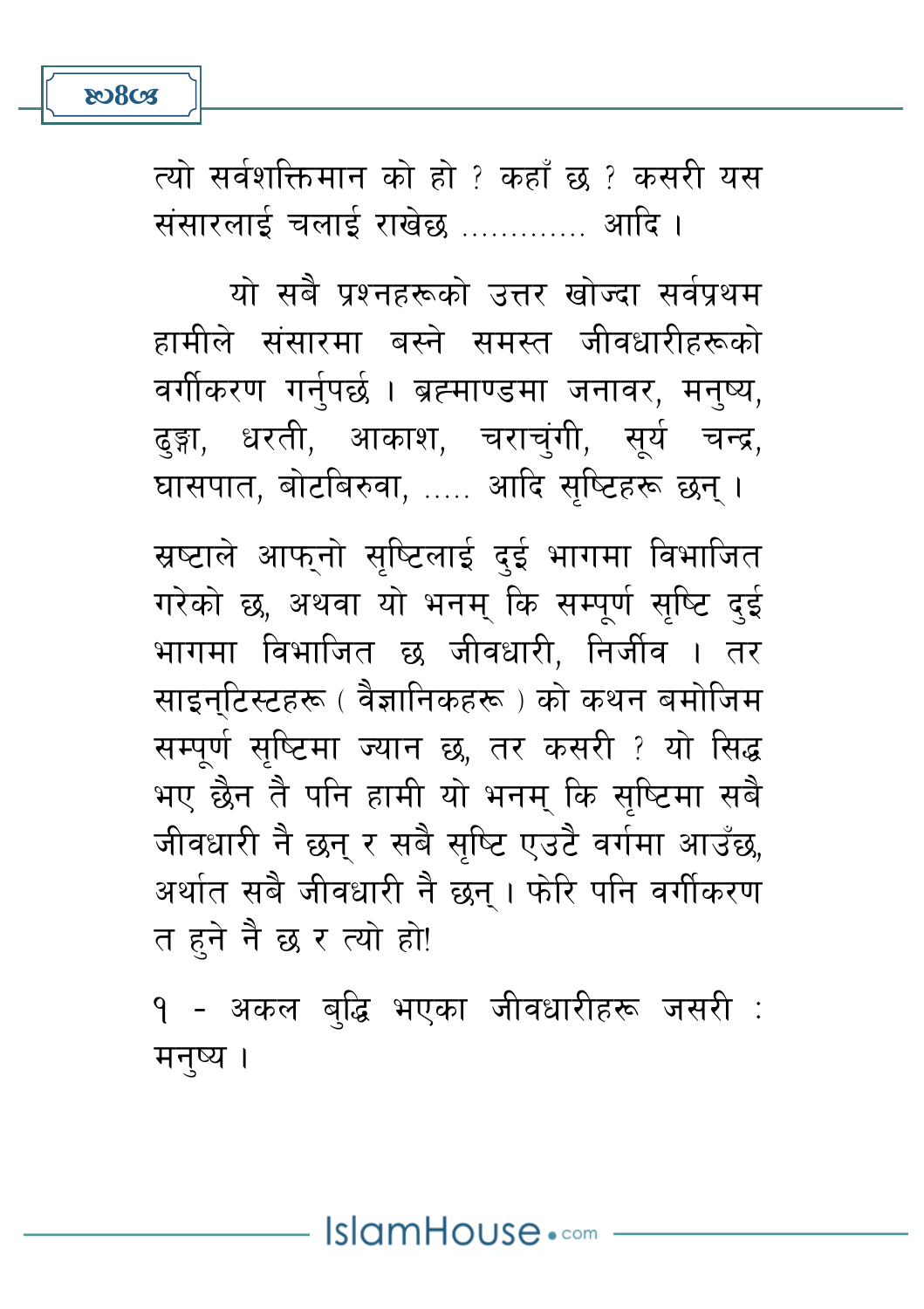

२ - अकल ब्द्धि नभएका जीवधारीहरू जसरी : जनावर पखेटाहरू ।

र मनुष्यलाई अरु सबै जीवधारीहरू माथि यसै कारण प्रधानता र श्रेष्ठता प्रदान छ कि त्यो बद्धिमान छ । जनावर मनुष्य जस्तो कदापि हुन सक्दैन यो सबैको कथनबाट सिद्ध छ । अब मन्ष्यमा पनि कालो गोरो, सानो ठूलो, बुद्धिमान ब्द्धिहीन...आदि छन् । यो वर्गीकरण किन ? के यसमा पनि रहस्य छ ?

फोरे मनष्य भित्र ईश्वरलाई मान्नेहरू पनि छन् र नमान्नेहरू पनि । र मान्नेहरू भित्र कतिपय सम्भतिलाई ईश्वर भन्छन् त कति असम्भतिलाई। त कतिपय बहुदेववाद माथि विश्वास राख्छन् त कतिपय 1+1+1=1 मा विश्वास राख्छन् । हामी जब सम्म उपरोक्तका प्रश्न र आस्थाहरूको सत्यरूपमा उत्तर पाउँदैनौं तब सम्म जीवन र मृत्युको रहस्य पनि पाउँदैनौं ।

पहिला हामी त्यस प्रश्नको उत्तर तर्फ लागौं जसमा यो सोधिएको छ कि ब्रह्माण्डको निर्माण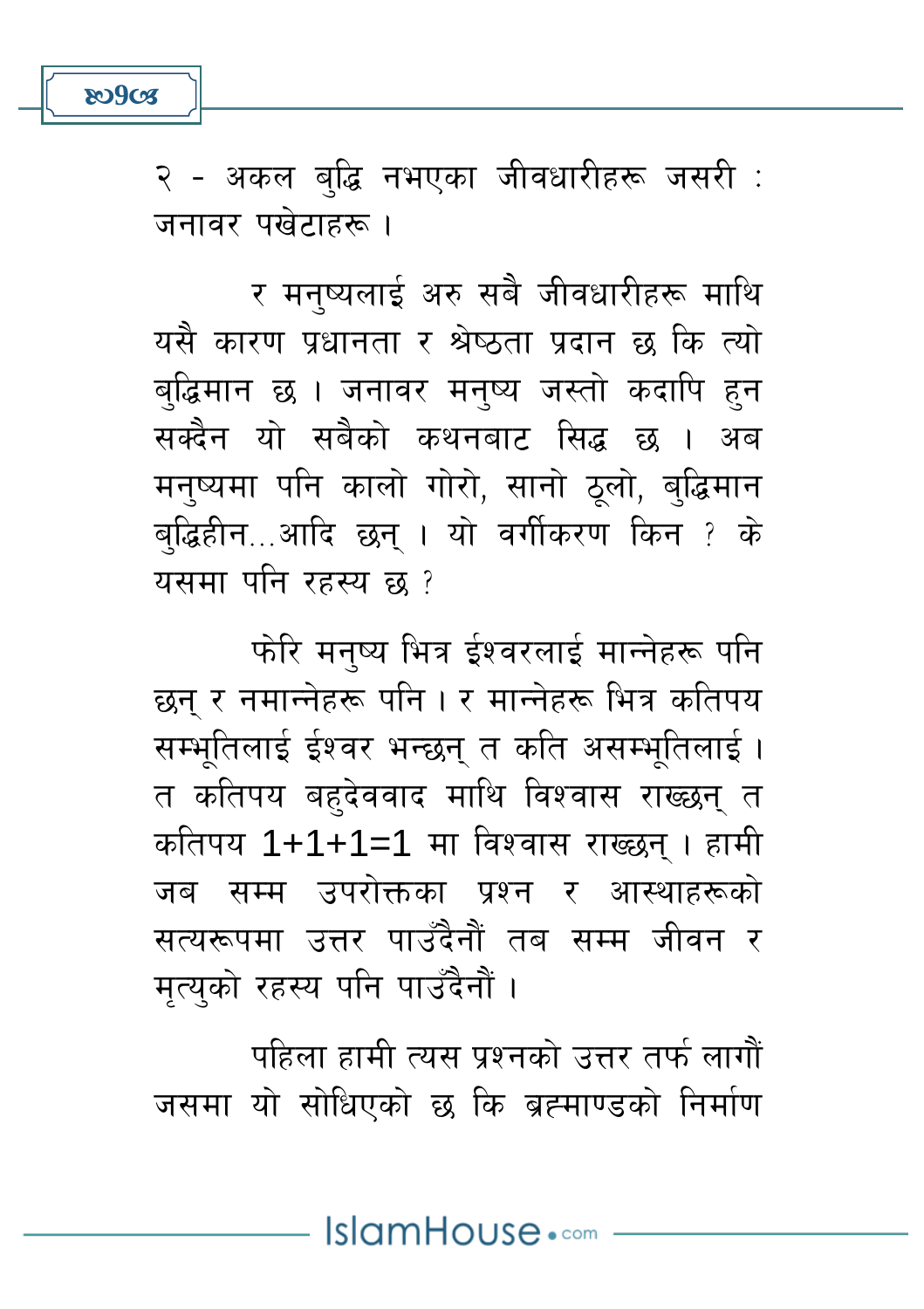

कसरी भयो, के कसै शक्तिले यसको निर्माण गऱ्यो वा आफै निर्मित भयो ।

एउटा कथन अनुसार यो ब्रह्माण्ड एक्कासी उत्पन्न भयो, यसको कोही निर्माता छैन । यस भनाई अनुसार कुनै ईश्वर छैन, बरु यो संसार आफै गतिशील छ । तर यो कथन अति निर्बल कम्जोर प्रमाणहीन र असत्यतामा निर्भर छ. किनकी बिना निर्माता कुनै वस्तु आफै निर्मित हन सक्दैन । निर्मित वस्तु नै निर्माताको सबै भन्दा ठलो प्रमाण हो, किनकी निर्मित वस्तु निर्माता तर्फ संकेतगर्छ। यसैले हामी यस कथनलाई अमान्य र अस्वीकार्य गरी यसलाई यहीँ विराम दिन्छौं ।

अब यो प्रश्न उठ्छ कि यदि निर्माता छ भने एउटै छ अथवा अनेक छन् वा तीन छन् ?

पहिला यो बभनस कि जिनले यो भन्छन् कि ईश्वर तीन छन् (1+1+1=1) अर्थात पिता + छोरा + रूहल कदस = ईश्वर । उनीहरू आज सम्म यो जवाफ दिन सकेनन कि तनी एउटा कसरी हुन सक्छ सबैलाई थाहा छ कि 1+1+1=3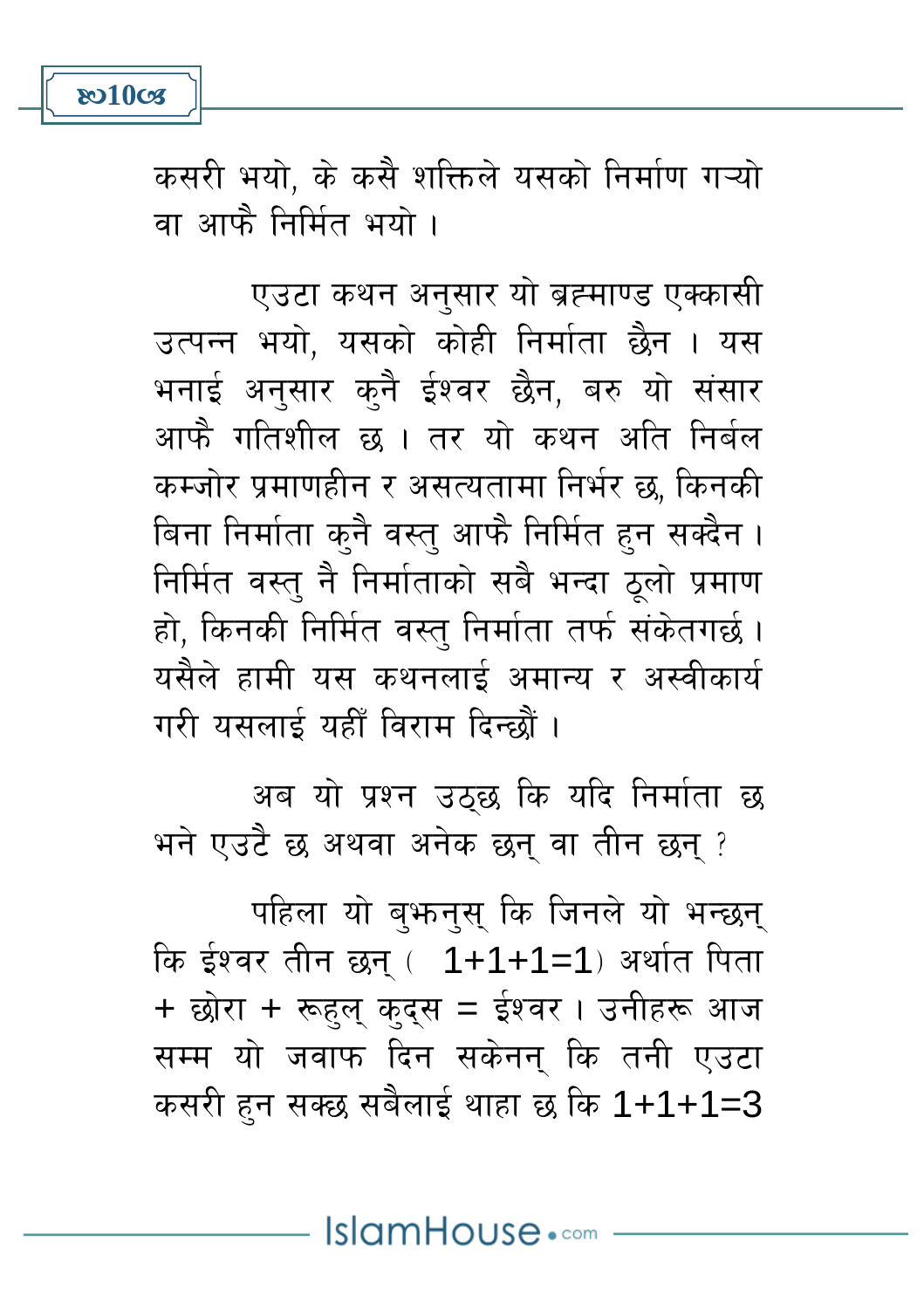

हुन्छ, अर्थात तीन एक र एक तीन कसरी हुन सक्छ ? पूरा संसारमा यस करालाई क्नै व्यक्ति प्रमाणित गर्न सक्दैन. यसै कारण यो आस्था पनि सत्यताको तलामा खरा र सत्य पाइएन। (एक तीन , र तीन एक , यो ईसाईहरूको आस्था हो )

अब बाँकी रह्यो ऊ सबैको कथन जसमा भनिएछ कि प्रत्येक पस्त् ईश्वर हो । अर्थात सम्भूति र असम्भूति र बहुदववादमा आस्था राख्नु । हामीले यो सिद्ध गरेछौं कि निर्मित वस्त निर्माता तर्फ संकेत गर्छ जसरी सूर्य, चन्द्र, आगो, मनुष्य आदि यी सबै यो प्रमाणित गर्छन् कि कुनै छ जसले यिनीलाई निर्माण गरेछ। फेरि निर्मित वस्तु निर्माता कसरी हुन सक्छ ? अर्थात ईश्वर कसरी हुन सक्छ ? र जुन ईश्वर होइन त्यो अराधना योग्य पनि छैन । अब यो प्रष्ट भयो कि सम्भूति र असम्भूति ईश्वर कदापि हन सक्दैनन् ।

अब हाम्रो मस्तिष्कमा यो पश्न आउँछ फेरि ईश्वर को हो ? जुन अराधना योग्य छ , ब्रह्मपाण्डको रचनाको रहस्य के हो ? किन त्यस रचयताले यसलाई सुष्टि गऱ्यो ? के त्यो स्रष्टा एक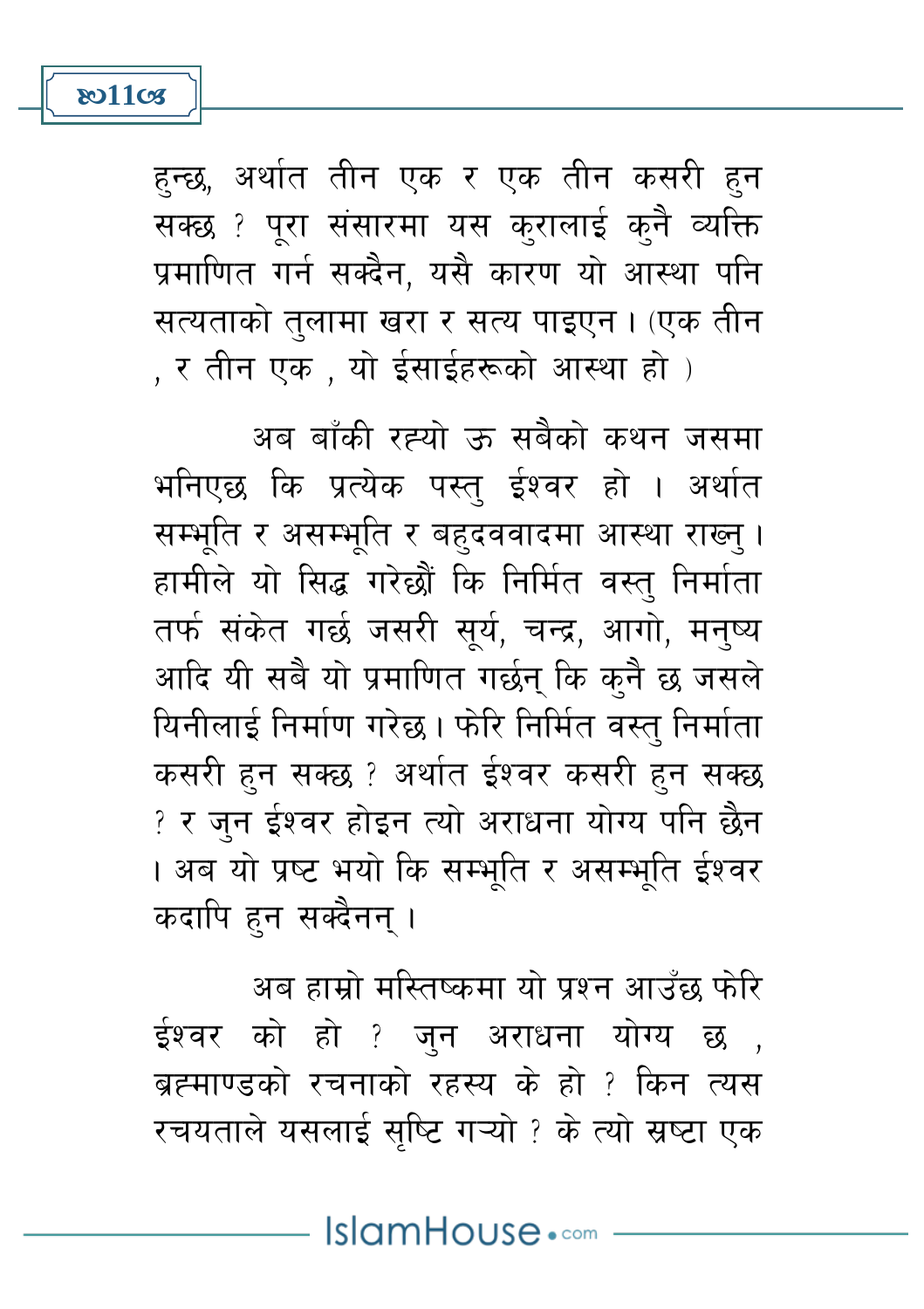**ষ্ঠা2ত্য** 

भन्दा अधिक हुन सक्छ ? यो प्रश्नहरूको उत्तर हेर्दाखेरि हामीलाई यो थाहा हुनुपर्छ कि यदि हाम्रो देश नेपालको राजा अथवा हाम्रो घरको मखिया ( चालक) (Had family) एक भन्दा अधिक भएको भए के हुन्छ, यस कुरालाई यस्तो बुफ़नुसु कि देशका सबै नागरिकहरू आफैलाई मुखिया वा राजा ठानन वा घरका सबै सदस्यहरू आफलाई नै घरचलाउने व्यक्ति ठानुन भने के हुन्छ ? फुट विद्रोह …. आदि, देशको करै नगर्नुस् मात्र एउटा घर पनि मात्र एउटै शासक बिना चल्दैन यदि दई वा त्यस भन्दा अधिक शासक भएको खण्डमा विद्रोह मारपिट आदि हुन्सक्छ भने यो विशाल संसारलाई दुई वा दुई भन्दा अधिक स्रष्टाले कसरी चलाउन सक्छन् र कसरी हुन् सक्छन् ।

हामीले यो ब्रह्माण्डलाई हेर्दाखेरि यो आभास हुन्छ कि यस ब्रह्माण्डको प्रत्येक वस्तु अआफनो स्थानमा अति संतुलित छ त्यसको त्यो ठाउँ नै त्यसको लागि उचित र उत्तम छ, यदि दई स्रष्टा भएको भए यो कदापि हुन सक्दैनथ्यो ।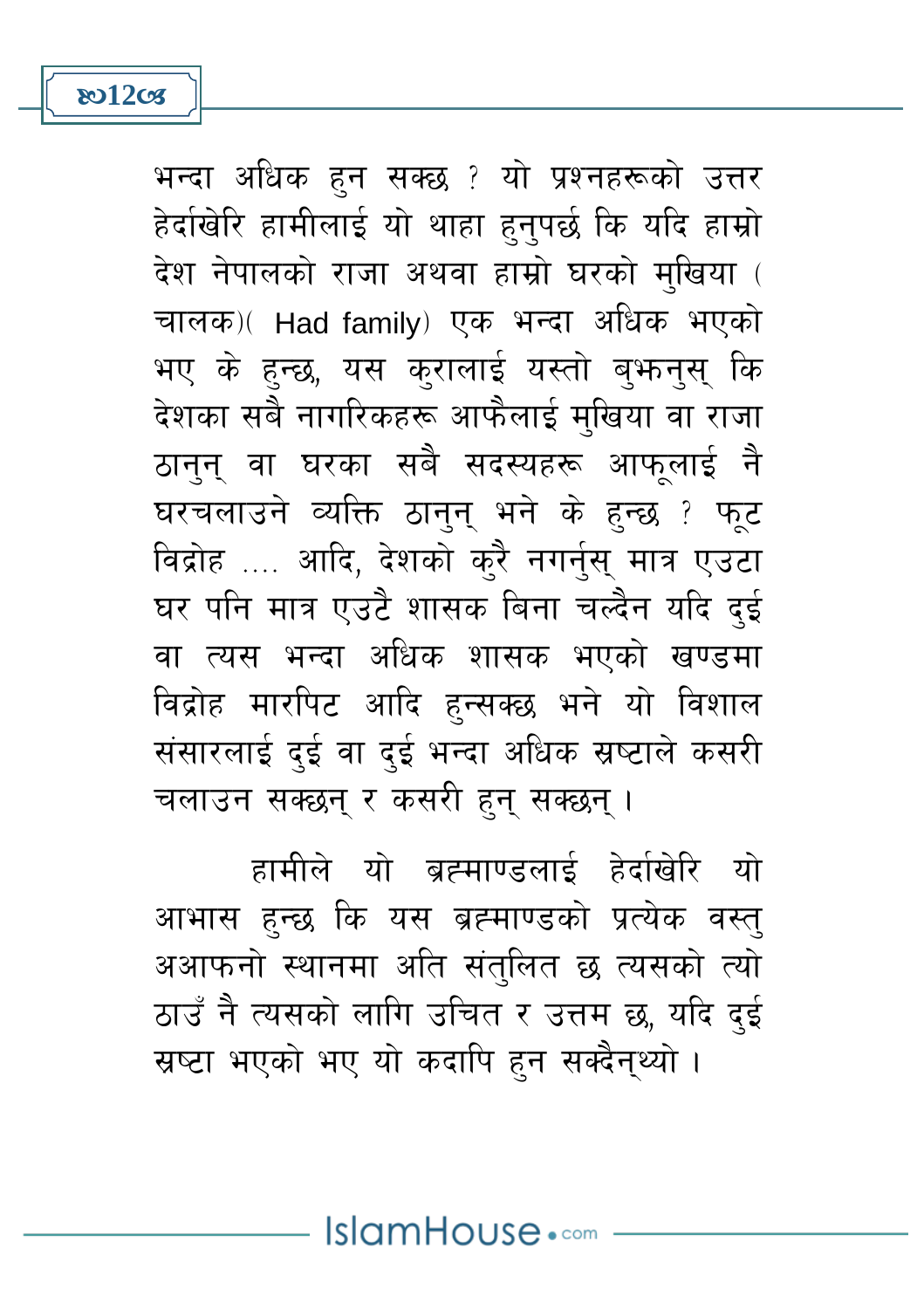**তে**13তে

अर्थात यो संसारको संतुलन यस कुरामा संकेत गर्दछ कि उसको स्रष्टा एउटै छ र त्यो नै प्रशंसा एवं पजा अराधना योग्य छ । त्यो नै सत्य पज्य हो । त्यो बाहेक सबै पज्य ईश्वर उपासकहरू मिथ्या र भूठा छन् अमान्य र अस्वीकार्य छन् । फोरे जन मनष्यहरू यो भन्छन् कि एक भन्दा अधिक ईश्वर छन् वा एक भन्दा अधिकलाई पूजा अराधना गर्छन् र भन्छन कि मलाई पनि यो थाहा छ कि पूज्य, ईष्ट, उपासक, अराध्य, ईश्वर, अल्लाह मात्र एउटै छ। र मलाई यो पनि थाहा छ कि त्यही एउटै पुज्यले नै समस्त ब्रह्माण्डको रचना गरेछ र त्यो नै यसको संचालक हो, र जुन म यस सूर्य, चन्द्र, नबी, वली, मूर्ति, जनावर आगो आदिलाई पूजा अराधना गर्छ त्यो त मात्र यस कारण कि यिनीहरू ईश्वर पुज्यका निकटतम् र प्रियतम् भक्त, देवता, फरिश्ता, आदि हन् यिनीहरू ईश्वर त होइनन् तर हामीलाई ईश्वर निकट लाभ पऱ्याउन सक्छन । अर्थात हाम्रो सिफारिश गरेर स्वर्गमा प्रवेश गराउन सक्छन्, र यिनीहरूको पुजा नगरेको खण्डमा हामीलाई हानि बिहोर्न पर्छ । यस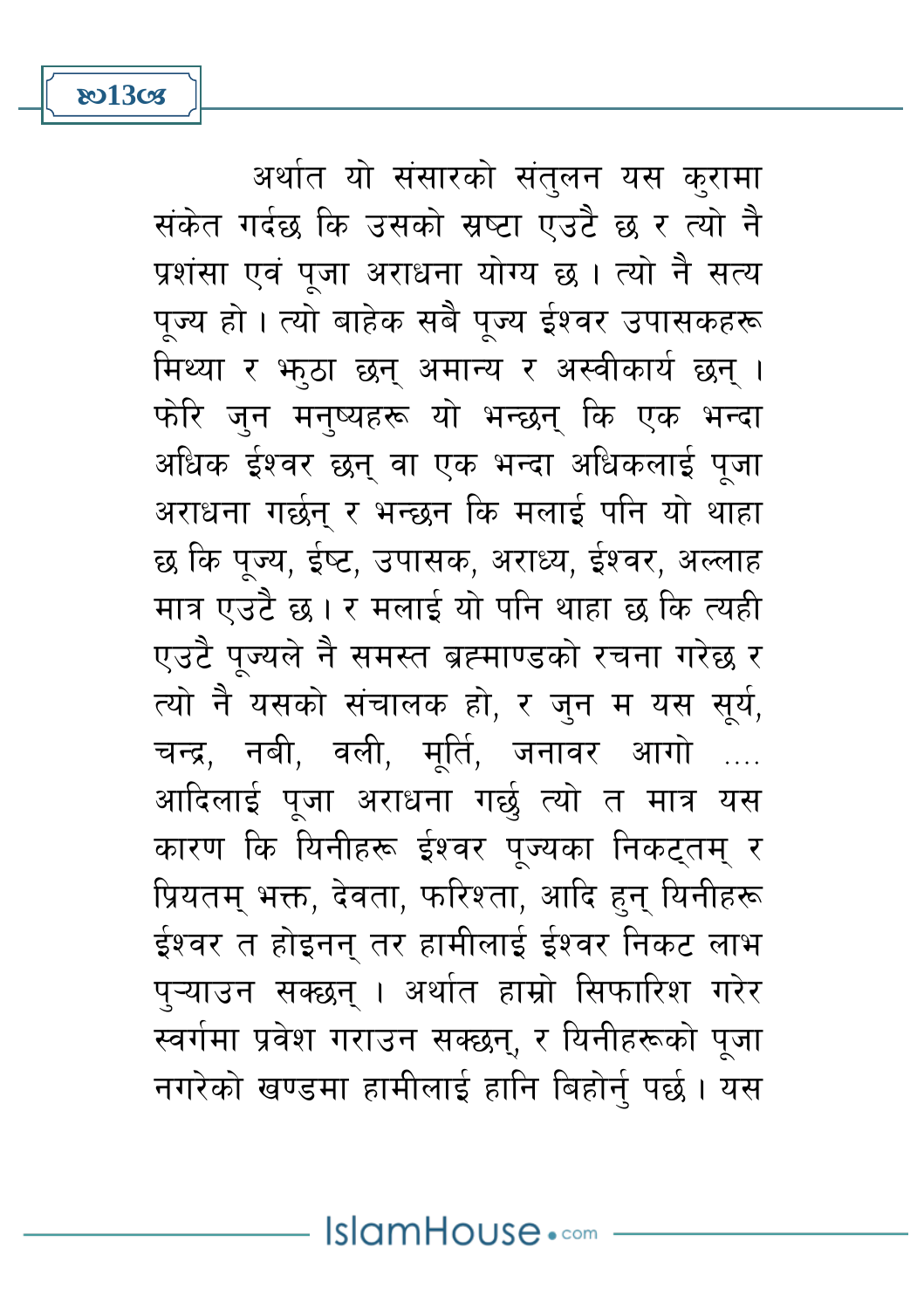जस्ता आस्था राख्नेहरू पनि यस संसारमा छन् र सबै भन्दा अधिक संखयामा छन् । तर उनीहरूलाई यो थाहा छैन कि त्यो महान स्रेष्टाको दष्टिमा सम्पर्ण स्रष्टि र मानवजाति एकनास छन् ऊ सबैको पुकार सन्नेवाला छ हामी र हाम्रो स्रेष्टा बीच कुनै माध्यमको अवश्यकता छैन । जसलाई हामी माध्यम बनाउँछौ तिनीहरू जुन कार्य गरेर अल्लाहको निकटुतम् र प्रियतम् भए, त्यही कार्य गरेर हामी पनि आफ्नो पूज्यको प्रियतम् बन्न सक्छौं । फेरि किन चाहियो माध्यम भन्नस् । र आर्को करो के छ भने त्यो महान स्रष्टा सर्वगुण सम्पन्न यस कुराबाट अति कोधित हुन्छ कि त्यसले बनाएका सृष्टिलाई त्यसै जस्तो पूजा गरियोस् वा त्यसै जस्तो त्यस सुष्टिबाट पनि भयत्रास खाइयोस्  $\overline{\phantom{a}}$ 

सोचनस जब एउटा मान्छे आफनो समानता अरुसित गर्दाखेरि आफुलाई आर्काको दाँजोमा श्रेष्ठ ठान्छ र त्यसलाई यो कदापि स्वीकार्य हुँदैन कि क्नै मान्छे त्यसको बराबरी गरोसु अथवा त्यसै जस्तो मनुष्य त्यसको समानता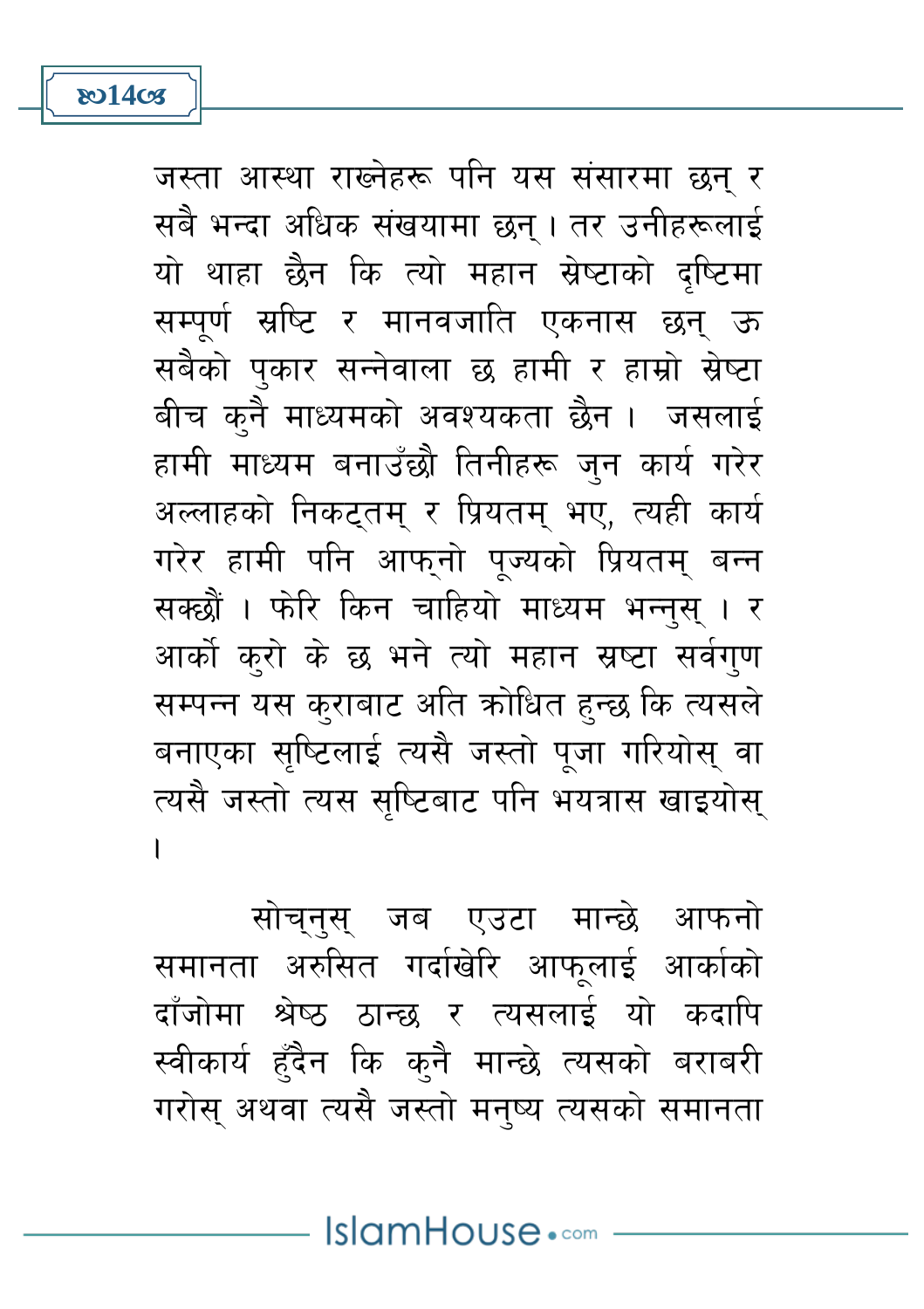गरोस् त हाम्रो पूज्य यस कुरालाई कसरी सहन गर्न सक्छ। र आर्को करो यो पनि ज्ञात रहोस् कि के कनै मनष्य यो सहन गर्न सक्छ कि उसको स्वास्नी कनै आर्को पुरुषसंग शारिरिक सम्बन्ध राखोस् ? कदापि होइन यो कुनै पनि मानव सहन गर्न सक्दैन, किन ?

**ষ্ঠ15** তের

जन त्यस स्रष्टाको एउटा सानो र तुच्छ सृष्टि हो त्यो यस्तो कुरालाई सहन गर्न सक्दैन भने त्यो महान स्रष्टा आफनो समानता त्यसैले बनाएको कनै सुष्टिबाट कसरी सहन गर्न सक्छ विचार गर्नुस् । अनि त्यो सर्वशक्तिमान किन कोधित नहोस, के कुनै शक्ति त्यस सर्वशक्ति सम्पन्नलाई आफनो वशमा गर्न सक्छ ? कदापि होइन यदि यस्तो हुन्थ्यो भने हामी अवश्य मृत्युमाथि विजय प्राप्तगरि सकेका हुन्थ्यौं । तर यस्तो सम्भव छैन, यसै कारण म आब ब्रह्माण्डको रहस्यतिर लाग्छ।

यो ब्रह्माण्ड संतुलित छ किनकि यसको रचयता मात्र एउटै शक्तिमान अल्लाह हो । यस ब्रह्माण्डमा नर नारी, भाले पोथी, विशेषरूपले प्रत्येक जीवजन्तु भित्र राखिएछ ताकि संसार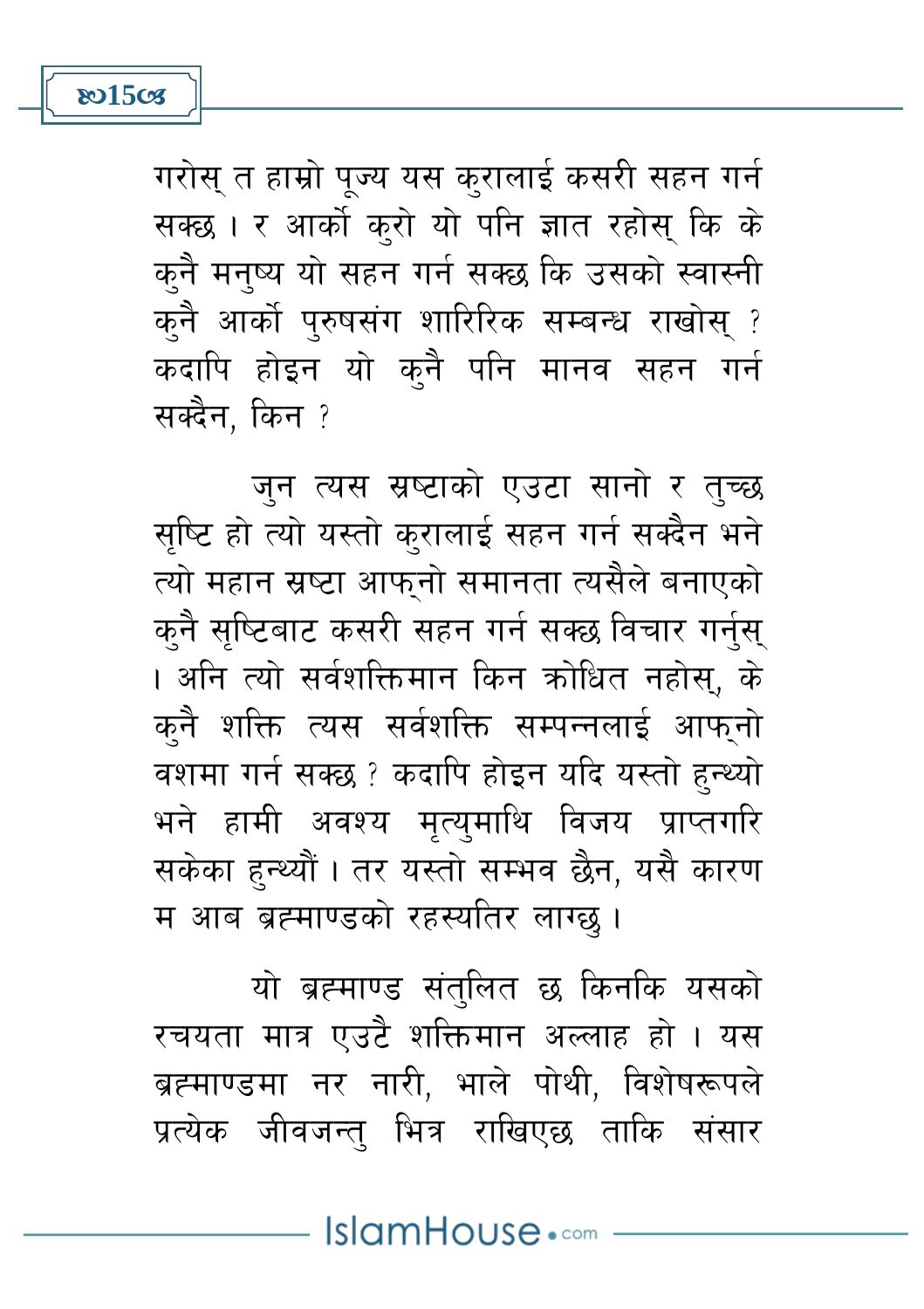अल्लाहद्वारा निर्धारित समय सम्म संचालित रहोस् । विचार गर्नुस् यदि यस संसारमा मात्र नर अथवा मात्र नारी भएको भए के हुन्थ्यो ? वा मात्र मनष्य अथवा मात्र जनावर भएको भए के हुन्थ्यो ? र यस्तै अरु सबैको बारेमा विचार गर्नुस् ? तात्पर्य यो कि यो सष्टिमा जे जति छन् सबै ठीक मात्रामा र ठीक स्थानमा छन् । यदि चोर, डाकूहरू सत्यवान र निष्ठावान ठहर हन्थे, र साधारण एवं सज्जन मान्छेहरू दोषी ठहर हन्थे भने के हन्थ्यो ? मानव आफनो पाइलाले नहिंडी टाउकोले हिंडथ्यो भने कस्तो हुन्थ्यो ? यस्ता प्रश्नहरूको उत्तरमा विचार गर्दाखेरि यो थाहा हुन्छ कि जेजति यो संसारमा छ र जुन अवस्थामा छ त्यो नै उचित र उत्तम छ । यदि सबै धनवान र समद्ध अथवा सबै निमुखा र गरीब भएको भए यो संसारको दशा के हुन्थ्यो ? यस जस्ता सबै प्रश्नहरूको उत्तर मात्र यो नै हो कि अल्लाहले जसलाई जन अवस्थामा राखेका छन् त्यसको लागि त्यही नै उत्तम छ यसैले गर्दा यो संसारको संतुलन कायम छ क्नै क्रा पनि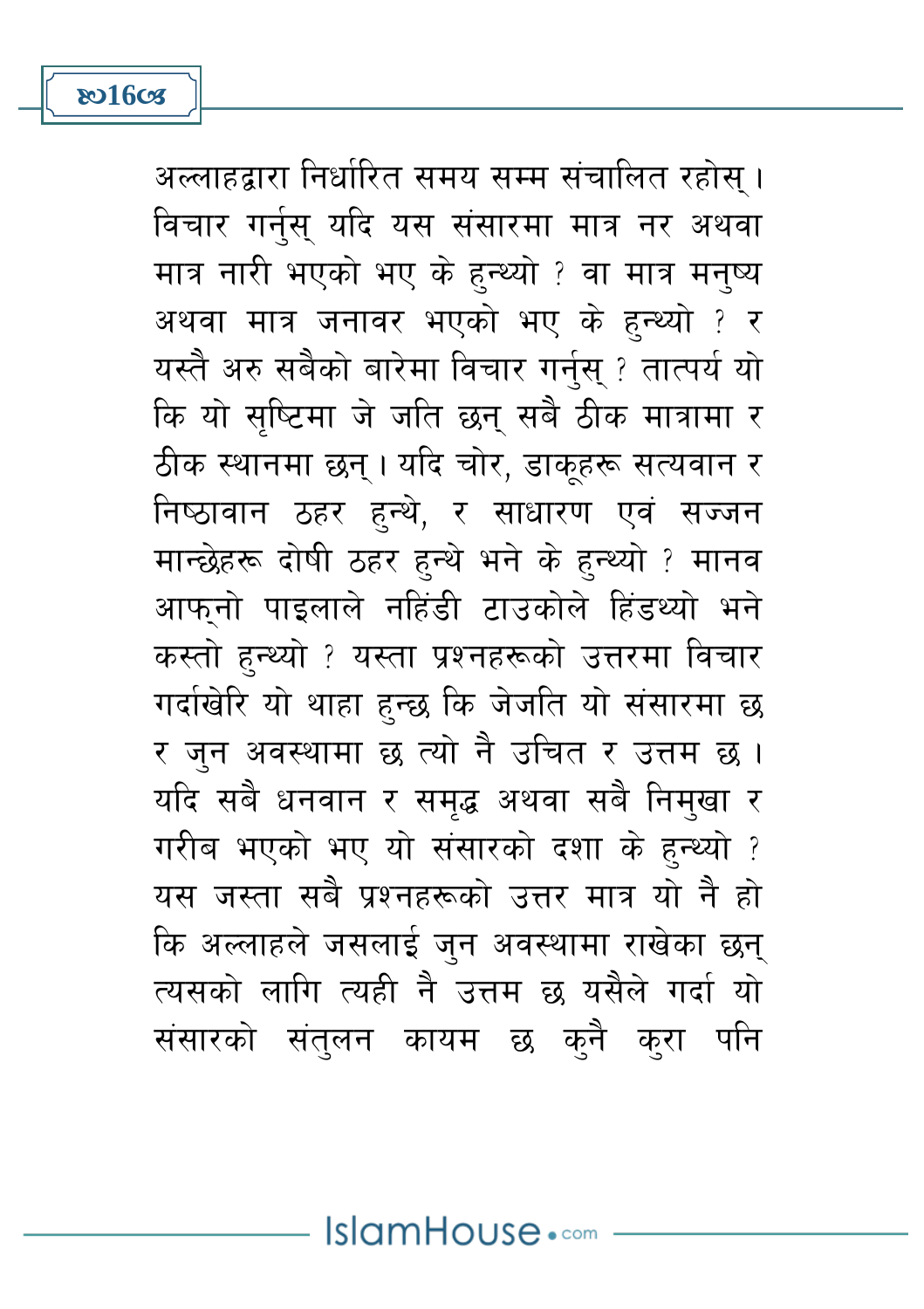**801708** 

यताउता भएको अवस्थामा यो संसारको विनाश हनेछ ।

अब यो प्रश्न उठछ कि यस संसारलाई पालनकर्ताले किन संचालित गऱ्यो ? किन निर्माण गऱ्यो ? यसको के अवश्यकता थियो ? स्वर्ग, नर्क, सर्य, चन्द्र, वाय ....आदिलाई किन जन्मायो ?

यो सबै प्रश्नहरूको दई शब्दमा उत्तर यो हो कि " मनष्यको लागि " मनष्यको परीक्षा लिनुको निम्ति ।

अनि यो प्रश्न उठछ कि यदि यो सबै मन्ष्यहरूका लागि सृष्टि गरियो, फोरे मन्ष्यलाई किन सुष्टि गरियो ?

यसको पनि उत्तर दुई शब्दमा नै दिन सकिन्छ " मनष्यलाई आफनो पजा अराधनाको लागि जन्मायो " अल्लाहको फर्मान छ : " वमा खलकतल जिन्ना वलइन्सा इल्ला लेयअबदन "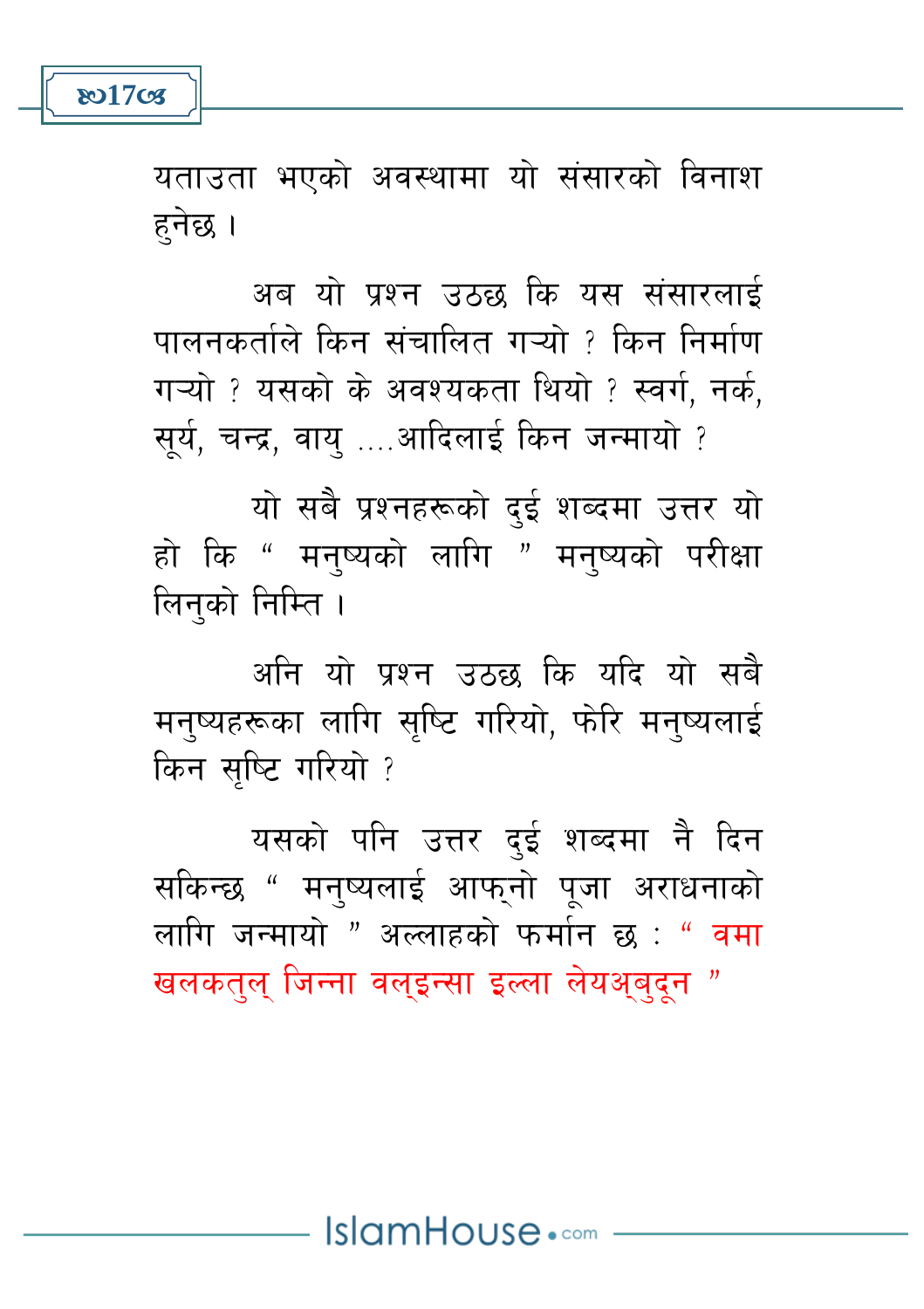IslamHouse.com

करआनबाट नै प्राप्त हुन सक्छ । अर्थात सबै रहस्यमय प्रश्नहरूको उत्तर र सबै समस्याको निवारण यस ग्रन्थमा उल्लेख छ । र ती सबै प्रश्नहरू जसको उत्तर खोज्दा सबै विद्वानहरू र वैज्ञानिकहरू असफल भए त्यो सबै प्रश्नहरूको उत्तर करआनमा उल्लेख छ । यो अन्तिम आकस्मिक ग्रन्थ हो, र इस्लाम अन्तिम पथ,

मात्र ईश्वरको अन्तिम सन्देष्टा महम्मद सल्लल्लाहो अलैहे वसल्लम माथि अवतरित गरिएको ग्रन्थ

र मात्र मानव र दानवहरू होइन बरु यो ब्रह्माण्डमा भएका समस्त सुष्टिहरू अल्लाहको गुणगान गर्छन्, र त्यसैले निर्धारित गरेका कार्यहरू गर्छन । केवल मनष्य नै मुर्ख छ जसले आफ्नो उपासकको अवज्ञा गऱ्यो र आफ्नो सत्य पूज्यलाई छाडी आफुले बनाएका मिथ्या उपासकहरूको

उपरोक्तका सबै प्रश्नहरूको उत्तर हामीलाई

उपासना गर्न थाल्यो ।

अर्थ : र हामीले मानव र दानवहरूलाई मात्र आफुनो पूजा गर्नुको लागि नै सृष्टि गरेका हौं । ( सूरत्ज्जारियात ५६ )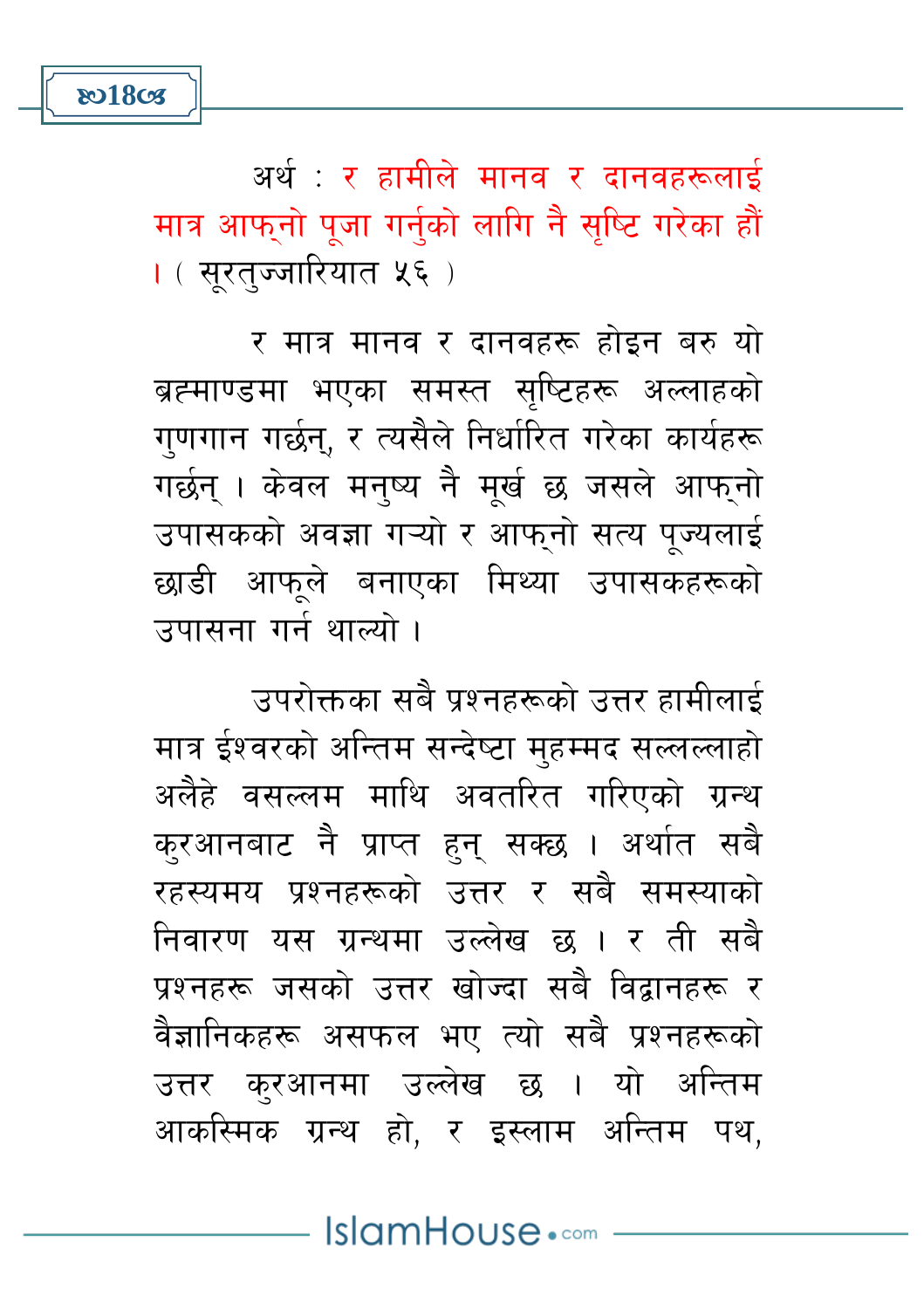जसमाथि चली समस्त संसारको कल्याण हुन् सक्छ  $\overline{\phantom{a}}$ 

के कसैलाई थाहा छ कि आत्मा के हो ? के कसैले आत्मालाई हेरेको छ ? के वैज्ञानिकहरू यसको जवाफ दिन सक्छन् ? के कसैसित कनै उत्तर छ ?

छैन कसैसित यसको उत्तर छैन । तर करआन यसको उत्तर दिन्छ, कि आत्मा हेर्ने वस्त् होड़न कि तिमीहरू हेरी हाल बरु त्यो अल्लाहको वाणी र आदेशद्वारा प्रचलित हने वस्त हो जसको वास्तविकता अल्लाह बाहेक कसैलाई थाहा छैन । अल्लादको फर्मान क $^+$ 

अर्थ: र तिमीसँग आत्माको (रूहको) बारेमा यिनीहरू प्रश्न गर्दछन । भनिदिनस कि त्यो मेरो पालनकर्ताको हक्मबाट छ । तिमीहरूलाई निकै कम ज्ञान प्रदान गरिएको छ। (सरतल इस्रा ८५)

मृत्युको फरिश्ता आएर हाम्रो शरीरबाट रुईबाट सियो तान्ने अवस्था भें तानेर लग्छ, अनि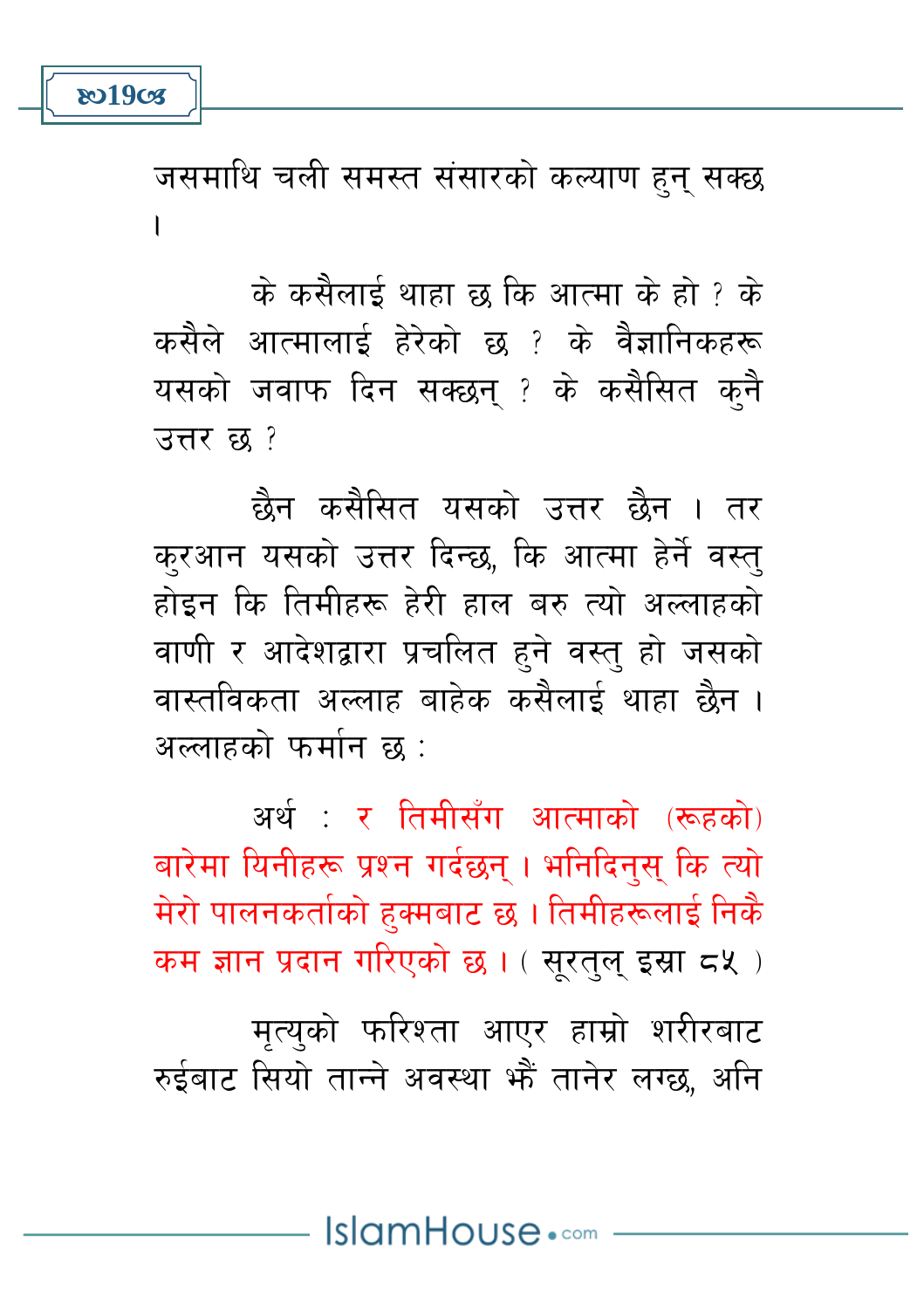

हामी भन्छम् कि मान्छेको मत्य भयो । के हो यो मृत्य् ?

सबैको एक ईश्वरमा एकमत होस नहोस् तर मत्यमाथि सबैको एकमत छ, तर मत्य कस्तो हन्छ कसैसित उत्तर छैन ।

मृत्य हो जीवनको अन्तिम पडाव (बास), अन्तिम अतिथि, यस्तो अतिथि जसको आउने समय, आउने तरिका, आउने ठाउँ कसैलाई थाहा छैन । कब आउँछ, कुन अवस्थामा आउँछ, कुन स्थानमा आउँछ के कसैलाई थाहा छ ?

करआन भन्छ कि मृत्युको समय, स्थान, अवस्था मात्र त्यही पालनकर्तालाई थाहा छ जुन यस ब्रह्माण्डको रचयता हो।

अल्लाहको फर्मान छ :

अर्थ : नि:सन्देह कयामत (अन्तिमदिन) को ज्ञान अल्लाहलाई नै छ । र उसैले जल बुष्टि गराउँछ र उसैले गर्भाशयहरूमा भएको करा जान्दछ। र कुनै व्यक्तिलाई थाहा छैन कि भोली

IslamHouse.com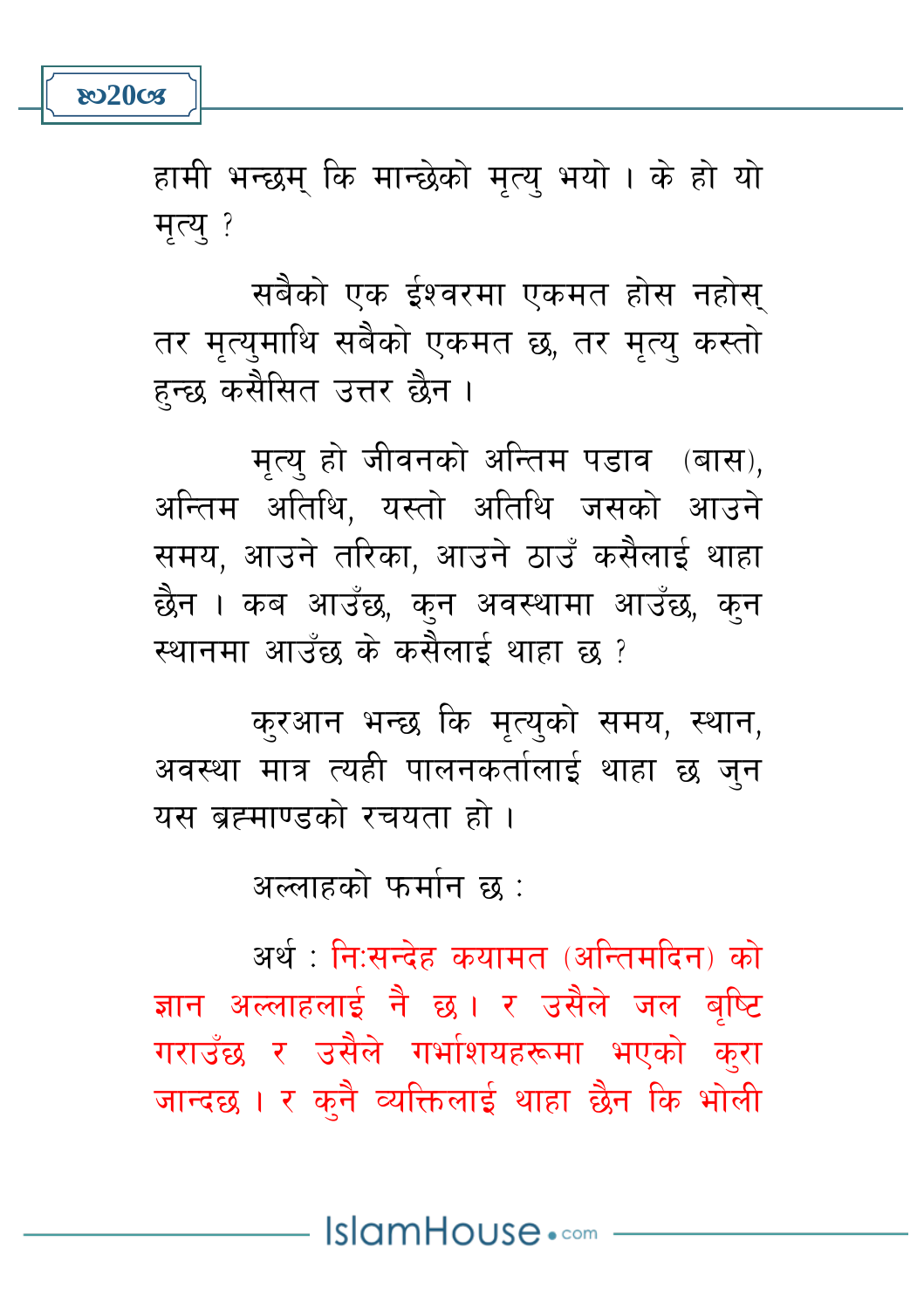

उसले के गर्नेछ। र कनै मानिसलाई थाहा छैन कि क्त भू-भागमा उसको मृत्यू हुने छ। (यादराख) अल्लाह नै सबै जान्नेवाला, र प्रत्येक क्रोसित अवगत छ। (सुरत् लुकमान ३४)

हे प्रिय पाठकहरू ! मृत्य् अदभुत सत्य हो, मत्य पश्चात के हुन्छ के तपाईलाई थाहा छ ? हामीलाई यो अन्तिम अतिथिको स्वागत कसरी गर्नुपर्छ के तपाईलाई थाहा छ ?

हे प्रिय पाठकहरू ! के तपाईलाई थाहा छैन कि मत्य पश्चातको जीवन कस्तो हनेछ ? के यो जस्तो भावना तपाईको हृदयमा आउँदैन यदि आउँछ भने उत्तर खोर्द?

करआन यस रहस्यलाई पनि पूर्णतः खोल्छ , र हामीलाई बताउँछ कि मनष्यको ३ जीवनहरू छन् । सांसारिक जीवन, मत्य पश्चातको जीवन ( बर्जखी जीवन), यस जीवनबारे सत्य ज्ञान अल्लाह बाहेक कसैलाई छैन. र महाप्रलय पश्चात सदैवको जीवन अर्थात स्वर्गीय अथवा नकीय जीवन ।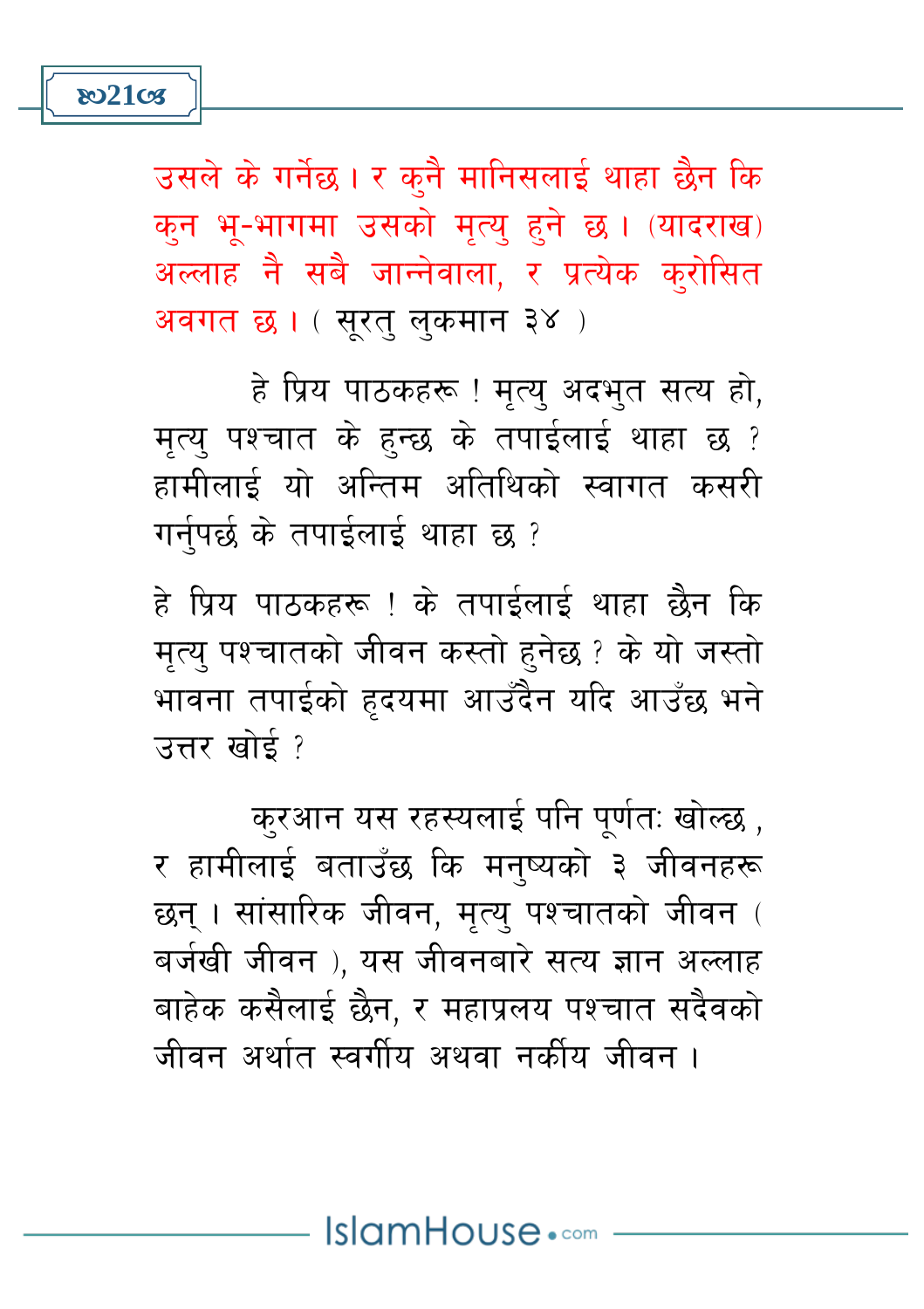हे मानवगण ! हाम्रो लागि सबै भन्दा महत्वपूर्ण विन्द् मृत्य् नै छ किन भने सबैलाई चाहे अनचाहे मत्यको स्वाद चाख्न नै पर्छ। चाहे त्यो शक्तिमान शासक होस वा शक्तिशाली फरिश्ता, चाहे त्यो राजा होस अथवा प्रजा, चाहे त्यो समद्ध होस वा गरीब, चाहे त्यो गोरो होस अथवा कालो, चाहे त्यो भाले होस वा पोथी सबैलाई मत्यको रसस्वाद चाख्न् नै पर्छ । तत पश्चात अधिकतम् धर्महरूका निर्देशनानुसार मानव आफ्नो कर्म बमोजिम अर्थात कर्मको आधारमा स्वर्ग अथवा नर्कमा जानेछ ।

**802208** 

यसै कारण हे मेरा आदर्णीय पाठकहरू अब मेरो अगाडीका कराहरू माथि ध्यान दिने सादर निवेदन छ !

हे मानवगण ! के तपाईलाई थाहा छैन कि तपाईको अन्तिम अतिथि कसै समय तपाईको समक्ष प्रकट हुन सक्छ, त्यो यस्तो अतिथि हो जसलाई कुनै सांसारिक शक्ति, धन सम्पत्ति....आदि रोक्न सक्दैन, र त्यो अतिथि निर्दयी पनि छ, कसैमाथि दया गर्दैन, त्यो घुसपात पनि लिंदैन,

IslamHouse.com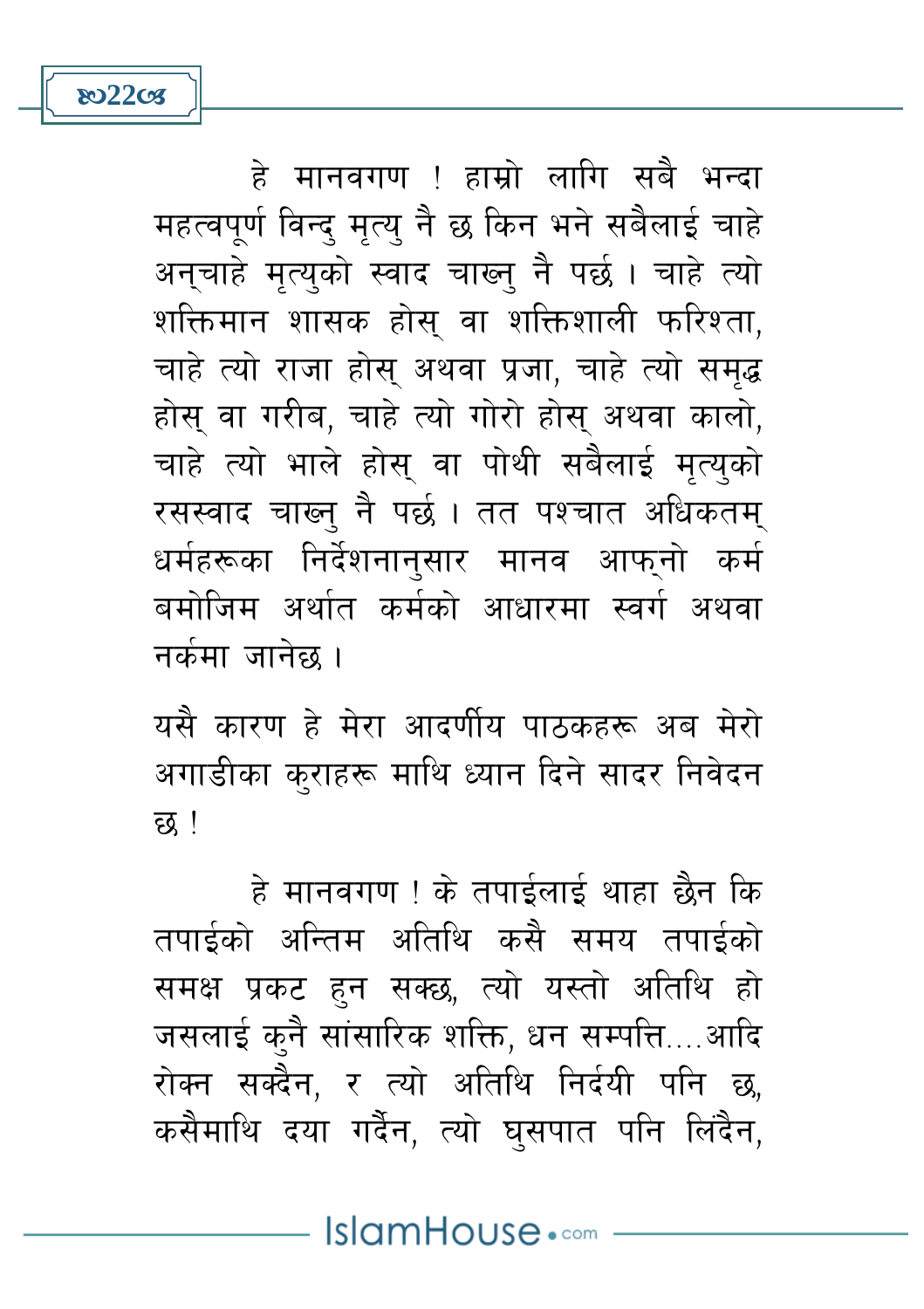त्यसलाई धन सम्पत्ति चाहिंदैन । त्यो त मात्र तिम्रो शिकारी हो त्यो मात्र तिमीलाई चाहन्छ, तिम्रो अन्त चाहन्छ, त्यसको आगमन तिम्रो प्रस्थान सिद्ध हुनेछ  $\overline{\phantom{a}}$ 

पश्न यो उठछ कि हामी यस्तो अतिथिको स्वागत कसरी गरौं ? हामी के गरौं जसले गर्दा त्यो अतिथि हामीलाई हानि प्ऱ्याउन नसकोस् ? र हाम्रो अन्त हाम्रो अनन्त आनन्दमा प्रेणित र परिवर्तित भई जाहोस ?

हे आदर्णीय पाठक विन्द ! यस अन्तिम र रहस्यमय अतिथिको स्वागत गर्नको लागि केही महत्वपूर्ण कराहरू वर्णन गर्दछ त्यसलाई ध्यान दिएर अध्यन गर्नुहोला र त्यस बमोजिम आफ्नो जीवन व्यतीत गर्ने प्रयत्न गर्नुहोला, हेर्नुस् !

सर्वप्रथम यस्तो धर्मको निर्देशनहरूलाई अपनाउन्स् जुन तपाईलाई मुक्तिको जमानत देओस, र तपाईको भूत (विगत) वर्तमान र भविष्यलाई सरक्षित गरोस।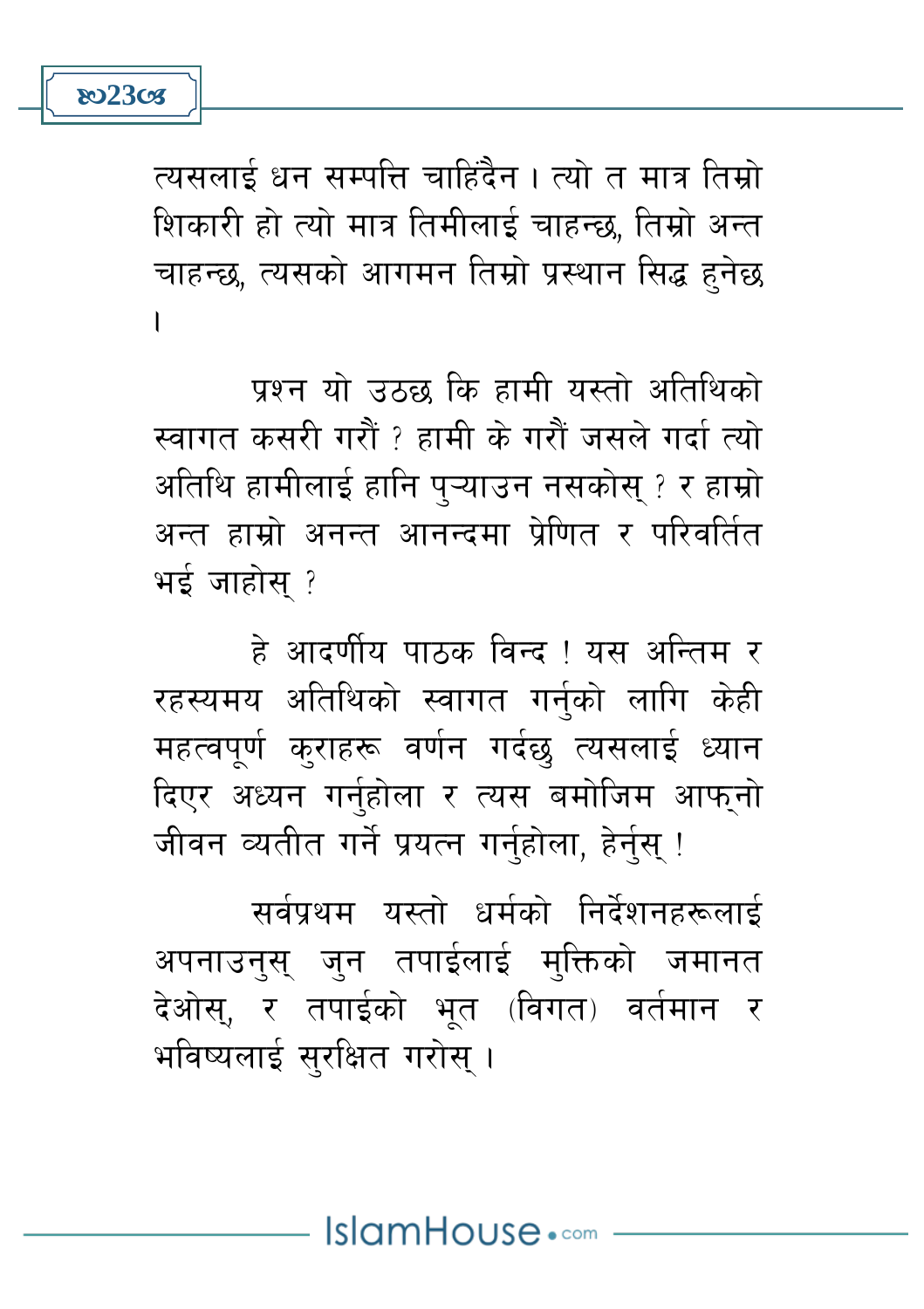\* एक अल्लाह (पूज्य) माथि आस्था राख्न् र मात्र उसैको पजा अराधना गर्न, उसैलाई

यदि हामी त्रीलोकीय जीवनलाई हाँसी खशी व्यतीत गर्न चाहन्छौं र अन्तिम अतिथिको स्वागत निर्भय भएर गर्न चाहन्छौं भने हामीलाई इस्लामी सिद्धान्त अपनाउन् नै पर्छ । केही महत्वपूर्ण इस्लामी निर्देशनहरू र सिद्धान्तहरू निम्न हन !

र पत्येक पश्न र समस्याको समाधान गर्छ र त्यो धर्म हो **इस्लाम** जसको अर्थ नै शान्ति हो । जन समस्त ब्रह्माण्डको लागि शान्ति नै शान्ति हो । जन मनष्य दानव र फरिश्तादेखि चरापखेटा सम्मको अधिकारको सुरक्षा सुनिश्चित गर्छ । र उल्लंघनकारीलाई दण्डित गर्छ, चाहे त्यो अमीर होस्, वा गरीब होस्, र सबैको हक अधिकार सुनिश्चित र निर्धारित गर्छ, र एक आर्काको हकलाई छुट्टयाई सुरिक्षत पार्छ ।

यदि तपाई यस्तो धर्मको खोज गर्न् हुनेछ

भने तपाईलाई यस्तो धर्म मात्र एउटै भेटिन्छ जुन तपाईलाई समस्त दिशाहरूबाट सरक्षा प्रदान गर्छ.

**ষ্ঠ24ত্যে** 

IslamHouse.com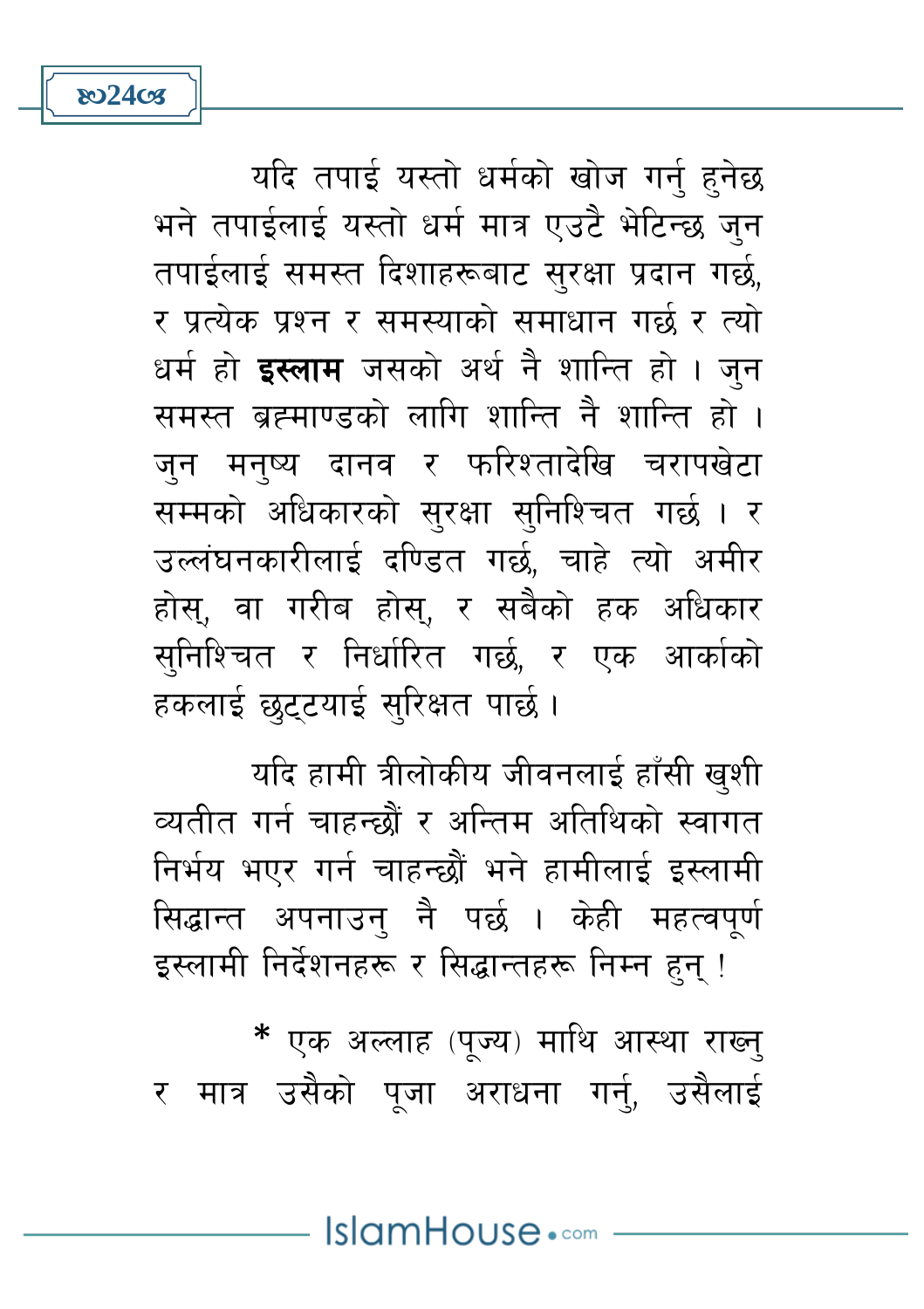**802508** 

पालनकर्ता, स्रष्टा मान्न, किनकि ब्रह्माण्ड र मत्य एवं जीवनको अदभुत र रहस्यमय सत्यता यो नै हो कि ती सबैको स्रष्टा नै पजा योग्य छ, यसलाई हामी अघि नै सिद्ध गरिसकेका छौं । अल्लाहको फर्मान छ:

अर्थ <sup>.</sup> समस्त पशंसा त्यस अल्लाहका लागि नै छन् जुन सम्पूर्ण ब्रह्माण्डको पालनकर्ता हो । ( सूरतुल् फातिहा १)

र आर्को ठाउँमा अल्लाहको वर्णन छ :

अर्थ : हामीले हरेक समुदायमा पैगम्बर पठायौं कि मानिसहरू अल्लाहकै पूजा गरुन्, र उस बाहेक अन्य समस्त पुज्यहरूलाई त्यागिहालुन अनि तिनीहरू मध्ये केही यस्ता छन. जसलाई अल्लाहले मार्ग दर्शन गायो र केही यस्ता छन जो मार्ग बिचलनमा परे । तसर्थ तिमी स्वयम पथ्वीमा घमफिर गरेर हेरिहाल कि (सत्यलाई) भाठो भन्नेहरूको परिणाम कस्तो भयो ? ( सरतननहल  $3\xi$ )

र आर्को ठाउँमा अल्लाहको भनाई छ:

IslamHouse.com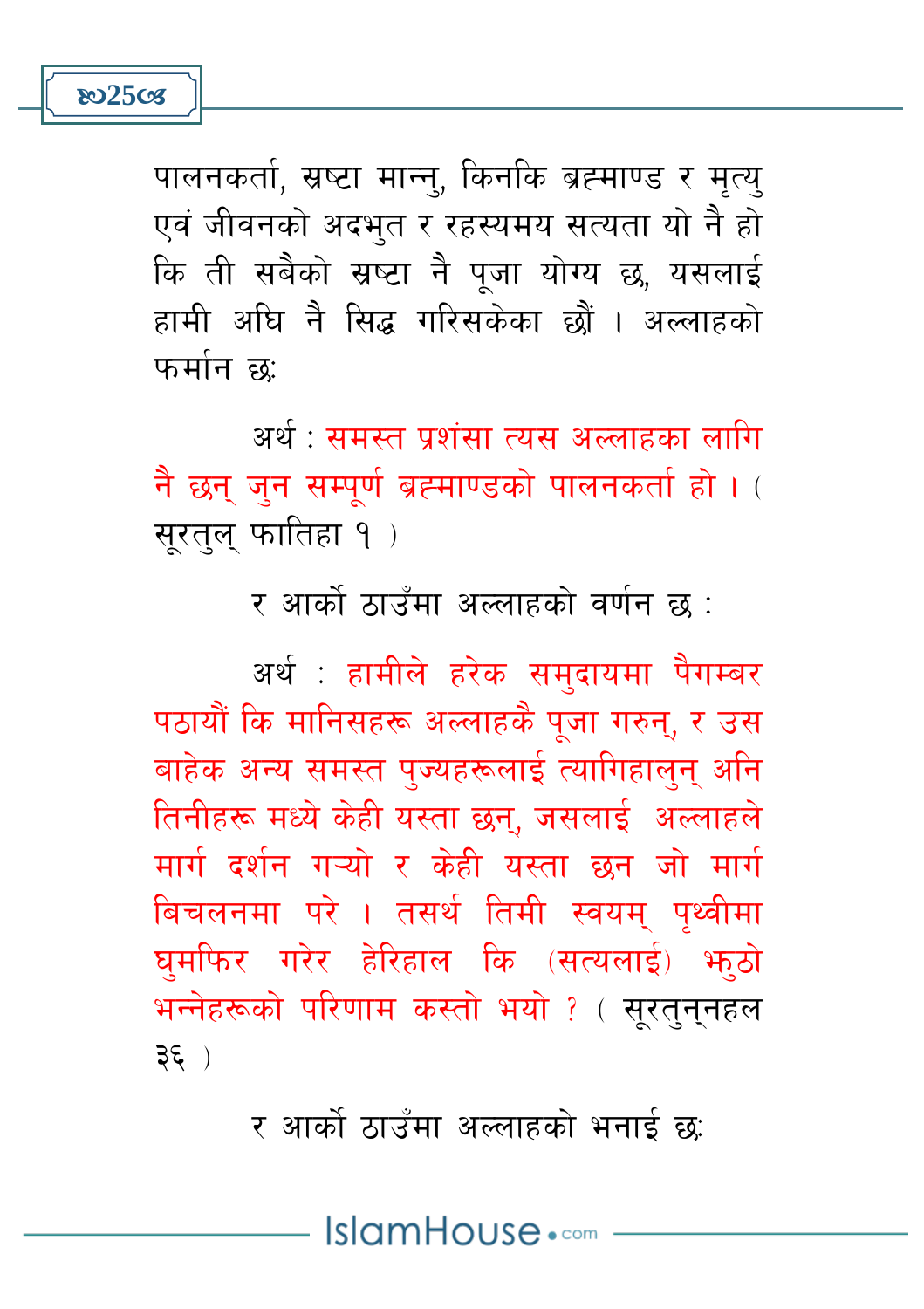अर्थ : नि:सन्देह तिम्रो पालनकर्ता त अल्लाह नै हो, जसले आकाश र पृथ्वीलाई छ (६) दिनमा सष्टि गऱ्यो। अनि आफ् सिंहासनमाथि उच्च भयो। उसैले प्रत्येक कराको प्रबन्ध र सञ्चालन गर्दछ । कसैले (उसको समीपमा) उसको अनुमति प्राप्त न गरिकन् सिफारिश गर्न सक्तैन । यही अल्लाह तिम्रो पालनकर्ता हो, तसर्थ उसैको पूजा गर। के तिमीहरू अभ्रै उपदेश ग्रहण गर्दैनौ । (सुरत् युन्स ३)

**ಜು26cg** 

\* त्यस अल्लाहको सम्पूर्ण फरिश्ताहरू माथि आस्था राख्न । र यो आस्था राख्न कि उनीहरू पूजा योग्य छैनन् बरु पूजा योग्य त त्यो महान शक्तिमान छ जसले यी फरिश्ताहरूको सुष्टि गऱ्यो । र फरिश्ताहरूको जीवन पनि त्यसै एक शक्तिवान माथि संकेत गर्छ। अल्लाहको फर्मान छ

अर्थ : हे मोमिनहरू ! अल्लाहर्माथि र उसको रसलमाथि र जन ग्रन्थ अल्लाहले आफ्नो पैगम्बरलाई प्रदान गरेको छ, र त्यसमाथि जन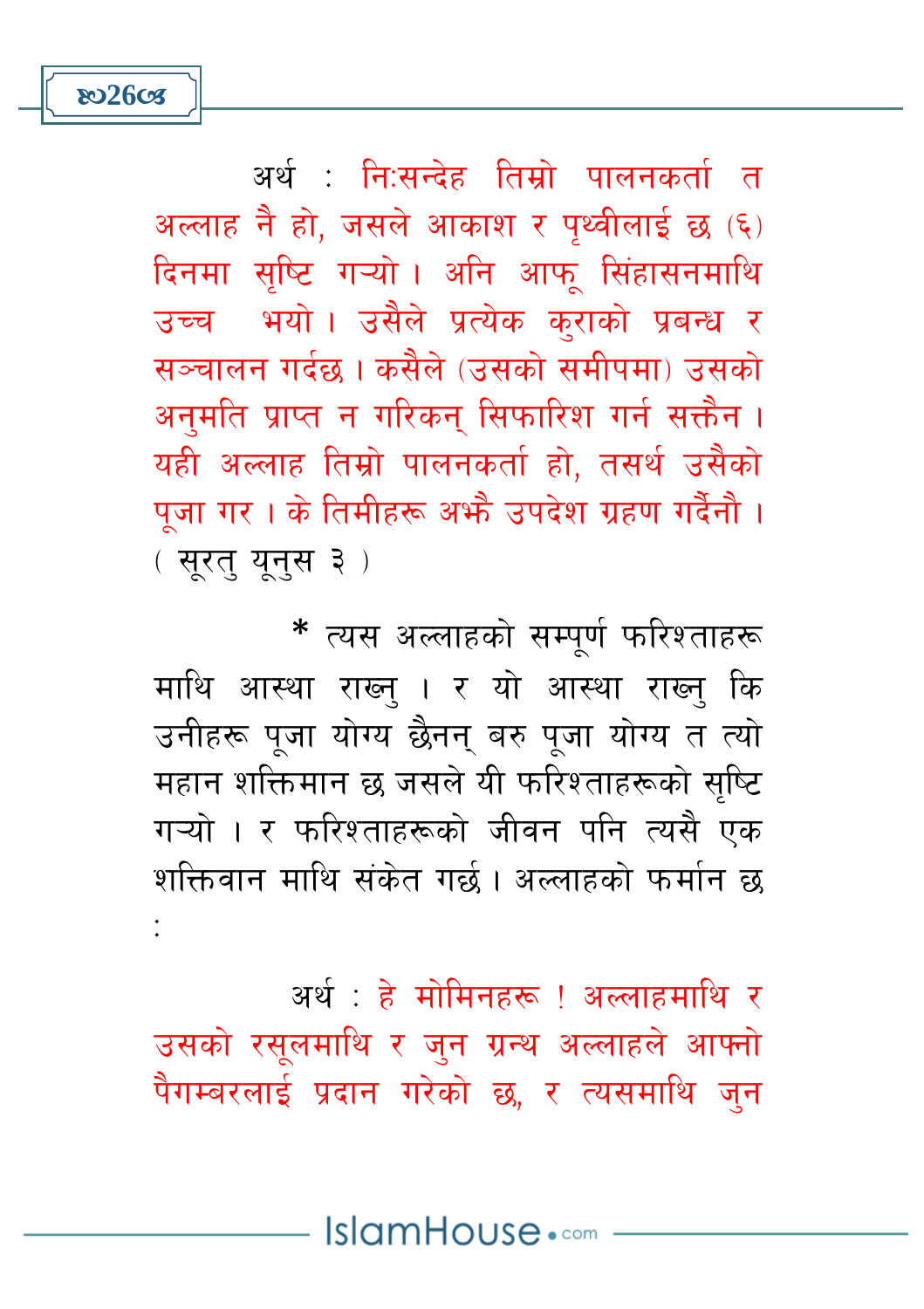\* त्यस अल्लाहको समस्त नबी एवं रसुलहरू ( दूत एवं सन्देष्टाहरू ) माथि आस्था राख्न् । र यो आस्था राख्न् कि अल्लाहका अन्तिम संदेष्टा महम्मद सल्लल्लाहो अलैहे वसल्लम हुन् । र उहाँले ल्याएको धर्म नै मान्य छ, र उनैद्वारा संसारका सम्पूर्ण धर्महरू स्थगित भए। र उनैको मार्फत हामीलाई मृत्यु जीवन र संसारको रहस्यको जानकारी भयो, र त्रीलोकमा उत्तीर्ण एवं सफल हनको बाटो प्राप्त भयो । उहाँलाई सर्वसंसारको लागि शान्ति दूत बनाएर पठाइयो । एक अल्लाहको अराधना गर्ने पाठ उहाँले यस्तो सरल अन्दाजमा पढाउन् भयो कि अरबका असैक्ष र अनभिज्ञ समुदाय बहुदेववादी र दुराचारीहरूले पनि त्यसलाई स्वीकार गरे । र उनीहरू यस आस्थाले गर्दा

ग्रन्थहरू त्यो भन्दा अगाडि उतारेको थिए, सबैमाथि आस्था राख । र जसले अल्लाह र फरिश्ताहरू र उसका ग्रन्थहरू र उसका पैगम्बरहरू र अंतिम दिनको इनकार गर्दछ ऊ पथभ्रष्ट भई वास्तविक मार्गबाट धेरै टाढा पुगिसकेको हुन्छ। (सरतन निसा १३६)

**ষ্ঠ27cg**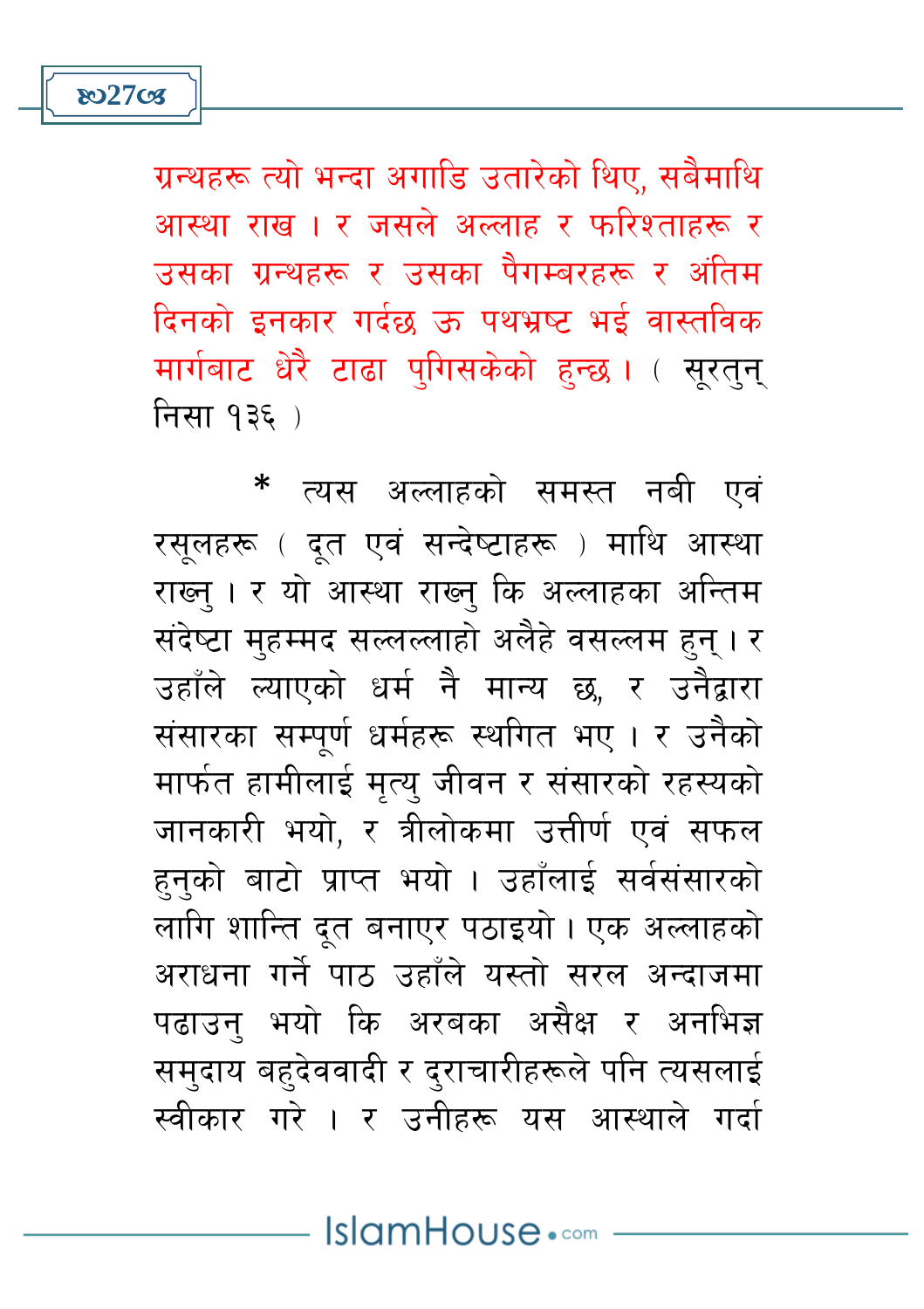विश्वका सबै भन्दा ज्ञानवान समहमा प्रेणित एवं परिवर्तित भए ।

मुहम्मद सल्लल्लाहो अलैहे वसल्लम नै मानवताको वास्तविक उद्धारकर्ता थिए, जसले उहाँको पद्धतिमा हिंडुयो त्यो सफल भयो, र जसले त्यसबाट मख फर्कायो त्यसको भाग्य नै नर्क भयो।

विचार गरेपछि यो थाहा हुन्छ कि अन्य धर्महरूमा केही रसलहरूलाई रसल मानिन्छ त कतिपय रसूलहरूलाई रसूल मानिदैन, तर इस्लाम धर्म सम्पर्ण रसलहरू मथि ईमान राख्ने आदेश दिन्छ एउटालाई पनि नकारेको अवस्थामा मान्छे अधर्मी भई इस्लामबाट निष्कासित हुनेछ, यस्तो मोहनीय छ इस्लामका निर्देशनहरू । अल्लाहको फर्मान छ :

अर्थ : जुन मानिसहरूले अल्लाह र उसका पैगम्बरहरूलाई इन्कार गर्दछन र अल्लाह र उसको पैगम्बरहरू बीच विभाजन गर्न चाहन्छन र भन्दछन कि हामीले केही नबीहरूलाई मान्दछौं र केहीलाई मान्दैनौं र ईमान र क्फ्रको बीचमा एउटा बाटो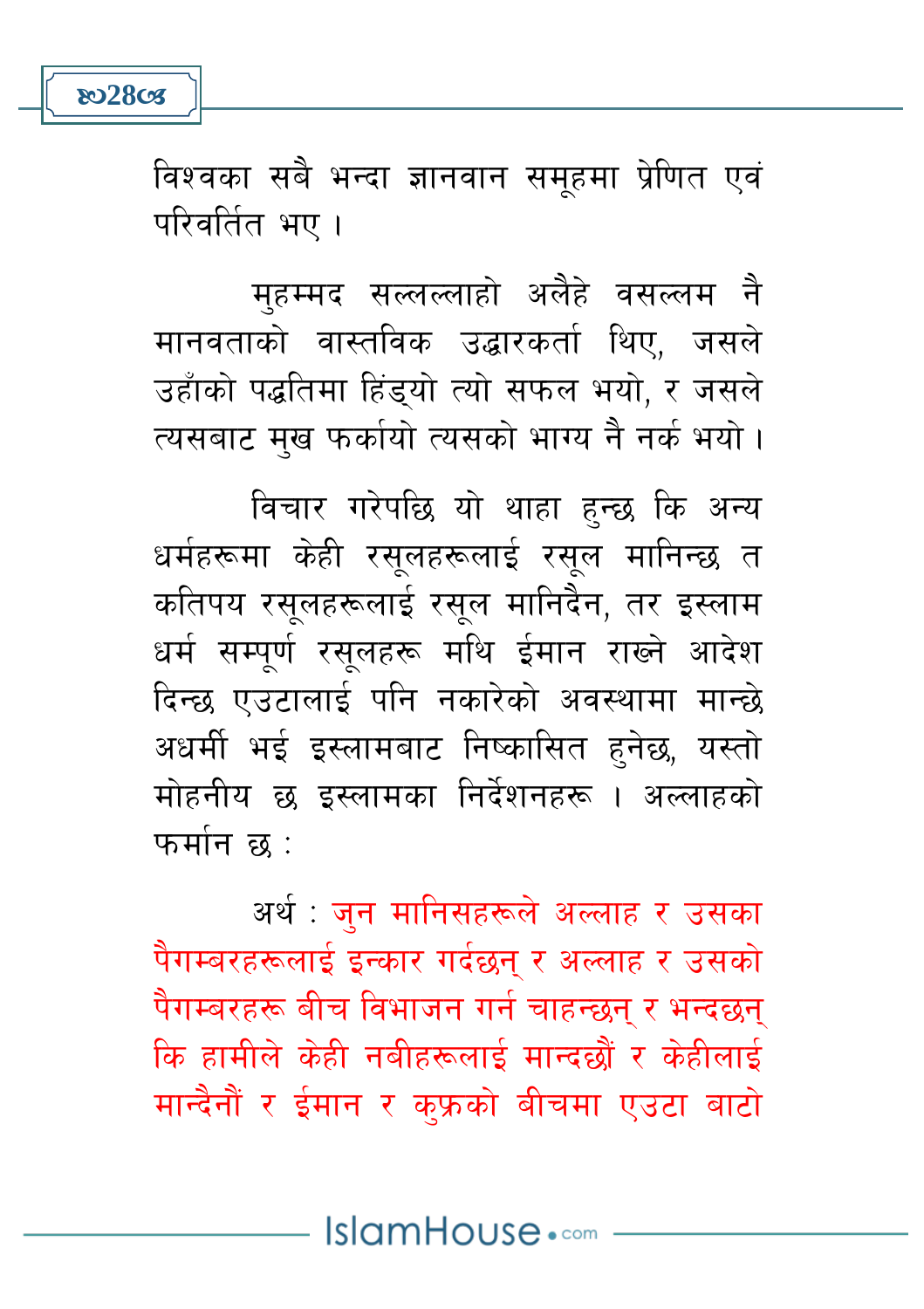निकाल्न चाहन्छन् । उनीहरू नि:सन्देह काफिर हुन् र काफिरहरूको लागि हामीले अपमानित सजाय तयार गरी सकेका छौं। (सरतन निसा १५०)

\* अल्लाहद्वारा अवतरित गरिएका सम्पूर्ण ग्रन्थहरू माथि आस्था राख्न्, र यो आस्था राख्न् कि अल्लाहले अवतरित गरे मध्ये अन्तिम ग्रन्थ करआन हो। जसको सुरक्षाको जिम्मेवारी अल्लाहले स्वयम् लिन् भए छ। र यो ग्रन्थ अधिका सबै ग्रन्थहरूको पष्टि गर्नेवाला छ । र तपाईलाई यो पनि थाहा हुनुपर्छ कि कुरआन भन्दा पहिलाका सबै ग्रन्थहरू परिवर्तित भइसकेका थिए यसै कारण अल्लाहले करआनद्वारा सबैलाई स्थगित गरिबक्स्यो र करआनलाई समस्त संसारको लागि प्रकाशित निर्देशिका बनाएर पठायो जन महाप्रलय सम्म बाँकी रहने छ । अल्लाहको फर्मान छ :

अर्थ : हे मस्लिमहरू ! तिमीहरू सबैले भनिदेऊ कि हामी अल्लाह माथि, र जन किताब हामी तिर उतरियो, र जुन (ग्रन्थहरू) इब्राहीम, इस्माईल, इस्हाक, याकब र उनका सन्ततिहरूलाई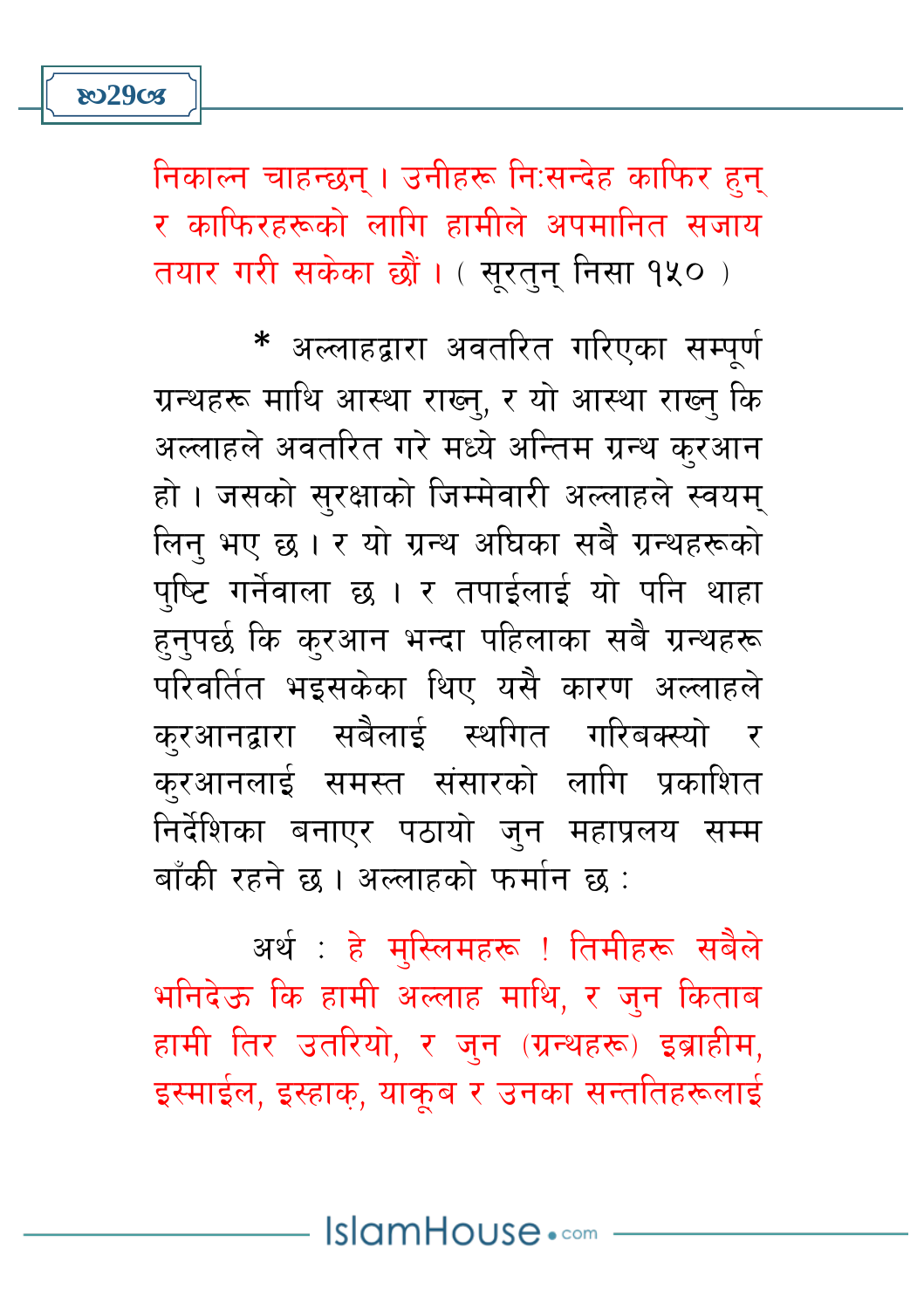प्रदान गरियो, तिनी माथि र जुन मूसा र ईसालाई प्रदान गरियो र जुन अन्य पैगम्बरहरूलाई तिनका पालनकर्ताबाट प्रदान गरिए, तिनीमाथि सम्पर्ण आस्था राख्दछौं । हामीले ती पैगम्वहरूमा कनै भेदभाव गर्दैनौं र हामी उही एक अल्लाहका आदेश पालन गर्नेहरू हौं । ( सूरतुलु बकर: १३६ )

र अल्लाहको कथन छ :

अर्थ : हामीले नै यस करआनलाई अवतरित गरेका छौं र हामी नै यसको संरक्षक हौं। (सूरतुल् हिज $\epsilon$ )

\* र महाप्रलय माथि आस्था राख्न, यो आस्था राख्न कि एउटा यस्तो दिन पनि आउने छ जस दिन सबै पाणीहरूका कर्महरूको लेखाजोखा हुने छ र त्यस दिन अल्लाहको भयले समस्त सप्टि कंम्पित हुन्छ, सर्यलाई पथ्वीबाट नजिक गरिन्छ, गर्भवती र बच्च भएकी नारीहरू अआफना बच्चाहरूलाई बिर्सिहाल्ने छिन्, सबै नंग्न अवस्थामा हुन्छन्, तर कोही कसैतर्फ हेर्ने छैन, यस्तो भयत्रास सबैमाथि तान्डव गर्नेछ । त्यो यस्तो भयानक दिन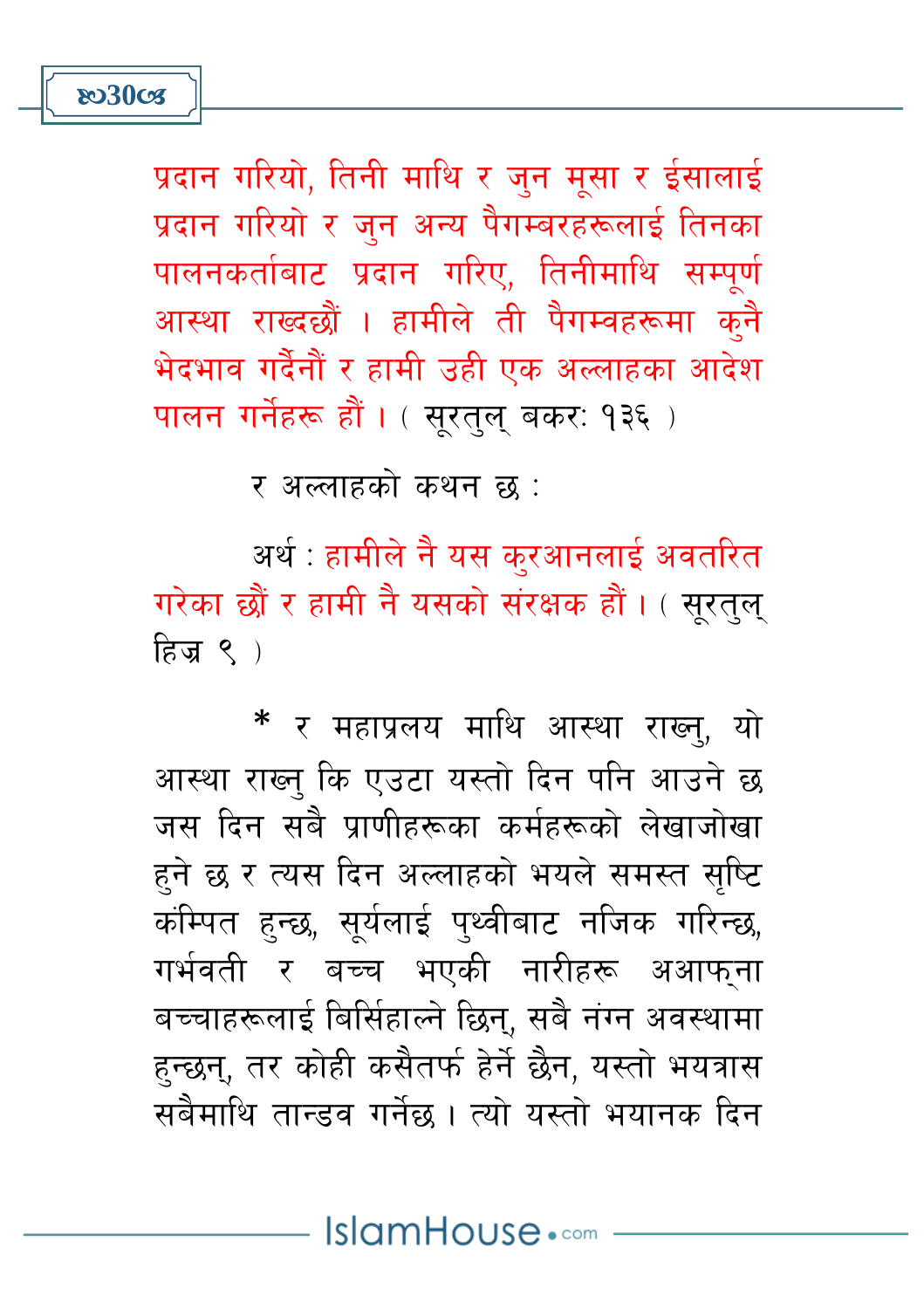**803103** 

हनेछ जसको क्नै मान्छे कल्पना पनि गर्न सक्दैन । अल्लाहको फर्मान छ :

अर्थ : हे मानिसहरू ! आफनो पालनकर्तासित डर । निश्चय नै कियामतको भुकम्प साह्रै भयङ्कर कुरो हो । जुन दिन त्यसलाई तिमीले देख्ने छौ । (अवस्था यो हुन्छ कि) प्रत्येक दुध ख्वाउने (आमा) आफना दुध खाने बच्चाहरूलाई बिर्सि दिने छिन् र प्रत्येक गर्भवतीको गर्भपात भई जाने छ । र तिमीले मानिसहरूलाई नशा लगेको अवस्थामा देख्ने छौ, जबकि तिनीहरू नशा लागेको हने छैनन। तर अल्लाहको सजाय बड़ो कठोर करो हो। (सुरतुलु हज्ज १,२)

र आर्को ठाउँमा वर्णन छ :

अर्थ (त्यो) खडखडाउने चर्को स्वर गर्नेवाला । खडखडाउने के हो ? र तिमीलाई के थाहा कि त्यो खडखडाई दिने के हो ? जन दिन मानिसहरू यस्ता हुन्छन् जस्तो कि छरिएका भूसुनाहरू । र पहाडहरू धुनिएका रुङ्ग विरङ्गका ऊन जस्ता हुने छन् । फोरे जसका (कर्महरूको)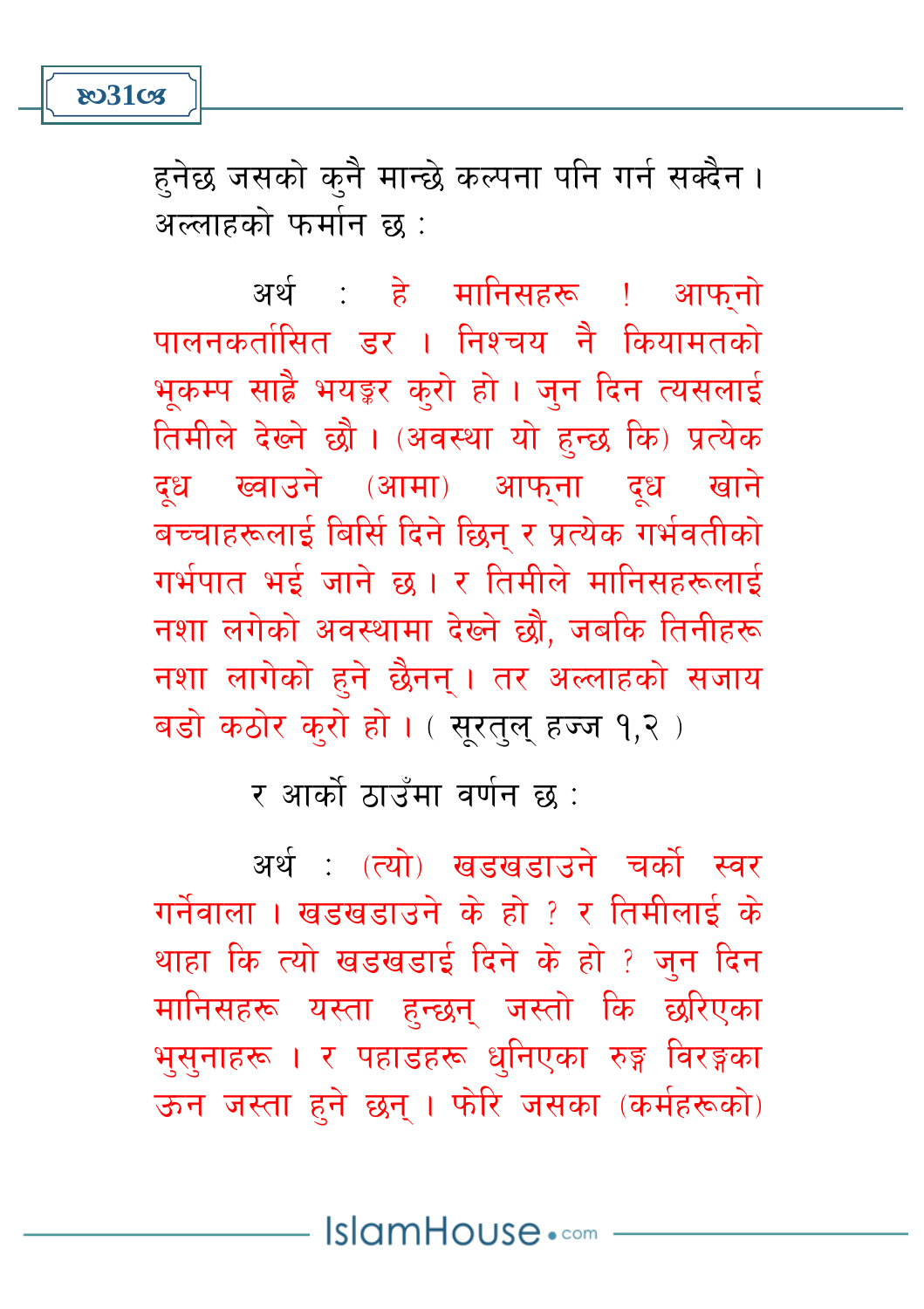හ32cs

वज़न गरुङ्गो हनेछ, ऊ त इच्छित आरामको जिन्दगीमा हुनेछन् । र जसका वजन हलुको हनेछन, उनीहरूको फर्केर जाने ठाउँ "हाविया" ( गहिरो खाल्टो) हो । ( सुरतुलु कारिअ: १-९ )

\* र भाग्यमाथि र त्यसको भलाई एवं बुराईमाथि आस्था राख्न् । र यो आस्था राख्न् कि जेजति भाग्यमा उल्लेख छ घटित नै हुनेछ, संसारको कनै शक्ति त्यसलाई रोक्न सक्दैन चाहे त्यो प्रिय नबी एवं स्वर्गदृत किन नहोस् । अल्लाहको फर्मान छ :

अर्थ : निश्चय नै हामीले हरेक कुरालाई निर्धारित नाप र अनमानमा सष्टि गरेका छौं । ( सरतल कमर ४९)

र हदीसमा छ " हजरत जीब्रीलले रसूल सल्लल्लाहो अलैहे वसल्लमसित सोध्न भयो कि हे महम्मद ईमान के हो ? अनि उहाँले भन्न भयो : ईमानको अर्थ हो कि तिमी आस्था राख अल्लाहमाथि र उसको रसुलहरू माथि र उसका ग्रन्थहरू माथि र महापलय माथि र भाग्य र उसको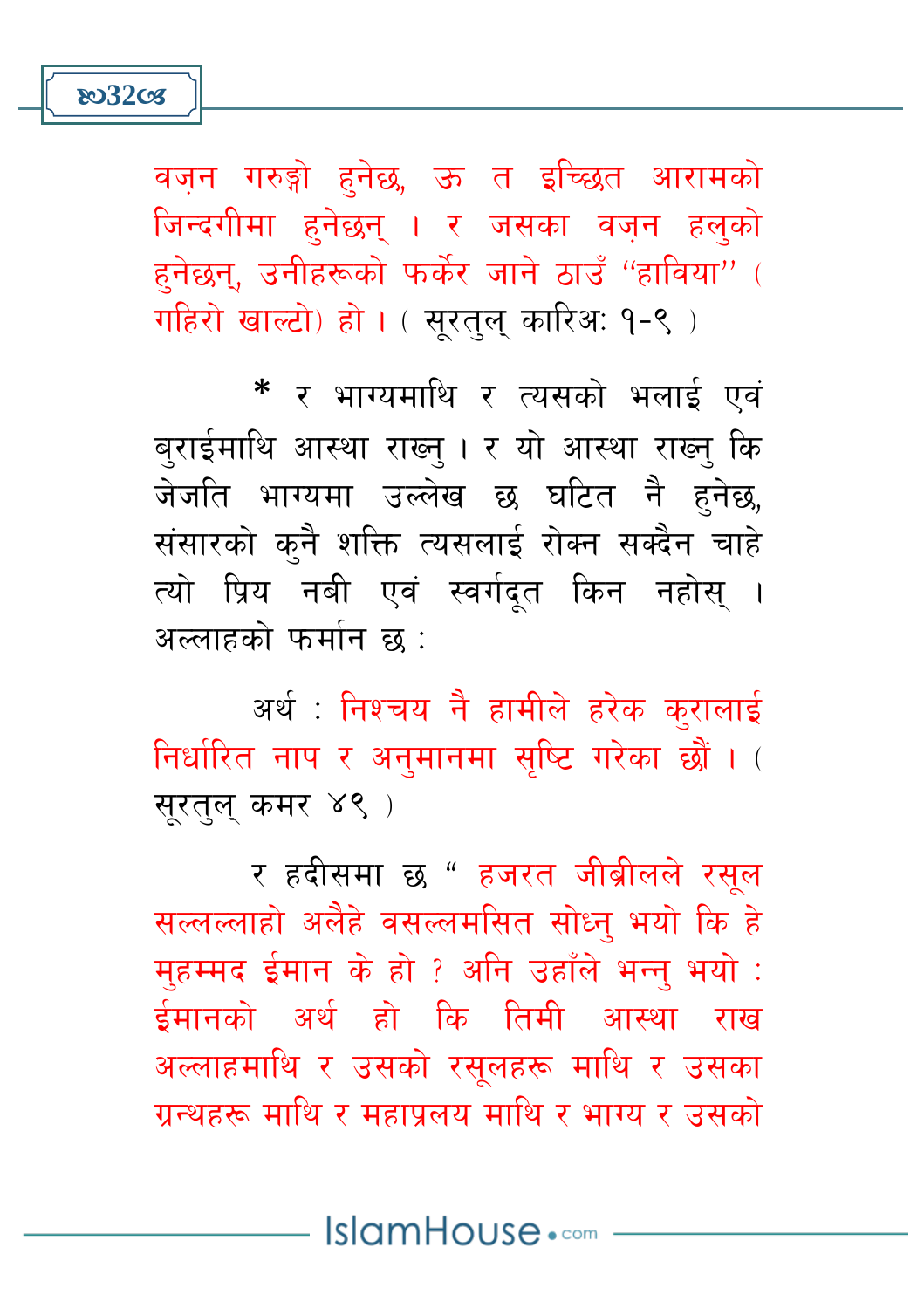හ33**cs** 

बुराई एवं भलाई माथि.... " ( मुस्लिम किताबुल् ईमान)

र आर्को हदीसमा छ :

अर्थ : मुहम्मद सल्लल्लाहो अलैहे वसल्लमले भन्न् भयो : अल्लाहले समस्त सुष्टिहरूको भाग्यलाई धरती आकाशलाई सुष्टि गर्न् भन्दा ५० हजार वर्ष अघि नै लेखिबक्स्न भएको थियो। (मुस्लिम किताबुलु कदर)

\* नमाज पढन, अर्थात २४ घंटामा ५ बखतको नमाज मुस्लिमहरू माथि अनिवार्य गरिएको छ त्यसलाई निरंत्रताको साथ कायम गर्न।

यो नमाज अल्लाहले मुसलमानहरू माथि इस्राको रात्री महम्मद सल्लल्लाहो अलैहे वसल्लमको माध्यमले अनिवार्य गऱ्यो. यसको पर्णत: पाबन्द रहन । अल्लाहको फर्मान छ :

अर्थ: र. नमाज पढने गर र जकात ( धर्मदाय) दिने गर र तोग्नेहरूसँग तोग्ने गर। ( सरतल बकर: ४३)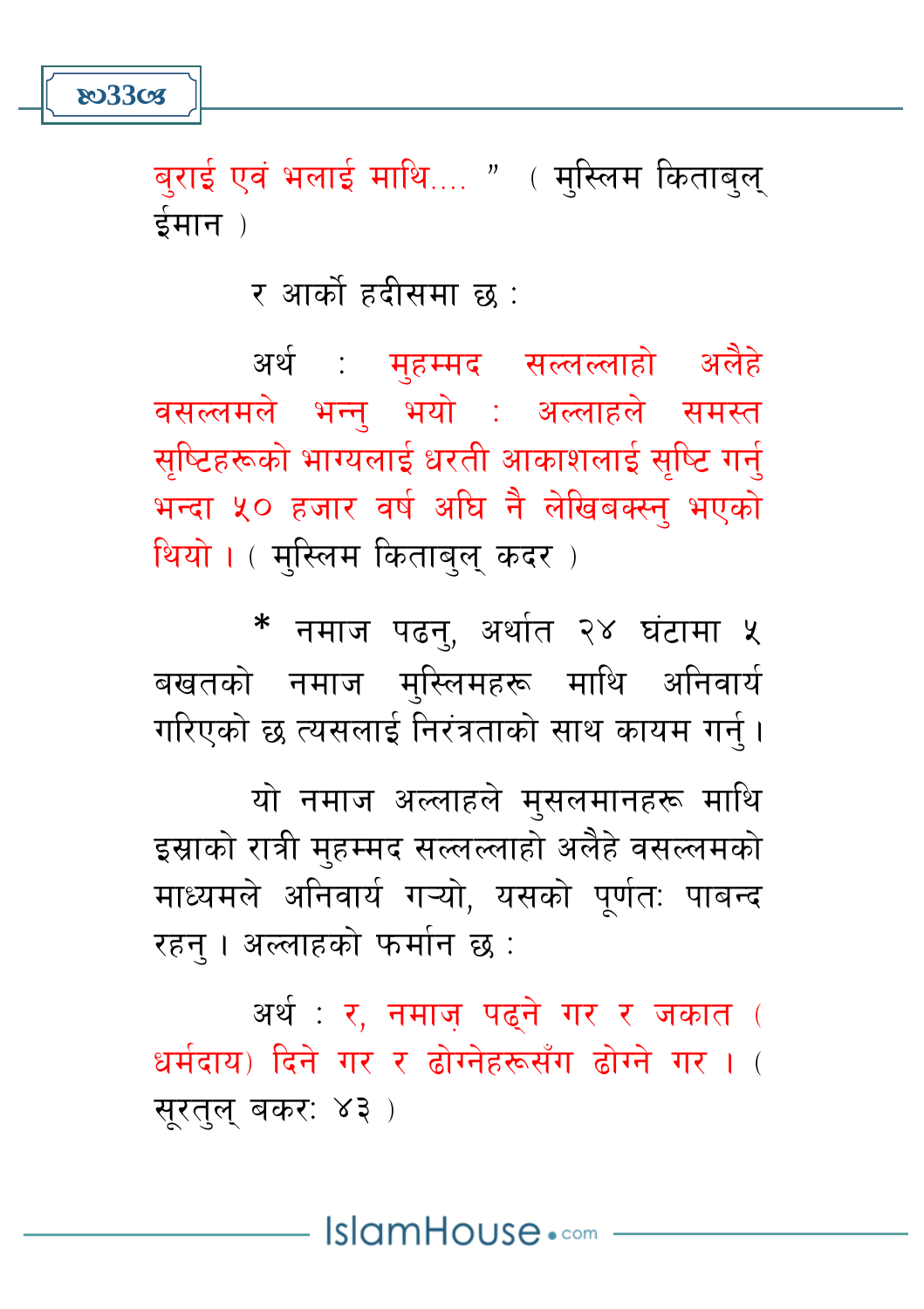\* जकात (धर्मदाय) दिन्, अर्थात तिम्रो धन सम्पत्तिमा निसहाय निमखाहरूको हक छ जकातद्वारा गरीबहरूको सहायता गर्नु, यो जकात र दानबाट एक आपसमा प्रेमभाव उत्पन्न हुन्छ । र दान दिनको इस्लाममा अति उच्च स्थान छ, दान दिए पश्चात प्रशंसाको लाल्सा नराख्नु केवल अल्लाहको दयाको अभिलाषी रहन् । यदि सबै धनवानहरू असहायहरूलाई दान दिने आरम्भ गरिदिउन् भने हाम्रो समाजको अधिकतम् समस्याहरूको निवारण भइहाल्छ, र चोरी बेईमानीको अन्त हनेछ, र समाजमा प्रेम सदभावको विस्तार हुनेछ ।

**ষ্ঠ34s** 

र दान एवं जकात इस्लामको अदभुत महानतालाई दर्शाउँछ । र धन सम्पत्ति एवं गरीबी सबै परीक्षाका माध्यमहरू हुनु कसैलाई गरीबी दिएर अल्लाह परीक्षा लिन्छ, त कसैलाई सम्पत्ति दिएर परीक्षा लिन्छ । तर परीक्षामा त्यही व्यक्ति उतीर्ण हुन्छ जुन प्रत्येक स्थितिमा अल्लाहको आभार प्रकट गर्छ। यसको प्रमाण माथि नै वर्णन गरिसके छ ।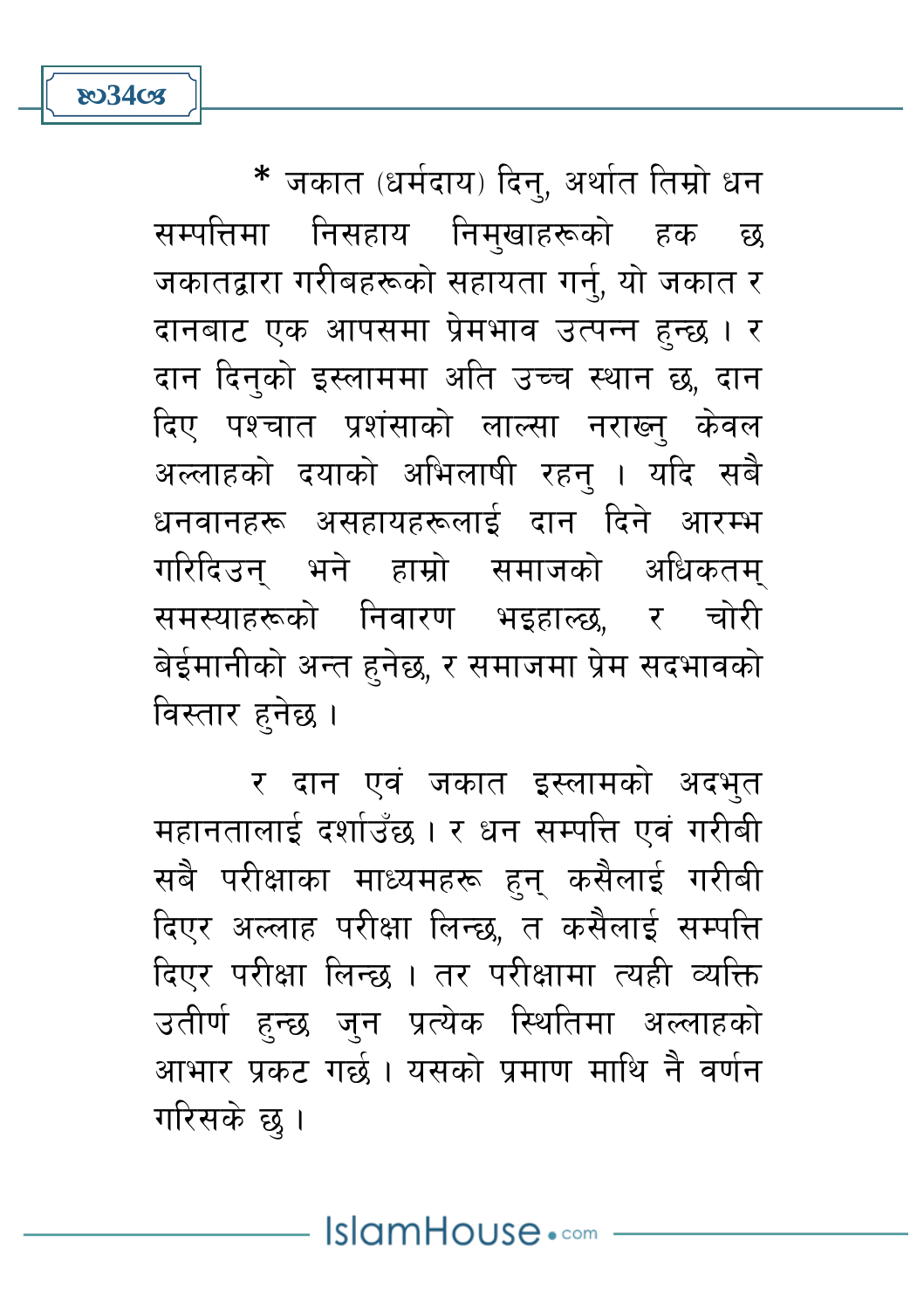\* रमजान महिनाको व्रत बस्न्, व्रतबाट मान्छेलाई भोकको वास्तविक अर्थ थाहा हुन्छ, र उसलाई गरीबको अवस्थाबारे ज्ञान हुन्छ, अनि त्यो असहायको सहायता गर्नतर्फ प्रवत्त हन्छ । अल्लाहको फर्मान छ :

**803508** 

अर्थ: आस्थावानहरू हो ! (मोमिनहरू) तिमीलाई रोजा राख्न -र्वत बस्न् ) अनिवार्य गरिएको छ जसरी तिमी भन्दा पहिलेका मानिसहरूलाई अनिवार्य गरिएको थियो । जसबाट कि तिमी संयमी बन्न सक। ( सुरतुलु बकर: १८३  $\lambda$ 

\* अल्लाहको घर ( कअ़बा )को परिक्रमा गर्न । जस व्यक्तिसित शारीरिक एवं आर्थिक क्षमता छ कि त्यो अल्लाहको घरतर्फ यात्रा गर्न सक्छ भने त्यो व्यक्तिमाथि अनिवार्य भइहाल्छ कि त्यो कम्तीमा एक पटक अल्लाहको घरको यात्रा गरोस । तपाईलाई यो पनि ज्ञात रहोस कि हज्जको अवसरमा जुन समानता देखिन्छ अरु कसै धर्ममा यस्तो समानता देखिदैन । अमीर गरीब, गोरो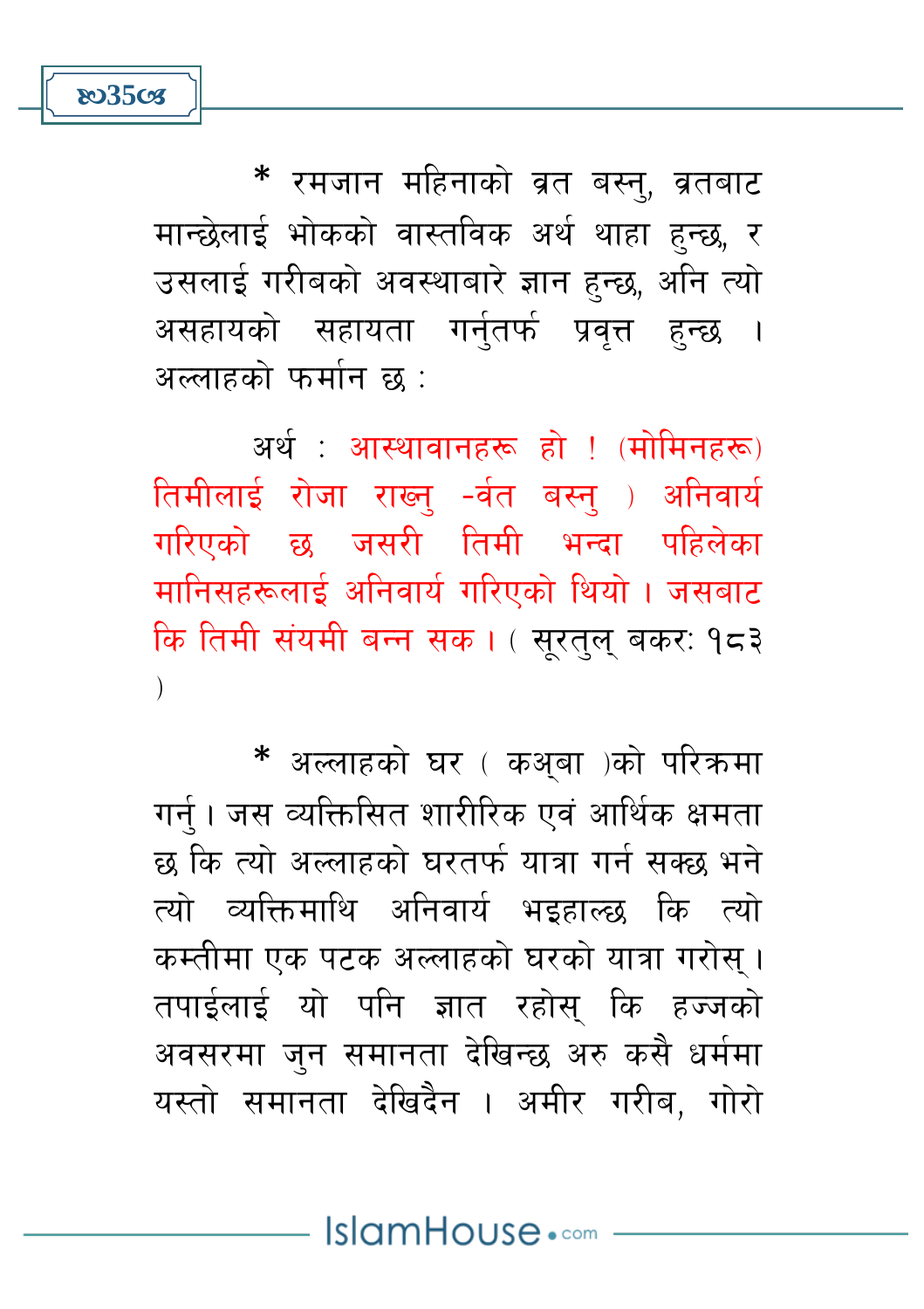**803603** 

कालो, रातो सेतो, राजा प्रजा सबै एउटै लुगा लगाई अरफातको मैदानमा अल्लाहको सामुन्ने उभिन्छन, कसैलाई कसैमाथि प्रधानता प्राप्त हँदैन । मात्र यो होदन बरु यस्तै पत्येक दिनमा ५ चोटि साकार हुन्छ । र यो मात्र मक्कामा होइन बरु नमाज पढ़दा समस्त संसारमा यस समानतालाई देख्न सकिन्छ । अल्लाहको फर्मान छ :

अर्थ : पहिलो घर (अल्लाहको) जुन मानिसहरूको निम्ति पुजाको लागि निर्धारित गरिएको थियो, त्यहि नै हो जुन मक्कामा अवस्थित छ, कल्याणकारी र (विश्वको निम्ति) मार्गदर्शक छ । यसमा स्पष्ट निशानीहरू छन्, जसमध्ये एउटा इब्राहीमको उभिने स्थल हो। यसमा जो प्रवेश गर्दछ. त्यसले अमन (शान्ति) प्राप्त गर्दछ। मानिसहरू माथि अल्लाहको हक छ कि जसले त्यस घरसम्म पग्ने सामर्थ्य राख्दछ, त्यसले हज ( धार्मिक यात्रा) गरोस् । कसैले यदि यस आदेशको पालना गर्दैन भने अल्लाह पनि उस सित बरु संसारबाट निस्पृह छ। (सुरत् आले इमुरान ९६,९७)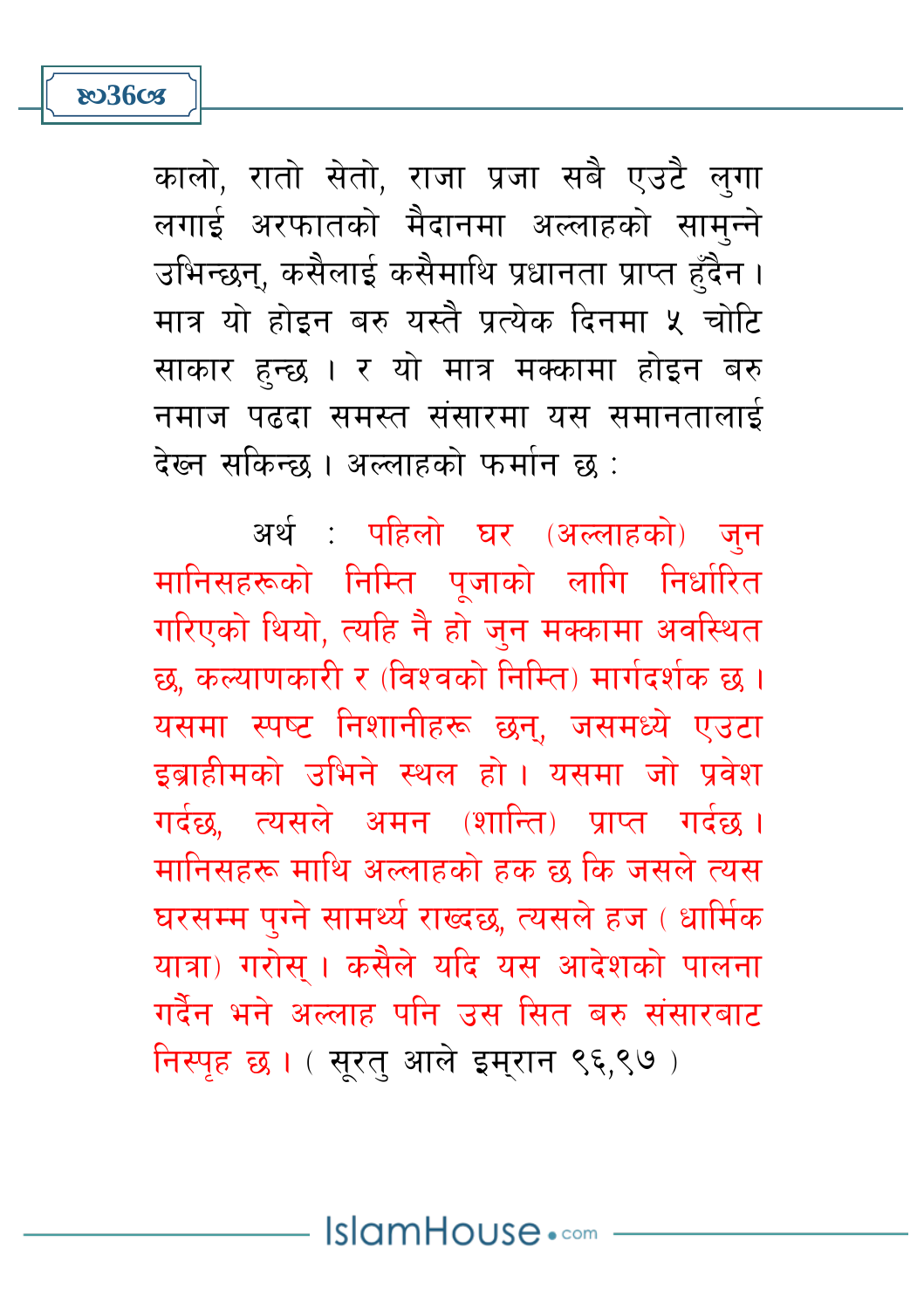\* प्रयाश्चित गर्नु, अर्थात जेजति हामीले ककर्म गरेका छौं त्यसको क्षमायाचना गर्न । अल्लाहलाई क्षमायाचना अति प्रिय छ किनकि मान्छेले अल्लाहको अवज्ञा गरे पश्चात यदि यो आभास गर्छ कि त्यसले आफनो पालनहारको अवज्ञा गरी ठुलो र जघन्य अपराध गरेको छ अनि क्षमायाचना गर्छ भने अल्लाह अति प्रसन्न हुन्छन् र त्यसको त्रुटिहरूलाई क्षमा गरिदिन्छन् । र यो प्रयाश्चित पनि यस करामाथि संकेत गर्छ कि अल्लाहको शक्ति बाहेक कुनै शक्ति छैन जसबाट सहायता मिलोस र त्यो परम् दयाल् नै छ जन हामीलाई क्षमा दिने गर्छ । र त्यो नै समस्त संसारको सष्टा एवं संचालक हो. उसैको लागि समस्त ब्रह्माण्डको राजसत्ता छ । अल्लाहको फर्मान छ $^+$ 

හ37**ි** 

अर्थ : मेरो तर्फबाट भन्नुस् कि ''हे मेरा भक्तहरू ! जसले आफुमाथि नै अतिक्रमण गरेका छन्, तिमी अल्लाहको दयाबाट निराश नहोऊ । नि:सन्देह अल्लाहले सारा पापहरूलाई क्षमा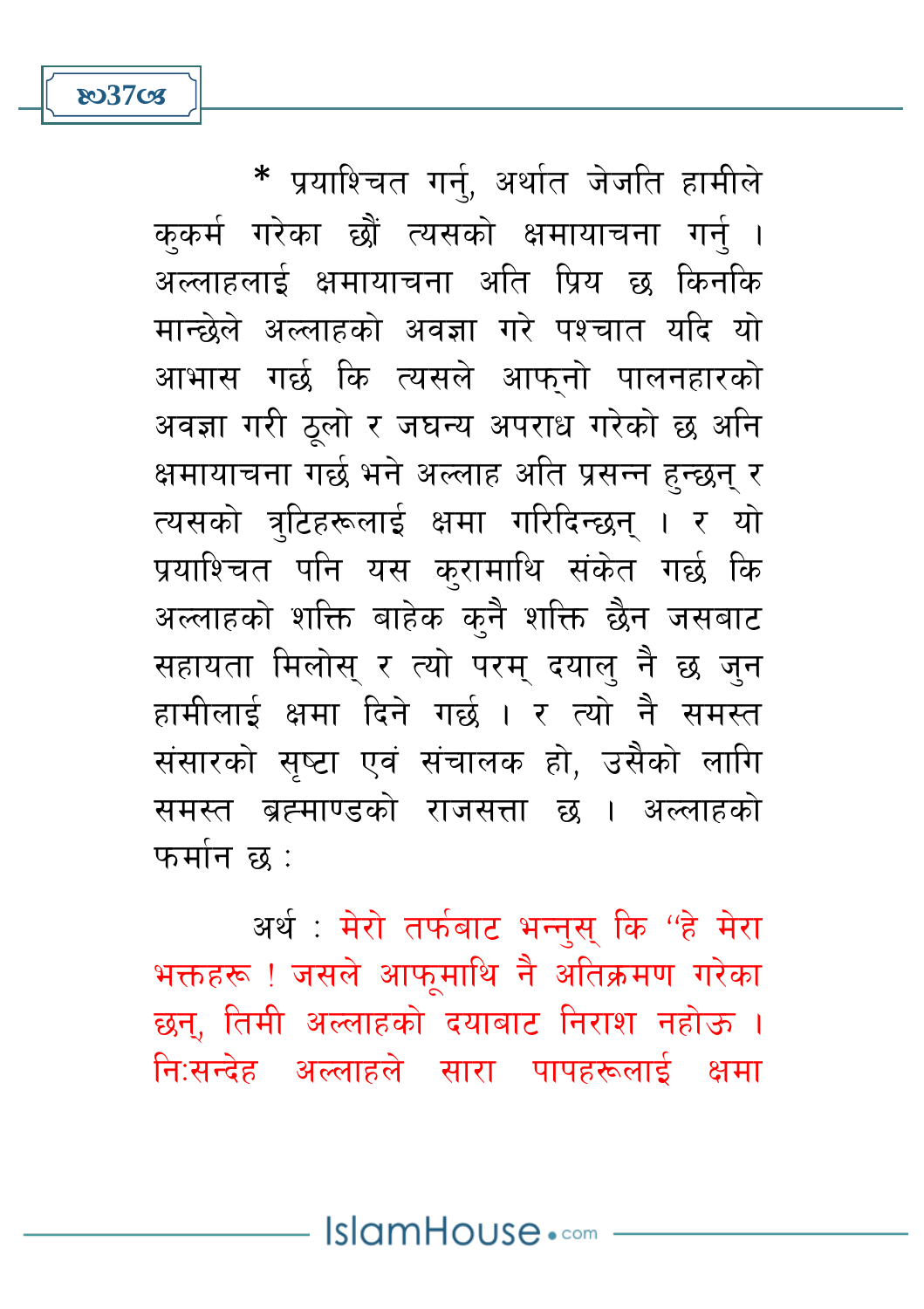गरिदिन्छ । निश्चय नै क बडो क्षमाशील र अत्यन्त दयावान छ। (सुरत्ज्जोमर ५३)

र आर्को ठाउँमा वर्णन छ :

अर्थ : उन्नी न्नो जसले आफ्ना सेवकहरूको पायश्चित स्वीकार गर्दछ र उनीहरूको पापहरू क्षमा गर्दछ, र तिमीले जे गर्दछौ सबै जान्दछ। ( सूरतुश्शूरा २५ )

\* सुकर्मतर्फ आहवान गर्नु र कुकर्मबाट रोक्न् । यदि यस्तो न गरियोस् भने समाजमा विगार उत्पन्न हुन्छ र अत्याचार, चोरी, बलात्कार, हत्या, हिंसा आदिबाट हाम्रो समाज हाम्रो देश एवं समस्त संसार विनाशतिर लाग्ने छ, र छरछिमेकी एक आर्काको शत्र भइहाल्ने छन, र एक आर्कासित यद्धरत भई संसारको शान्तिलाई ध्वस्त पारिहाल्छन् । यसै कारण एउटा समूह यस्तो हुनुपर्छ ज<mark>ु</mark>न भलाईको आदेश गरोस र बराईबाट रोकोस् । करआनले कतिपय श्लोकहरूमा यसको आदेश गरेको छ, यो कुरआन नै यस संसारको मार्गदर्शक हो । त्यसका निर्देशनहरूलाई अपनाई हामी समस्त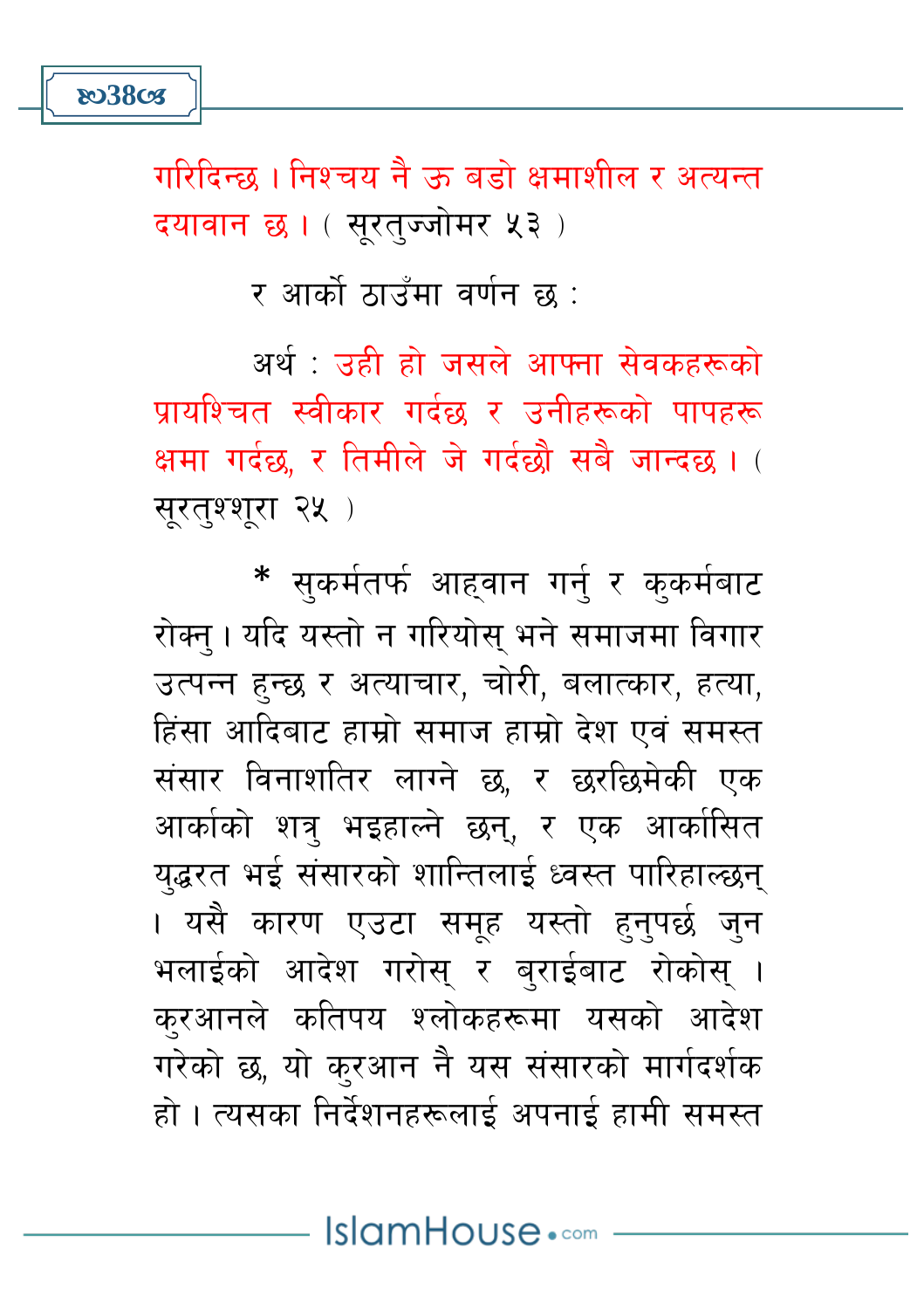**803908** 

ब्रह्माण्डको कल्याण गर्न सक्छौं । अल्लाहको कथन दृद्र:

अर्थ : तिमी मध्ये एउटा समूह यस्तो हनपर्छ जसले कि मानिसहरूलाई सदाचारतिर आमन्त्रित गरोस् र सत्कर्मको सन्देश देओस् र दष्कर्मबाट रोकोस् र तिनै मानिसहरूले मुक्ति प्राप्त गर्नेहरू हुन्छन् । (सूरतु आले इम्रान १०४)

\* हक अधिकार, धर्म, धन सम्पत्ति, इज्ज्त सम्मान आदिको रक्षाको लागि युद्ध गर्नु अनिवार्य छ । युद्ध मध्ये धर्मको रक्षाको लागि युद्ध गर्नुलाई धर्मयद्ध भन्छन । अल्लाहको फर्मान छ :

अर्थ : र अल्लाहको मार्गमा त्यस्तै जिहाद ( धर्मयद्ध) गर, जस्तो कि जिहाद गर्नपर्दछ। उसैले तिमीलाई रोजेको छ र धर्मको करामा तिमीमाथि क्नै क्रा संक्चित पारेको छैन र तिम्रो निम्ति तिम्रो बाब् इब्राहीम (अलैहिस्सलाम) को धर्मलाई रुचायो । उसले यसभन्दा अगाडि़नै र यस क्रआनमा पनि तिम्रो नाम मुस्लिम (आज्ञाकारी) राखेको छ। यस उद्देश्यले ताकि रसुल तिम्रो निम्ति

IslamHouse.com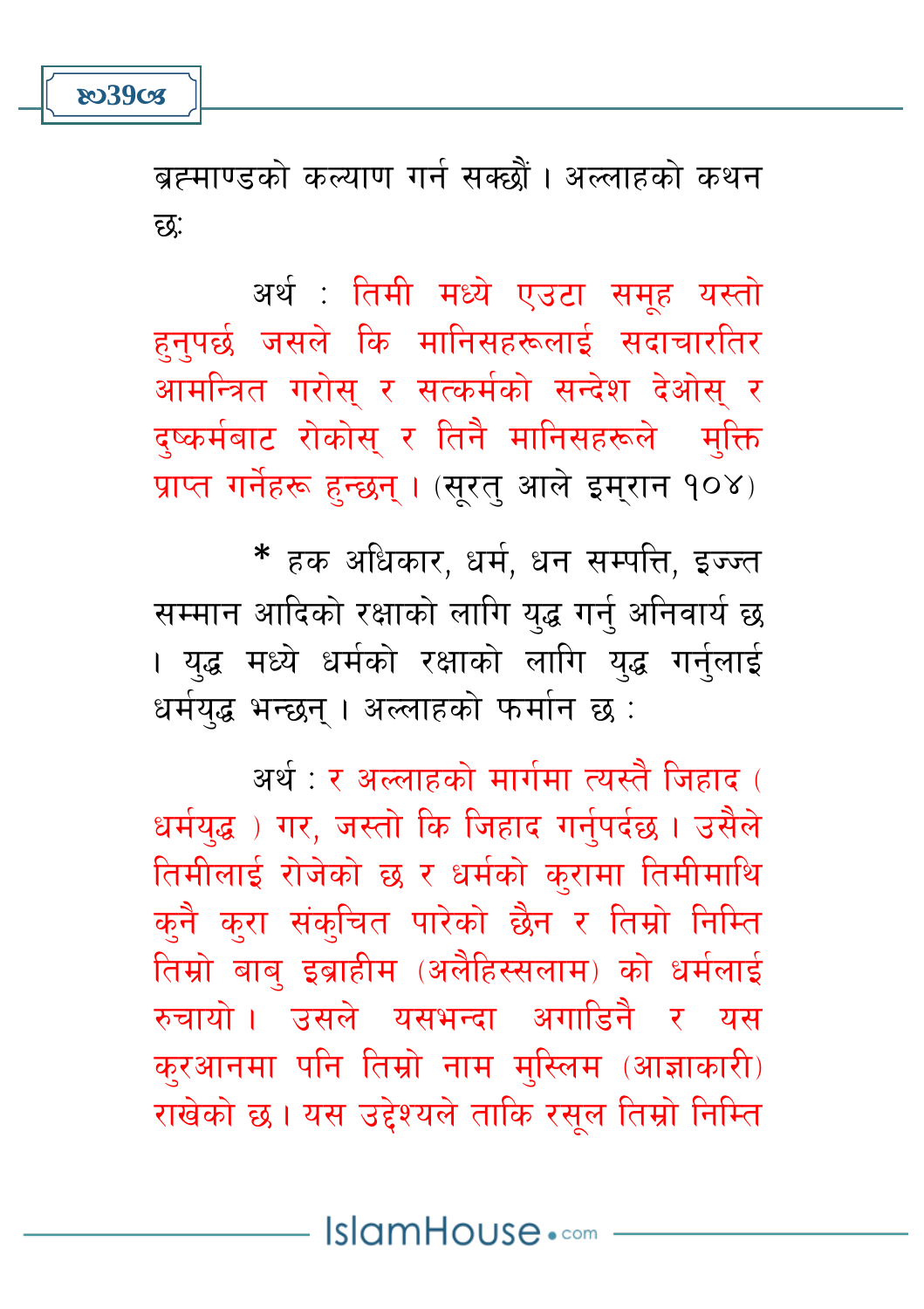$55795$ आज केही इस्लाम विरोधी समूहहरूले

इस्लामलाई कलंकित गर्ने उद्देश्यले भन्छन् कि इस्लाम आतंकवादलाई बढाउँछ । जुन मान्छे पनि यो भन्छन् तिनीहरूलाई इस्लाम धर्मसित इष्या छ किनकि इस्लाम आफुनो अदभुत र स्वीकार्य निर्देशनहरूको कारणले गर्दा समस्त संसारमा लोकप्रिय भइरहेको छ र परा संसारमा दिन प्रतिदिन इस्लाम कबूल गर्नेहरूको संख्या प्रगतिशील हुँदै गइरहेछ यसै कारण इस्लाम विरोधी गुटहरू यसलाई बदनाम गर्नुको यद्देश्य लिई मिथ्या कुराहरू गर्छन् । तर जस धर्मलाई ईश्वरले मनपराई सकेका छन् को छ जन त्यसलाई मेटाउन सकोस् ? फेरि कनै धर्मको सत्यता त्यसको निर्देशनहरूमा नीहित

साक्षी होऊन् । र तिमी अरु मानिसहरूको साक्षी होऊ । अत: तिमीले नमाजको आयोजना गर र जकात देऊ. र अल्लाहसँग आफनो सम्बन्धलाई बलियो रूपले समाति राख उद्दी तै तिमो सबभन्दा रामो संरक्षक र मालिक हो । आहा कृति रामो मालिक र कती उत्तम मद्दत गर्नेवाला छ। ( सुरुल्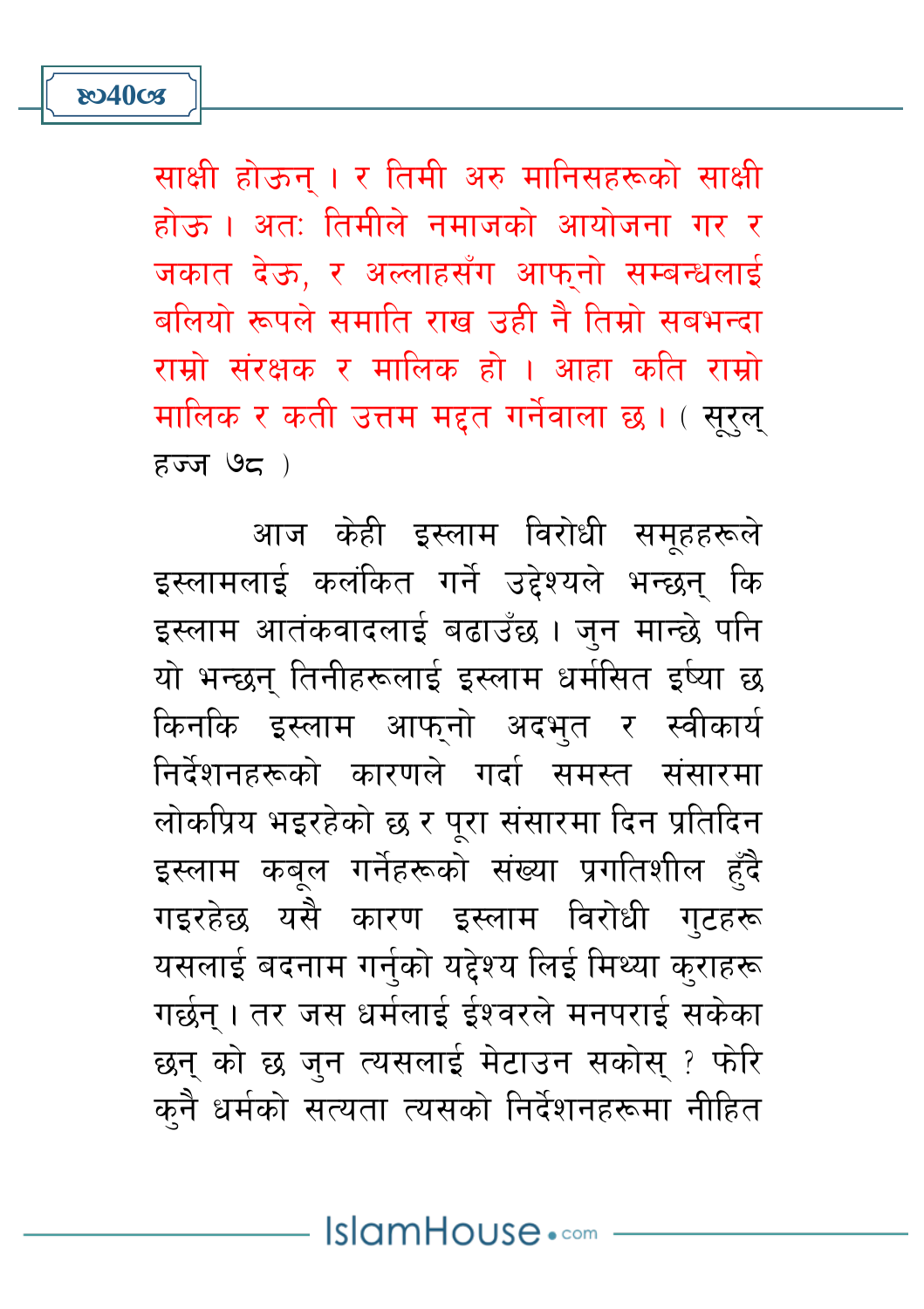**ষ্ঠে41ত্ত** 

हुन्छ नकि त्यसका अनुयायीहरूको कर्ममा यदि अनुयायीहरू कुकर्मी भइहाले भने यसमा धर्मको के दोष । प्रत्येक समाज र देश एवं धर्ममा केही दष्टहरू हुन्छन् तिनीलाई प्रमाण बनाई त्यस समाज देश एवं धर्मलाई दोषी ठान्न कहाँको न्याय हो । अर्थात कसै नेपाली नागरिकले दोष गऱ्यो भने नेपाल राष्टलाई किन दोष दिने के नेपाल सरकारले यो भनेछ कि हे नेपाल बासीहरू तिमीहरू सम्सत संसारमा उदण्डता गरिहिंड । होइन बरु जसले दोष गरेछ त्यही नै दोषी ठहर हुन्छ र त्यही नै दण्डित पनि हुनेछ। यस्तै इस्लामले कुनै किसमिको आतंक मचाउनुबाट रोकेको छ । अल्लाहको फर्मान छ :

अर्थ <sup>.</sup> यस कारणले हामीले दसार्दलका मानिसहरूका लागि यो आदेश गऱ्यौं कि यदि कुनै मानिसले कनै मानिसको हत्या गर्दछ कसैको हत्या गरेको वा देशमा उपदव फैलाउने बाहेकको अवस्थामा, भने त्यसले अन्य तमाम मानिसहरूको हत्या गरे सरह हुनेछ, र यदि कसैले एउटाको जीवन बचायो भने सम्पूर्ण मानिसहरूको जीवन बचाए सरह हुन्छ । र तिनीहरू कहाँ हाम्रा धेरै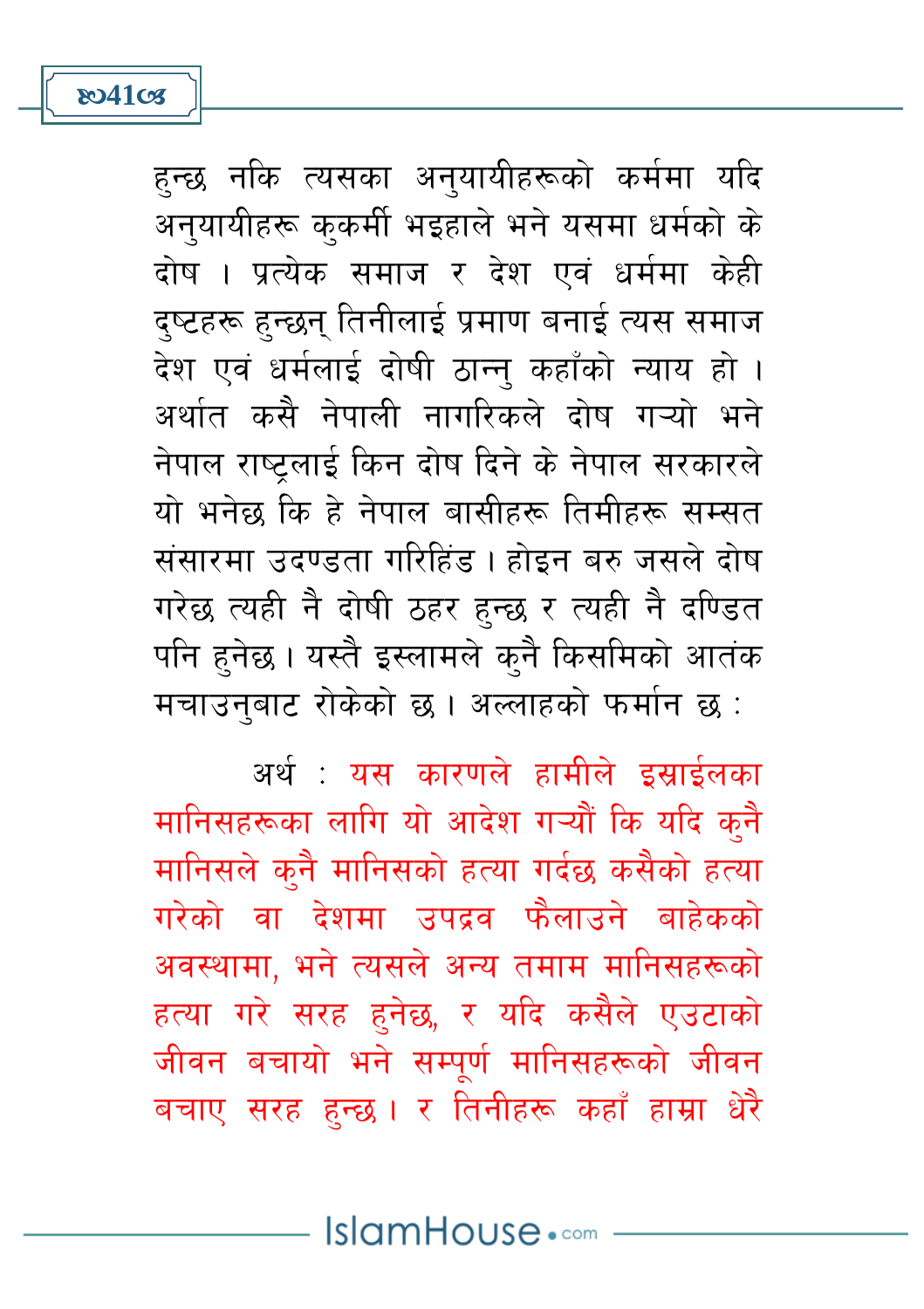पैगम्बरहरू स्पष्ट तर्कहरूलिएर पुगिसकेका छन् । अनि यसपछि पनि तिनीहरूमध्ये धेरैले मुलुकमा बलजफ्ती र ज्यादती गर्ने गर्दछन्। (सुरतुल् माइदः  $32)$ 

इस्लाम विश्वको सर्वोत्कृष्ट धर्म हो, यसका निर्देशनहरू अदभुत र सर्वमान्य छन्, यसलाई ल्याउने सन्देष्टा सबै सन्देष्टाहरूमा सर्वोच्च छन । हे मानवजाति यस धर्मलाई ग्रहण गरी आफलाई आदर देऊ र यसका निर्देशनहरू बमोजिम जीवन व्यतीत गरी आफलाई नर्कको आगोबाट बचाऊ, र त्यस दिनको भय गर जस दिन सबै आफन्तहरू मख फर्काई भागिहाल्छन् तिम्रो सकर्म नै तिम्रो साथी हनेछ।

माता पिताको सेवा सत्कार गर्न. उनीलाई दु:ख नदिनु, उनीहरूको आदेशको पालना गर्न । जन व्यक्ति आफनो आमा बाबलाई द:ख दिन्छ त्यो भन्दा अभागा मान्छे इस्लामीय दष्टिमा अरु कुनै मान्छे छैन, आमा बाबुलाई कोधित गर्नु आफनो पालनकर्तालाई कोधित गर्न सरह छ ।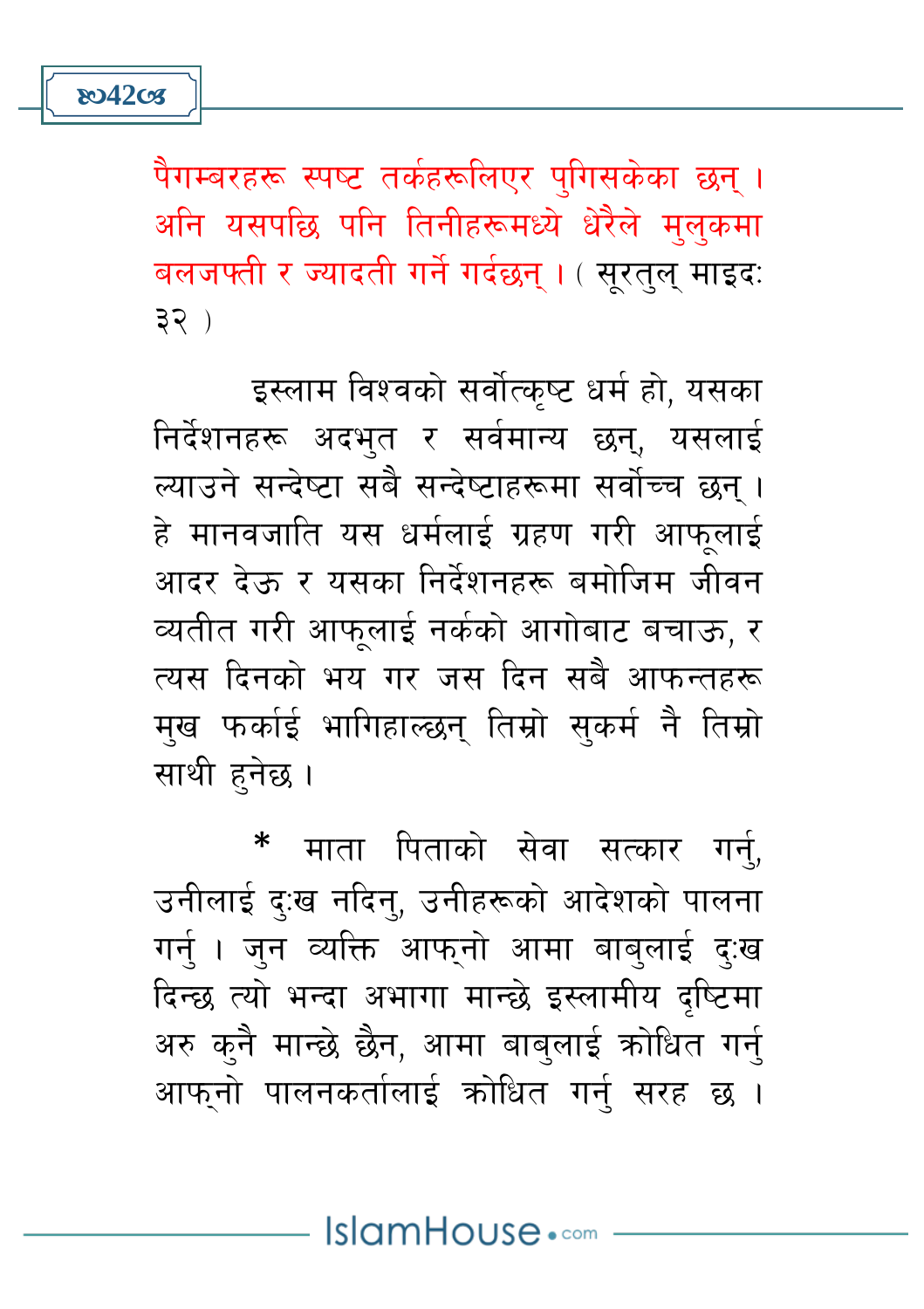**ষ্ঠে43** তের

आमा बाब्को अधिकार संतानहरू मथि यति छ कि जति सेवा गरे पनि उहाँहरूको अधिकारबाट मुक्त हन सकिदैन । अल्लाहको फर्मान छ :

अर्थ : र तिम्रो पालनकर्ताले स्पष्ट आदेश गरेको छ कि ऊ बाहेक तिमी कसैको पूजा नगर र आमा-बाबुको साथमा नम्र व्यवहार गर्दै गर यदि तिनीहरूमध्ये एउटा वा दवै तिम्रो अगाडि वृद्ध अवस्थामा पुग्छन् भने तिनीहरूलाई तिरस्कृत नगर्नु नहप्काउन अपित तिनीहरूसँग सम्मानपर्वक मर्यादित ढंगले कुराकानी गर्नु। र विनम्रतापूर्वक प्यारका साथ तिनीहरूको अगाडि सशील भईराख र तिनीहरूको निम्ति पार्थना गर्ने गर कि हे पालकर्ता जन प्रकार कि तिनीहरूले मलाई बाल्यावस्थामा ( मायाँले) पालन-पोषण गरेका छन्, तिमीले पनि तिनीहरूमाथि त्यस्तै दया गर । ( सूरतुल् इस्रा  $23.28$ )

हे हाम्रा पिय पाठकहरू ! आज हाम्रो समाजमा आमा बाबलाई कति द:ख दिइन्छ तपाईहरूलाई त थाहै होला । हाम्रो आमाले हामीलाई दुधको रूपमा आफुनो रगत खुवाउँछिन्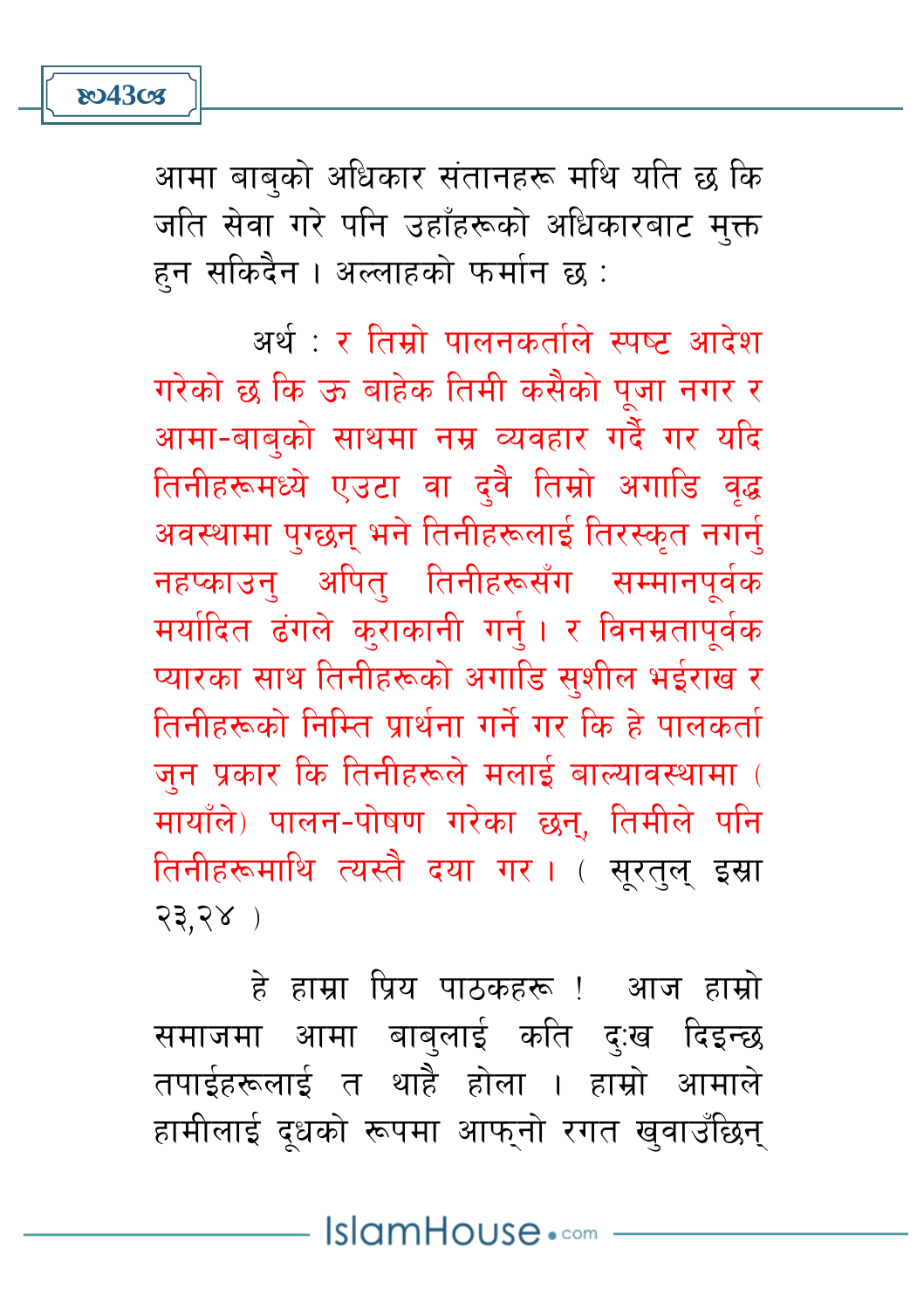**ষ্ঠে44ত্যে** 

हामीलाई हर्काउनको लागि र राम्रो सिक्षादिक्षा दिन्को लागि हाम्रो ब्**वा आमाले कति परिश्रम** गर्छन । तर त्यही आमा बाब जब वद्ध अवस्थामा पग्छन् र उहाँहरूलाई हाम्रो सहाराको अति आवश्यकता हुन्छ तब हामी आफुनो मुख फर्काइहाल्छम् यस्तो किन ? के यसै समयको लागि उहाँहरूले हाम्रो पालनपोषण गर्न भयो ?

जब उनीहरूले दुःख उठाई हाम्रो पालनपोषण गर्न सक्नु हुन्छ त हामी किन नगर्न सक्ने ? उनीहरूको पालो आउँदा आँखा किन चिम्ल्याउने. उनीहरूले जब बाल्यकालमा हाम्रो हात समाति प्रथम पाइला भँईमा टेकनुमा सहायता गर्न सक्न हनेछ भने हामी उहाँहरूको बढेसकालमा सहारा किन बन्न सकदैनौं ?

हे मानवगण ! विचार गर र सत्य मार्गमा स्थिर भएर अगाडी बढ़। कुनै मान्छे महान हुँदैन त्यसको कर्म महान हुन्छ । हामी कर्म योगी हौं, यो संसार परीक्षा कोठा हो, र अल्लाहका निर्देशनहरू त्यो उत्तरहरू हुन जस बमोजिम कर्म गरी हामी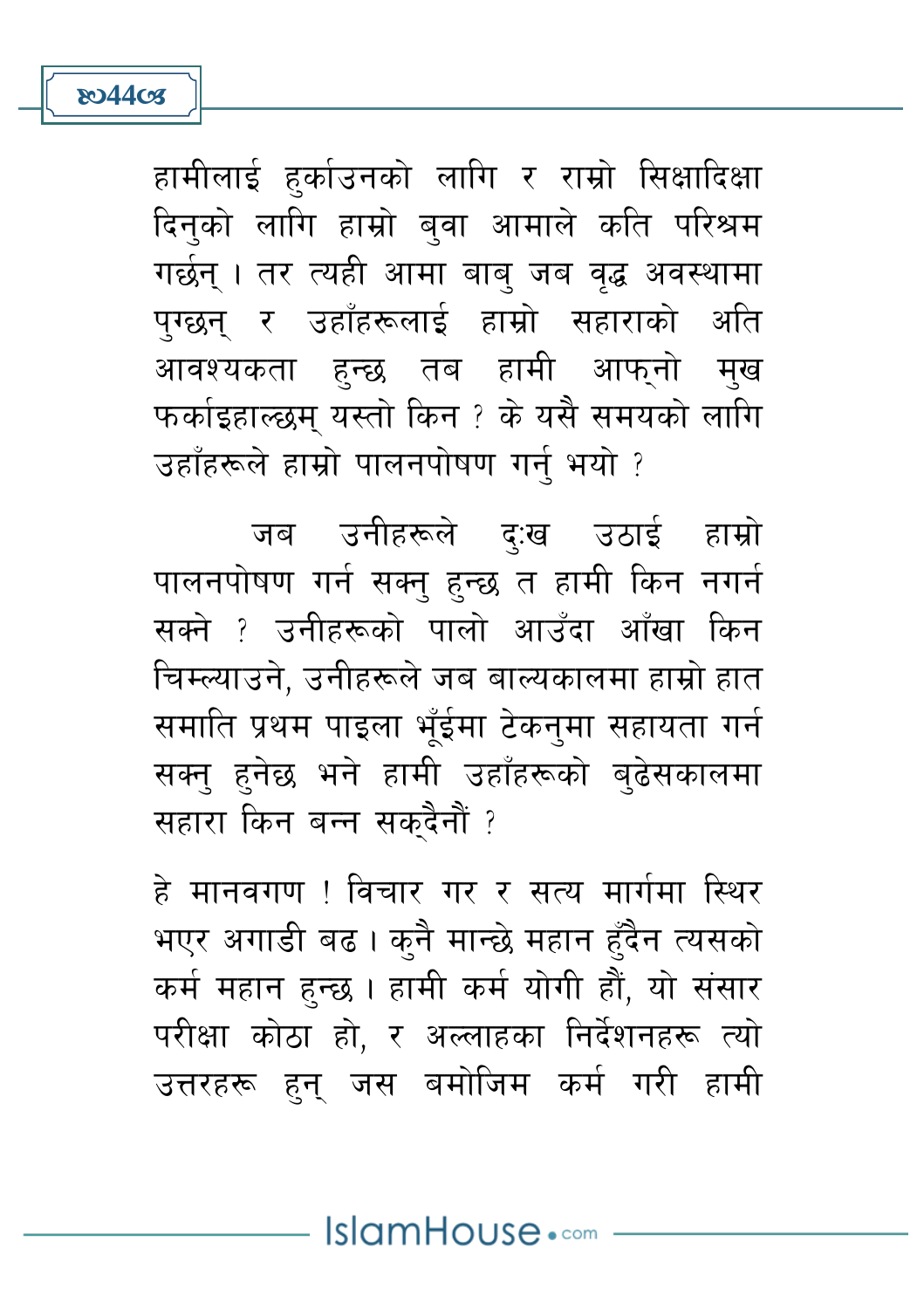

अल्लाहको प्रसन्नता र स्वर्गमा जाने सौभाग्य प्राप्त गर्न सक्छौं ।

इस्लामीय निर्देशन अनुसार आमा बुवा अल्लाह पश्चात तिम्रो पालनकर्ता हुन् । यदि अल्लाहको स्नेहको आभास गर्न चाहन्हन्छ भने आफनो आमाको स्नेहलाई हेर । साथै यो ज्ञात रहोस् कि अल्लाहको स्नेह आफुनो सुष्टिको लागि यति अधिक छ कि त्यस स्नेहको कुनै आमा कल्पना पनि गर्न सक्दैन । यही कारण हो कि अल्लाह आफ्नो सृष्टिको लागि परम् दयालु छ, त्यसको कपा एवं दयाको कनै सीमा छैन। तर यो स्नेह, दया. करुणा. अधर्मीको लागि छैन बरु त्यस व्यक्तिको लागि छ जन एक अल्लाहमा विश्वास राख्छ । यो संसारमा अधर्मी पनि लाभान्वित हुन्सक्छ, तर परलोकमा प्रलयको दिन उसको कुनै पनि सहायक हुनेछैन। यसै कारण शान्तिको धर्ममा प्रवेश गर, त्रीलोकमा लाभान्वित भई स्वर्गमा प्रवेश गर।

हे प्रिय पाठकहरू ! यस्तै अनेकौं इस्लामी निर्देशनहरू छन् जसलाई अपनाई र तयस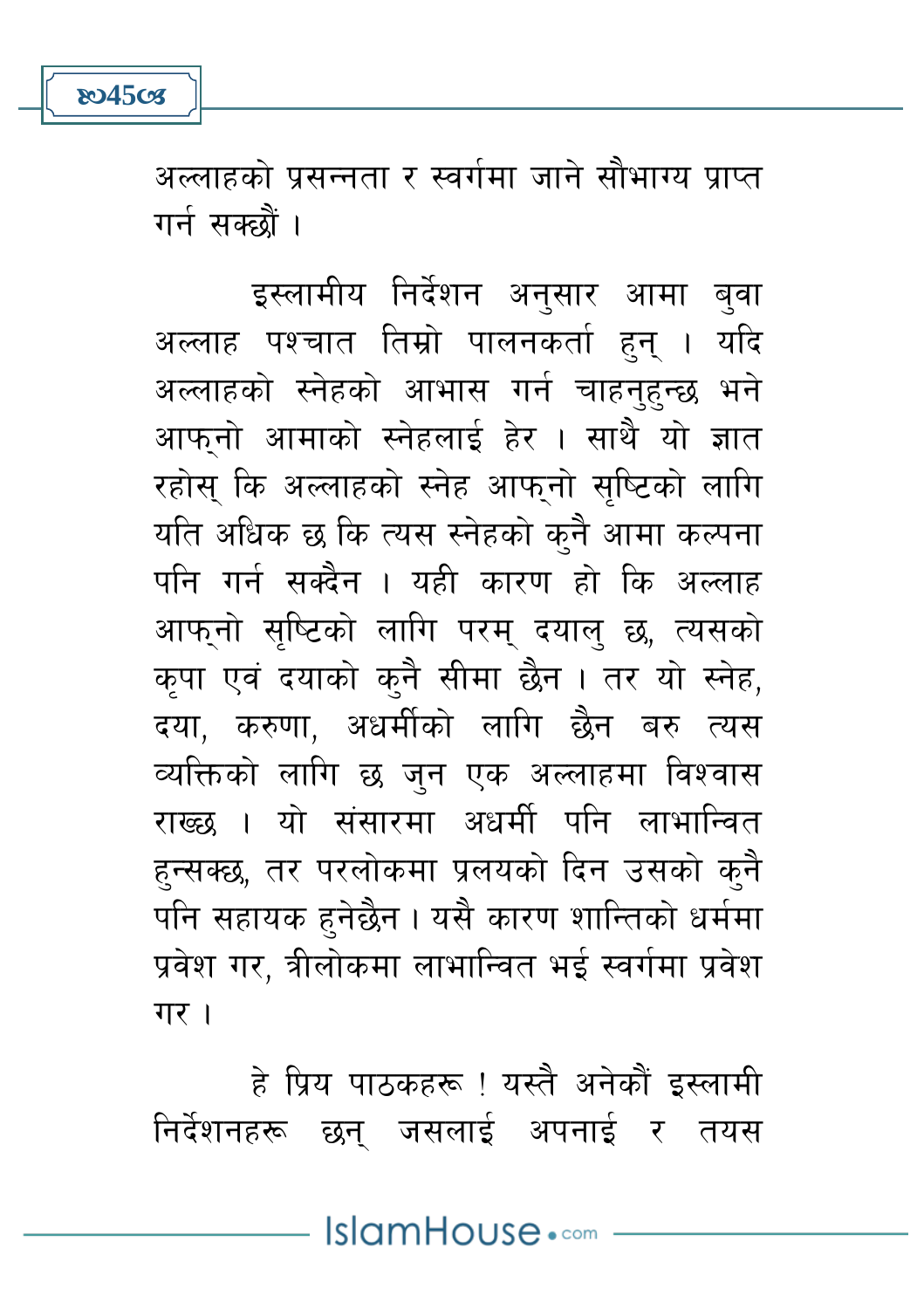**ষ্ঠে46cs** 

बमोजिम कर्म गरी हामी मृत्युको सुस्वागत गर्न सक्छौं । परिणामस्वरूप हामीलाई मृत्युबाट क्नै भयत्रास हँदैन । इस्लामको प्रत्येक निर्देशनमा संसारको भलाई नीहित छ, जति अमानवीय कियाकलापहरू छन् त्यसबाट इस्लामले रोकेको छ जसरी चोरी, हक अधिकार हनन् गर्ने, बलात्कार गर्ने. अन्याय अत्याचार गर्ने. व्यभिचार अशलील कियाकलापहरू गर्ने, कसैको नाहक हत्या गर्ने, सर्वसाधारणलाई आतंकित र हैरान पार्ने, क्षलकपट गर्ने, बेईमानी गर्ने, भुठ बोल्ने, इर्ष्या गर्ने, गाली गलृज गर्ने, …….आदि यस्ता सबै क्राहरू जुन अमानवीय छन् सबैबाट इस्लामले रोकेको छ र इस्लामीय शास्त्र अनुसार यी कुराहरू वर्जित छन् ।

र जति कुराहरू मानवताको लागि कल्याणकारी छन् ती सबैलाई गर्ने आदेश गरेको छ । जस्तो न्याय गर्न्, मेलमिलाप गर्नु, ठूलालाई आदर र सानोलाई स्नेह गर्नु, भेट्नेलाई सलाम ( नमस्कार ) गर्न्, विरामीलाई सहायत गर्न्, उसको हेरचाह गर्नु, सत्य बोल्न, असत्यताको विरोध गर्नु, समाज र देशको कल्याणकारी कार्यहरू गर्न, अमानवीय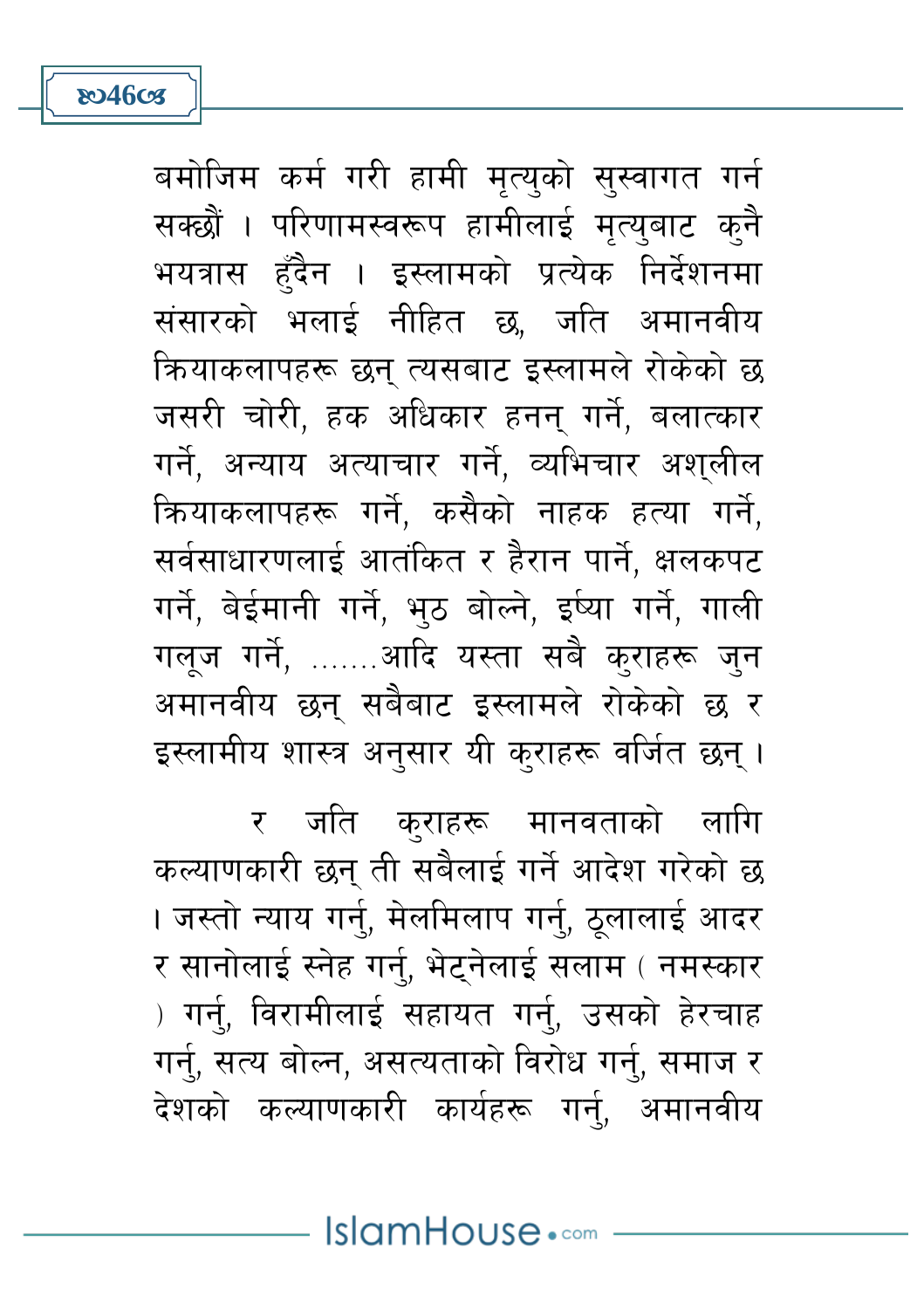

गतिविधिहरूको विरोध गर्न्, ..... आदि यस जस्ता समस्त कार्य जून संसारको लागि लाभदायक छन् त्यसलाई गर्ने आदेश दिन्छ ।

### यो सबै निर्देशनहरू कसको लागि हुन् ?

हे मानवजाति हाम्रो लागि हुन्, इस्लामीय निर्देशनलाई अपनाई नै हाम्रो उद्धार हुन्सक्छ । र हाम्रो हृदयमा जुन मृत्युको भयत्रास छ त्यो लुप्त भड़हाल्छ । किनकि राम्रो कर्म गर्नेले राम्रै प्रतिफल पाउँछ, टमाटरको खेत र बारीमा अन्गुर आँउदैन, जन मान्छे जस वस्तको खेती गर्छ सोही नै काटछ । अर्थात सारा संसारको यो चक्र एउटै संकेत दिन्छ त्यसै हातलाई थाम जसको शक्ति असीमित छ त्यही सर्वशक्तिमानको अज्ञाकारी बन जसले समस्त संसारलाई स्थिर्ता प्रदान गरेको छ, र प्रत्येक वस्तुको एउटा सीमा निर्धारित गरेको छ जसले आफनो लागि बनाइएको सीमा उल्लंघन गऱ्यो पथविचलित भई बर्बाद भयो र स्वर्गबाट बञ्चित भयो ।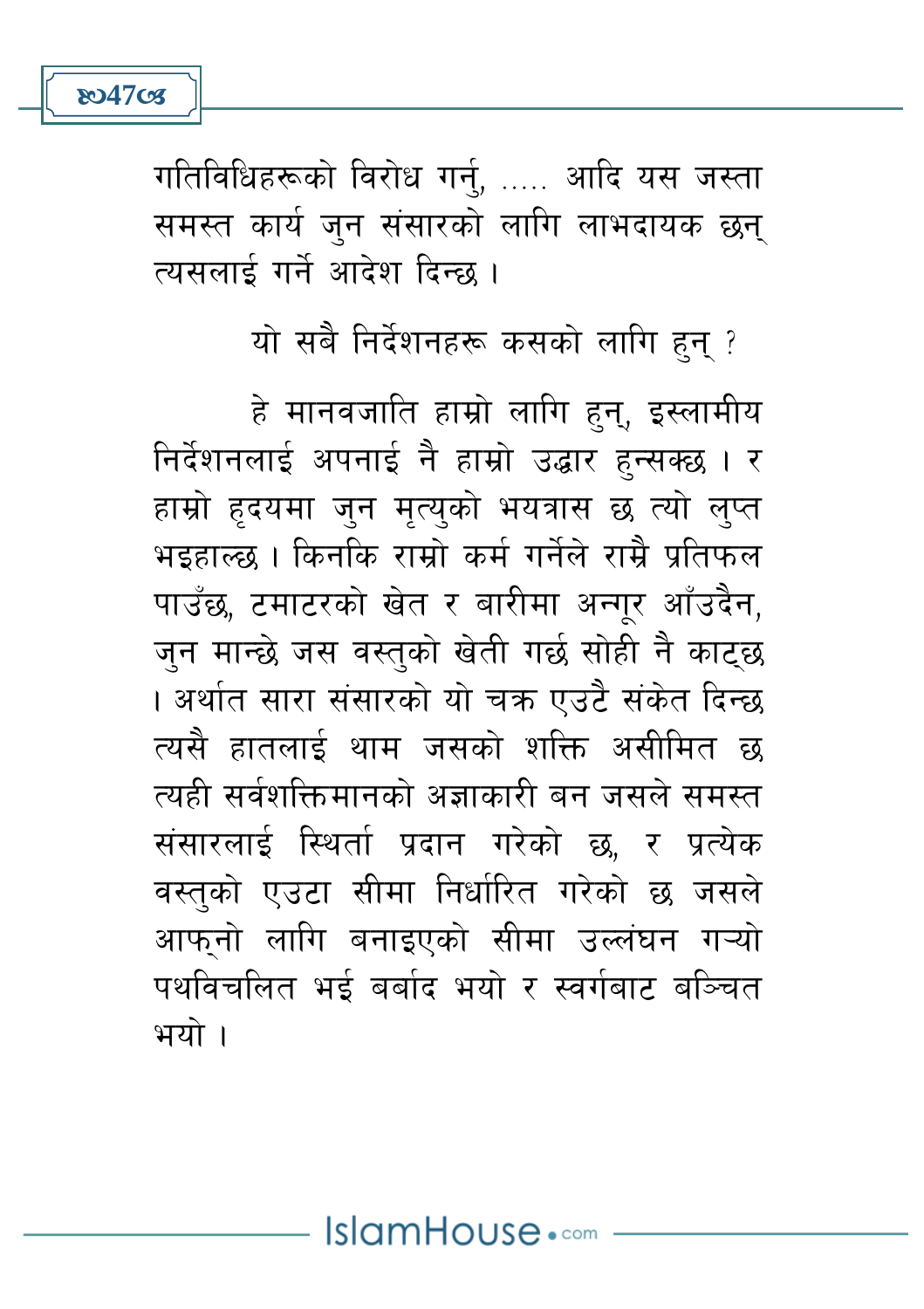# निवेदन ! र समाप्ति

हे प्रिय पाठक गण ! जीवन र मृत्यु, आकाश र धरती, सूर्य र चन्द्र, र ब्रह्माण्डका समस्त वस्तहरू परमुदयाल परमुज्ञानी अल्लाहको स्पष्ट तर्क र निशानीहरू हुन् । यी सबै वस्तुहरू एक अल्लाहमा निर्भर छन यी सबैको रचना उसै परम शक्तिमानले गरेको छ यी सबै उसैको गणगानमा व्यस्त छन. उसैको अज्ञापालनमा लागेछन, उसैलाई आफनो दाता, पालनकर्ता, ईश्वर मान्छन ।

मत्य जीवन ब्रह्माण्डको रहस्यमय सत्यता पनि त्यही अल्लाह नै हो, केवल एक उपासक जन निराकार छ, जसको कुनै आकार हामीलाई थाहा छैन, हामीलाई उसको आकार कसरी थाहा हन्सक्छ जबकि कसै मनुष्यले त्यसलाई हेरेकै छैन।

त्यो अल्लाह नै हो जसको पूजाको निम्ति आकाश धर्ती र त्यसको बीचमा जेजति छन् सबैलाई उत्पन्न गरियो ।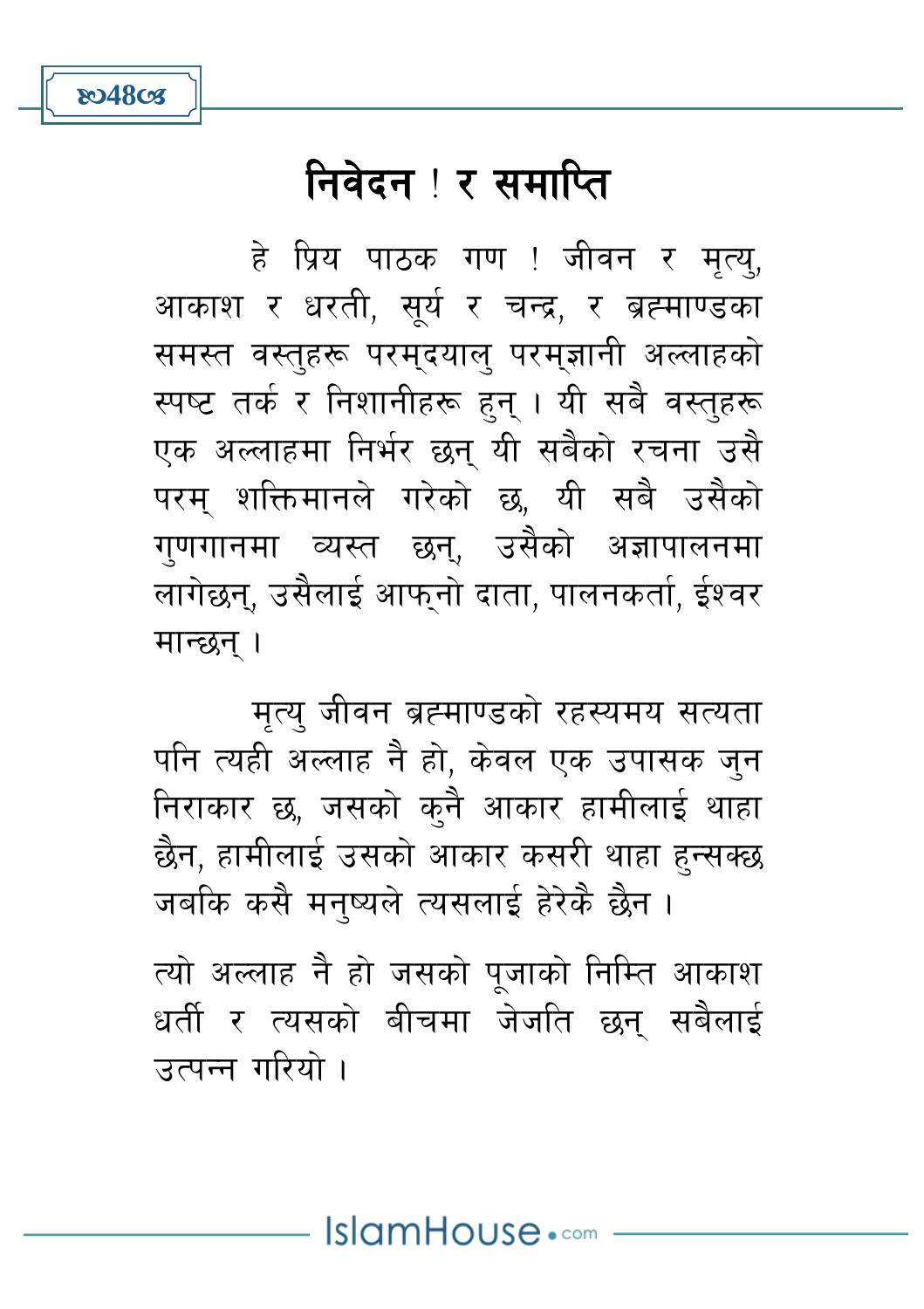हे मानवजाति ! समस्त संसार एक अल्लहलाई पहिचान गराउने साधन हुन्, विचार गर्दाखेरि यो संकेत मिल्छ कि यसलाई निर्माण गर्नेवाला सर्वशक्ति सम्पन्न अल्लाह नै हो ।

**ষ্ঠে49তে** 

हे मानवजाति ! यो प्रकाशित सुर्य, यो टल्कदो चन्द्र, यो मस्त गगन, यो मधर पवन, नदी, समद्र, पहाड़ र भनरनाहरू हामीलाई यो संदेश दिन्छन् कि हाम्रो पालनकर्ता एउटै छ, सबैको स्वरमा एउटै श्लोक छ " अल्लाह अहद " अल्लाह एक नै छ, ईश्वर एउटै छ त्यस बाहेक कोही पनि उपास्य छैन। हे मानव त्यसैको गणगान गर जसले सबैलाई सप्टि गरेछ, जसले खाना खवाउँछ, जसले विरामीलाई निको पार्छ, जसले हामीलाई यो स्वस्थ शरीर प्रदान गऱ्यो, हामीलाई आमा बाबको स्नेहको छायाँ प्रदान गऱ्यो, फोरे जानी जानी त्यसको अवज्ञा नगर, त्यसको कनै समकक्षी नबनाऊ, त्यसलाई कोधित नपार, कि तिमीलाई उस्तै समातोस् जसरी विगतका समहहरूलाई समातेको थियो ।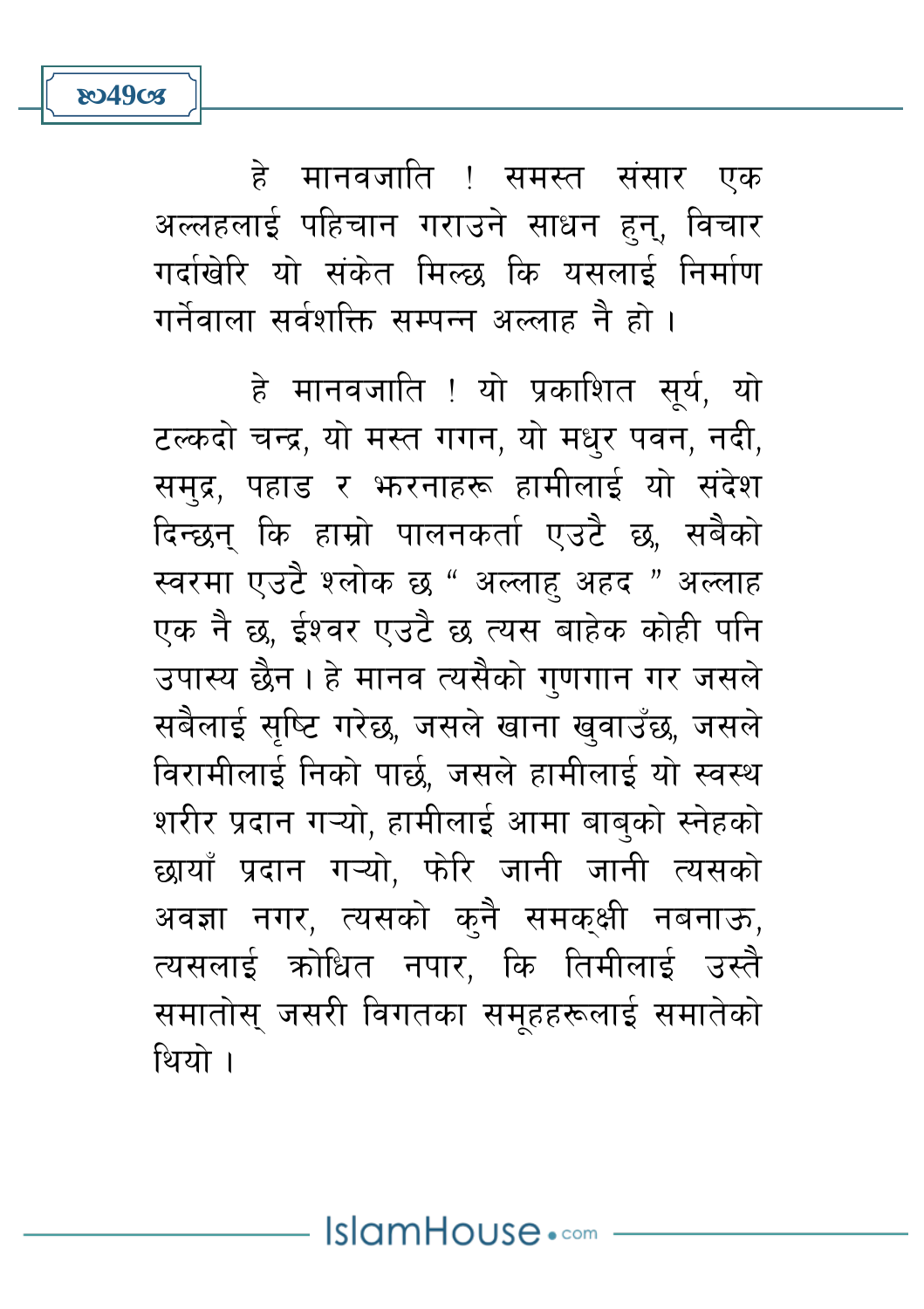हे मानवजाति ! यादराख जसले पनि अल्लाहको अवज्ञा गरे र उसको सीमा अतिक्रमण गरे त कसैलाई धरतीमा धंसाई दियो. त कसैलाई हूरीबाट नष्ट गऱ्यो, त कसैमाथि ढङ्गाको वर्षा गरायो. त कसैलाई भयंकर चित्कारद्रारा आउनेहरूको लागि पाठ बनाइदियो। यो त्यो सत्य घटनाहरू हन जन करआनमा वर्णन गरिएका छन । र अफ्रै यी वृतान्त समुहहरूको निशानीहरू पुरा विश्वमा बाँकी छन् चाहे त्यो समुदको समूह होस् वा आदको समह, चाहे त्यो कारून होस वा फिरऔन सबै यस संसारको लागि पाठ भए।

 $8050$ cz

सुन हे मानवहरू ! मोह माया जीवन मत्यको चक्रवियबाट बाहिर आऊ. आफनो पालनकर्तातर्फ जहाँ अननत शान्ति एवं परम् आनन्द छ। जहाँ न कसैको भय न कसैको त्रास छ, जहाँ पेमको बास स्वर्गको आशा छ । यो यस्तो दरबार हो जहाँबाट सबैलाई मिल्छ तिमीलाई के चाहिन्छ ? धन सम्पत्ति, छोरा छोरी, सबै मिल्छ एकचोटि आफुनो मुटुलाई बहुदववादबाट स्वच्छ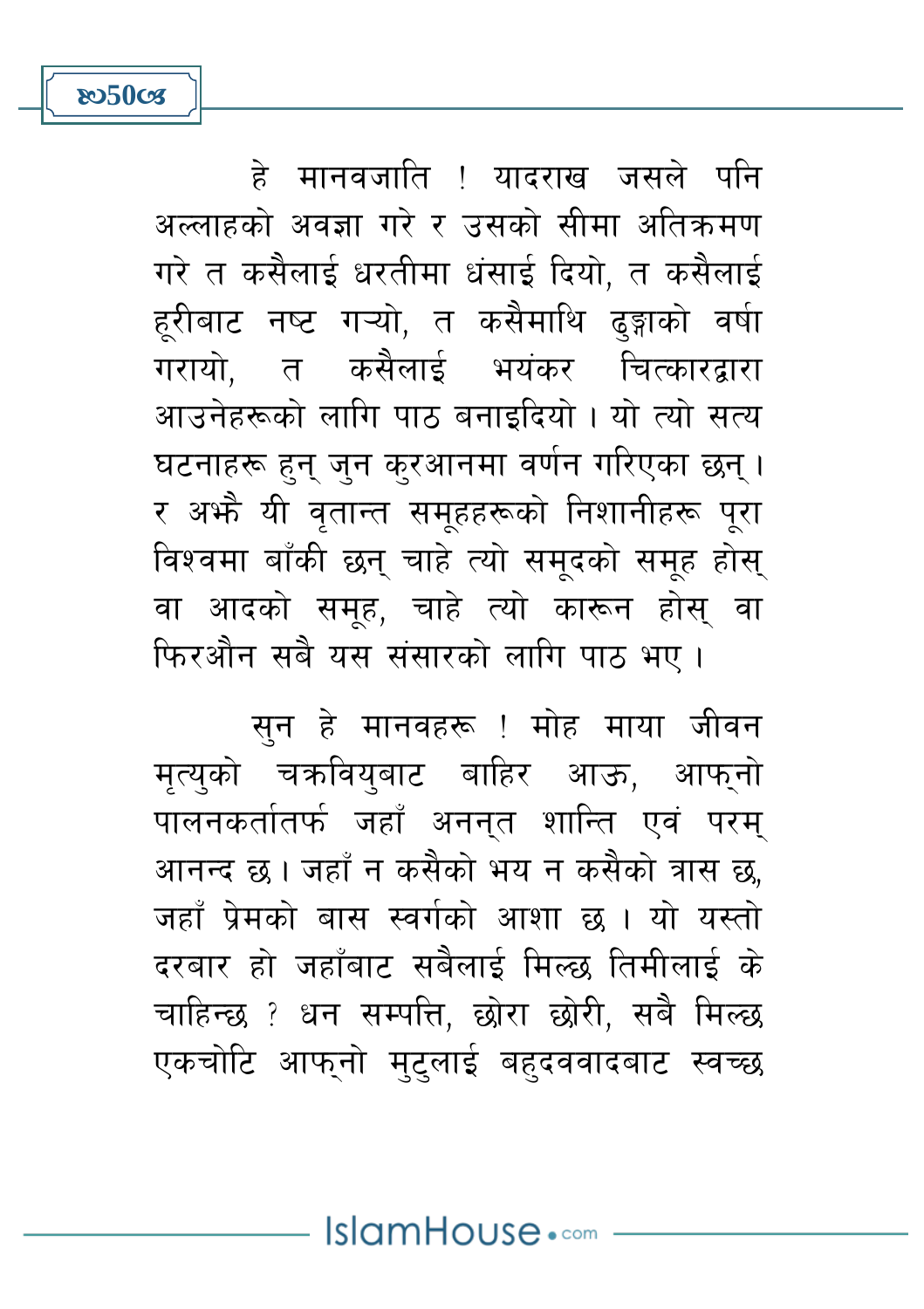

गरी त्यस एक अल्लाहलाई पुकार अनि हेर त्यसको कपा त्यसको महिमा त्यसको करुणा।

हे मनुष्यहरू ! बहुदेववादी र अधर्मीहरूका कराहरूको वास्तै नगर, किनकि उनीहरू त शैतान पिचासका भइहरू हुन् र शैतान मानवहरूको शत्र् हो, आफनो शत्रबाट बच र आफनो विश्वास एक अल्लाहमा सुदृढ गर, र शैतानको पाइलामा नहिंड किनकि त्यो तिमीलाई पनि अधर्मी बनाइदिनेछ ।

हे मानवहरू ! आफुनो स्रेष्टालाई अपनाऊ त्यो तिम्रो सबै पापलाई नष्ट पारिदिन्छ, तिम्रो सबै समस्याको निवार्ण गरिदिन्छ, र तिमीलाई यस्तो स्रोतबाट अनकम्पा प्रदान गर्छ जसको तिमीले कल्पना पनि गर्नसक्दैनौं ।

हे आदमको सन्तति ! आफनो हानि लाभलाई बुफ, के कसैको मुट् दुखाएर कसैको कल्याण भएछ ? के कसैलाई अकारण र बिना दोष मारेर कसैको भलो भएछ ? यदि निर्मल आनन्दको चाहना छ भने इस्लामी निर्देशनको अनशरण गर अनि अनन्त शान्ति भोग ।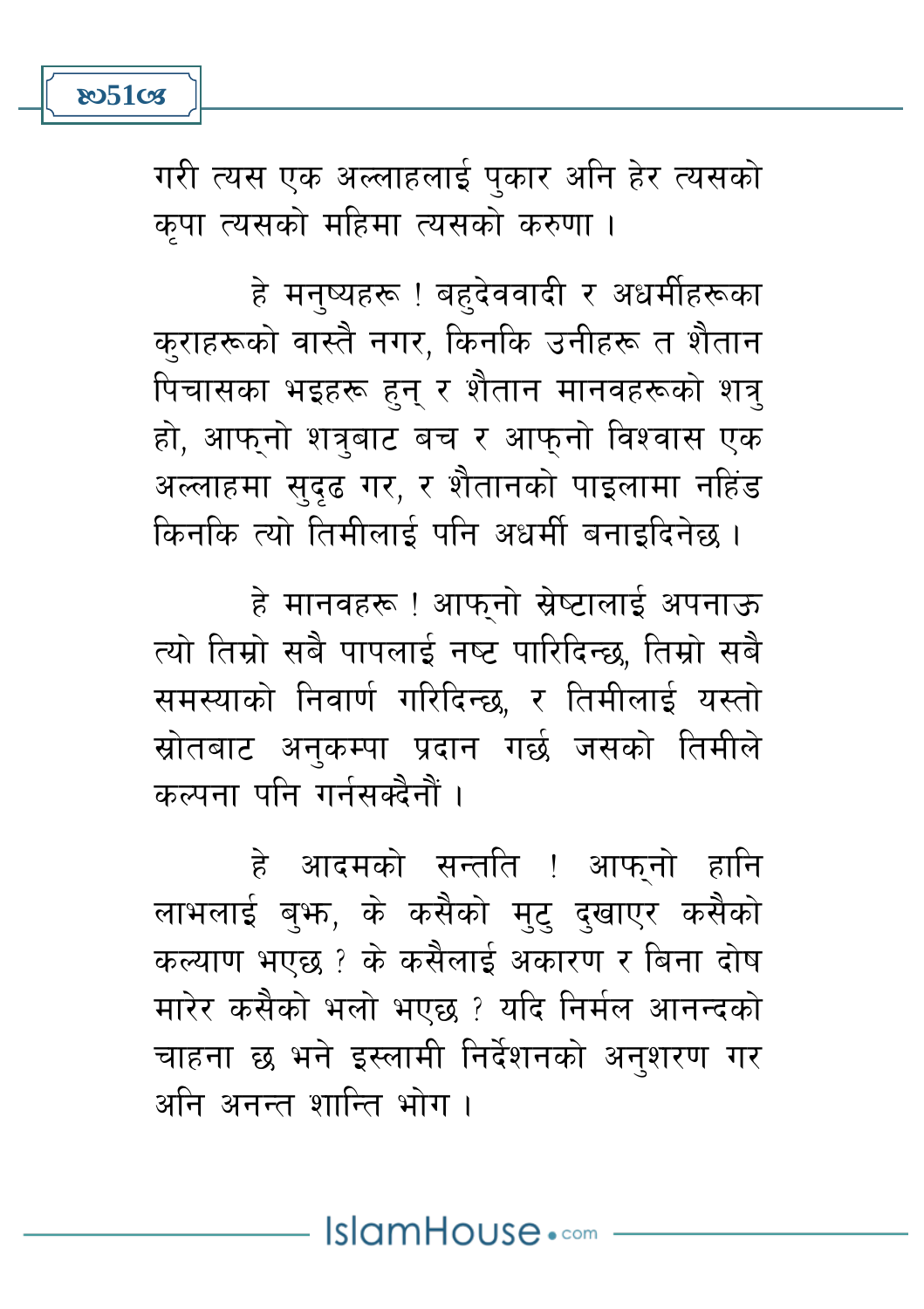

**ಜು52cg** 

हे सर्वश्रेष्ठ सृष्टि ! के यति पनि बुभूदैनौ, विचार गर! यदि एक भन्दा अधिक पज्य भएको भए के यो संसारको संतुलन बाँकी रहन्थ्यो ? एउटाले भन्थ्यो आज वर्षा हुन्छ, त आर्कोले भन्थ्यो आज घाम हुन्छ, तेस्रोले भन्थ्यो आज त दिनै हुँदैन बरु रात्री नै रहनेछ । अर्थात यो संसारको विनाश निश्चित थियो ।

हे मानवजाति ! यो संसारको संतलन नै यो संकेत दिन्छ कि यसको संचालक र पुज्य एउटै छ, र त्यो नै उपासना योग्य छ । यदि एक भन्दा अधिक उपासक भएको खण्डमा तिमी कस कसको उपासना गर्छौ. एउटालाई मनाउँदा आर्को कोधित भइहाल्छ र पहिलोलाई मनाउँदा आर्को रिसाइहाल्छ । भक्तको अवस्था के हुन्छ विचार गर ? यो सबै शेतानले विस्तार गरेको जाल हो यसमा नपर्न, मात्र एउटा अल्लाहलाई समातिहाल सबै संकोचहरू मेटी

IslamHouse.com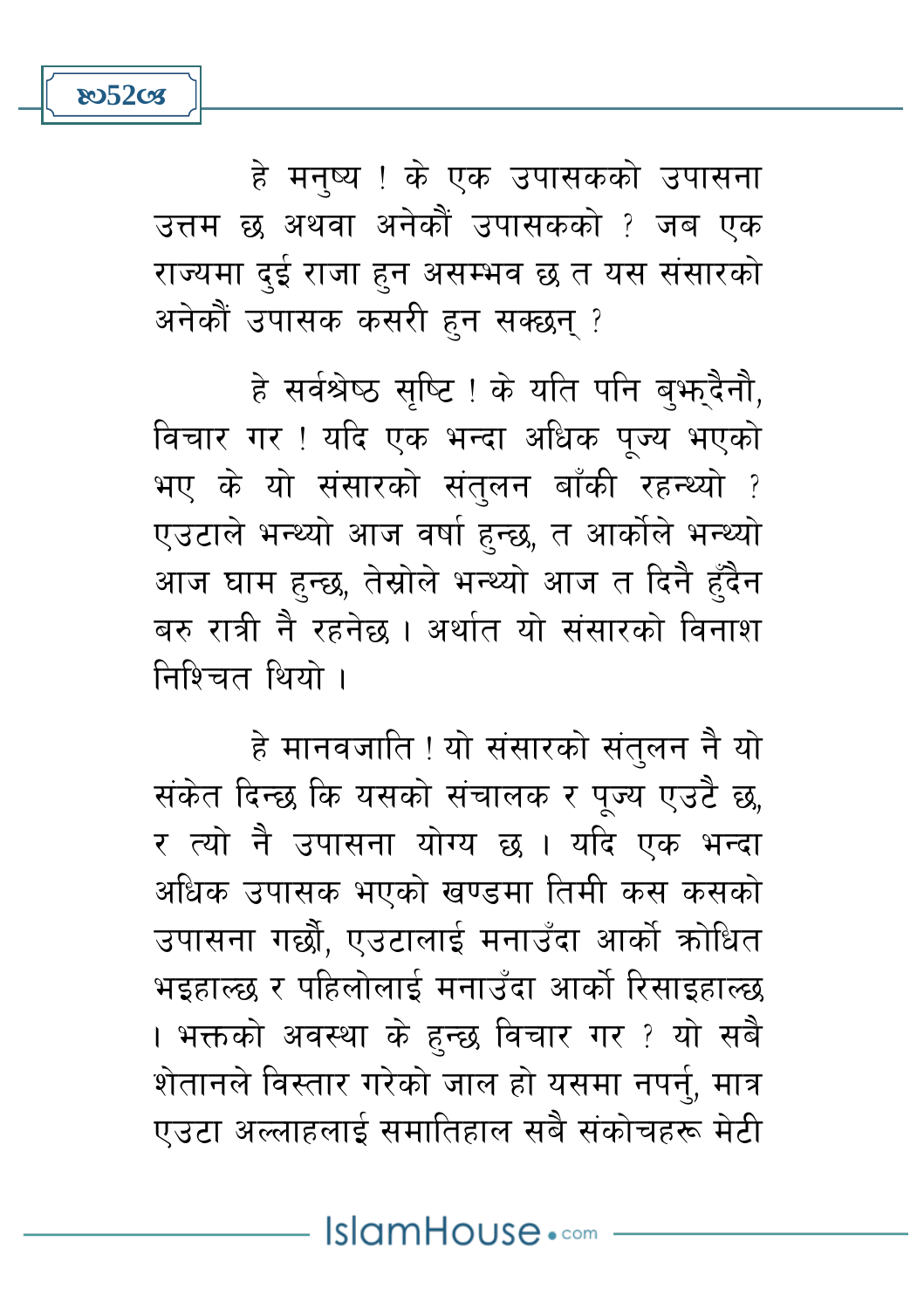

हाल्नेछन् र भक्ति जटिलबाट सजिलो भइहाल्छ र भक्तिको वास्तविक स्वाद मिल्छ ।

हे मानवताका रक्षकहरू ! के तपाईलाई थाहा छ कि मानवताको रक्षा कसरी हनसक्छ ? संसारमा शान्तिको विस्तार कसरी हुन्छ ? अमीर गरीब कसरी एकमत हन्छन ? कालो गोरो कसरी एकनास हन्छन ?

केवल इस्लामलाई अपनाएर, एक ईश्वरमा आस्था राखेर, मानवताको रक्षा गर्न सकिन्छ, र पर्ण संसारमा शान्ति ल्याउन सकिन्छ । किनकि इस्लाममा गोरो कालो, अमीर गरीब, जात पातको केही भेदभाव छैन, अल्लाहको दुष्टिमा सबै एकनास छन् , महान व्यक्ति त्यही हो जन सबै भन्दा मुत्तकी छ । अर्थात सबै भन्दा अल्लाह सित डराउनेवाला छ . अल्लाहको अज्ञाकारी छ ।

रंग रूप धन सम्पत्तिको कनै महत्व छैन महत्व छ केवल कर्मको, अज्ञाकारिताको । यदि इस्लामी निर्देशनहरू सारा संसारमा लागु गरियो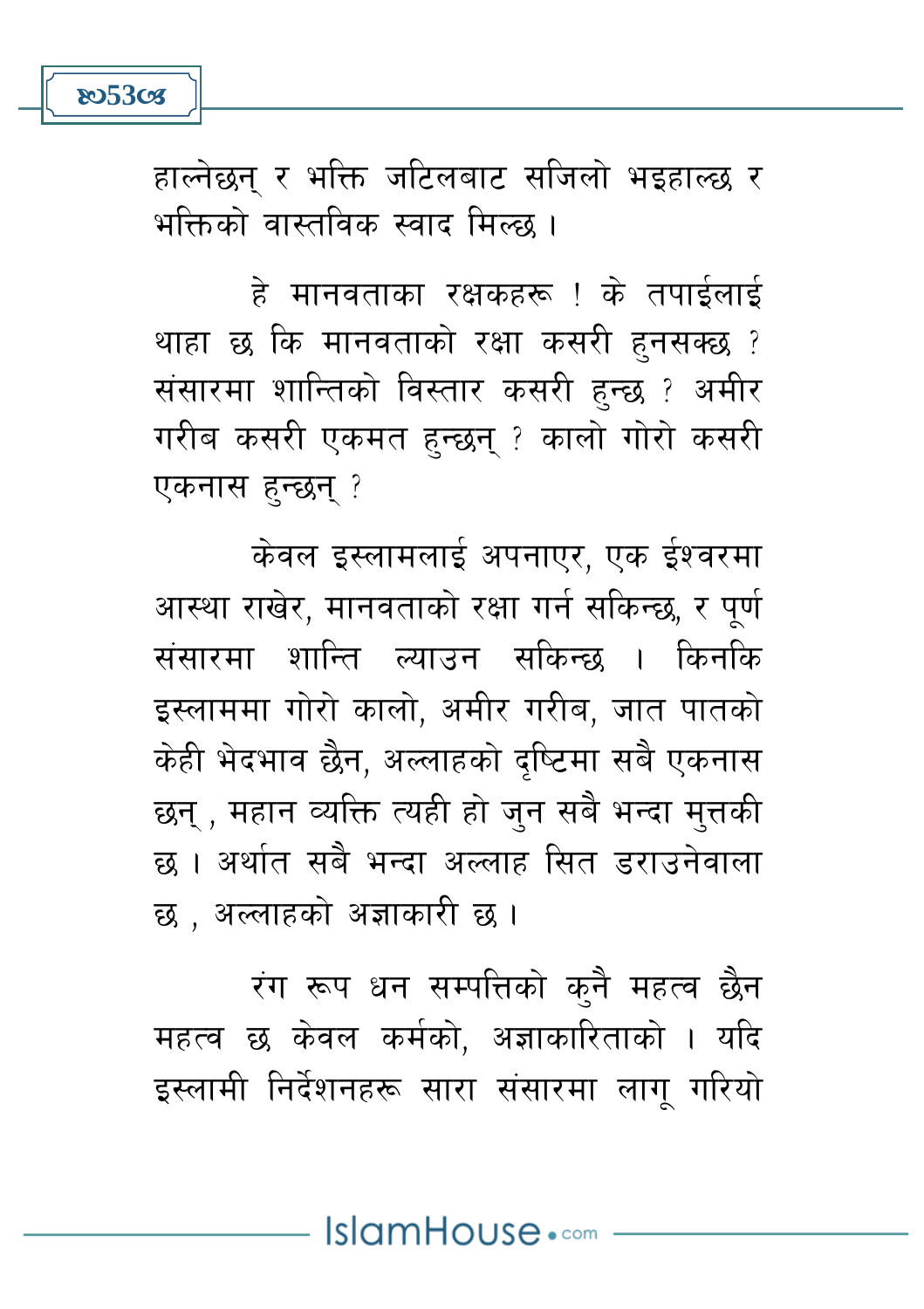

भने कनै मान्छे चोरी गर्दैन, किनकि हात काटिन्छ । कनै मान्छे व्यभिचार एवं बलात्कार गर्दैन, किनकि ज्यान जाने खतरा छ। कनै मान्छे कनै मान्छेको धन खोसदैन, किनकि क्षतिपर्तिको साथ साथै दण्ड पनि पाउने छ । रकसी एवं मदिरा सेवन गरेर कसैलाई हानि प्ऱ्याउन मिल्दैन किनकि भयानक दण्ड मिल्नेछ आदि । अर्थात हाम्रो समाजमा जतिपनि बुराईहरू छन् सबै नष्ट भइहाल्छन् अनि स्वच्छ समाजको निर्माण हुन्छ, स्वच्छ वातावरणको सुजना हुन्छ, र समाजको उन्नति हुन्छ, र समस्त संसारमा शान्तिको अविष्कार हुन्छ, अनि मानव र मानवताको कल्याण भइजान्छ, र यो संसार स्वर्ग भौ सुदर्शित हुनेछ ।

अन्तमा मेरो अल्लाह सित के पार्थना छ भने म यही विन्ती गर्छ कि हे अल्लाह हाम्रा समस्त पाठकहरूलाई मार्गदर्शन गर. र सबैलाई आफनो दयाको पात्र बनाऊ र सबैलाई स्वर्गको बाटो देखाऊ । सबैको त्रटिलाई क्षमा गर, र सबैलाई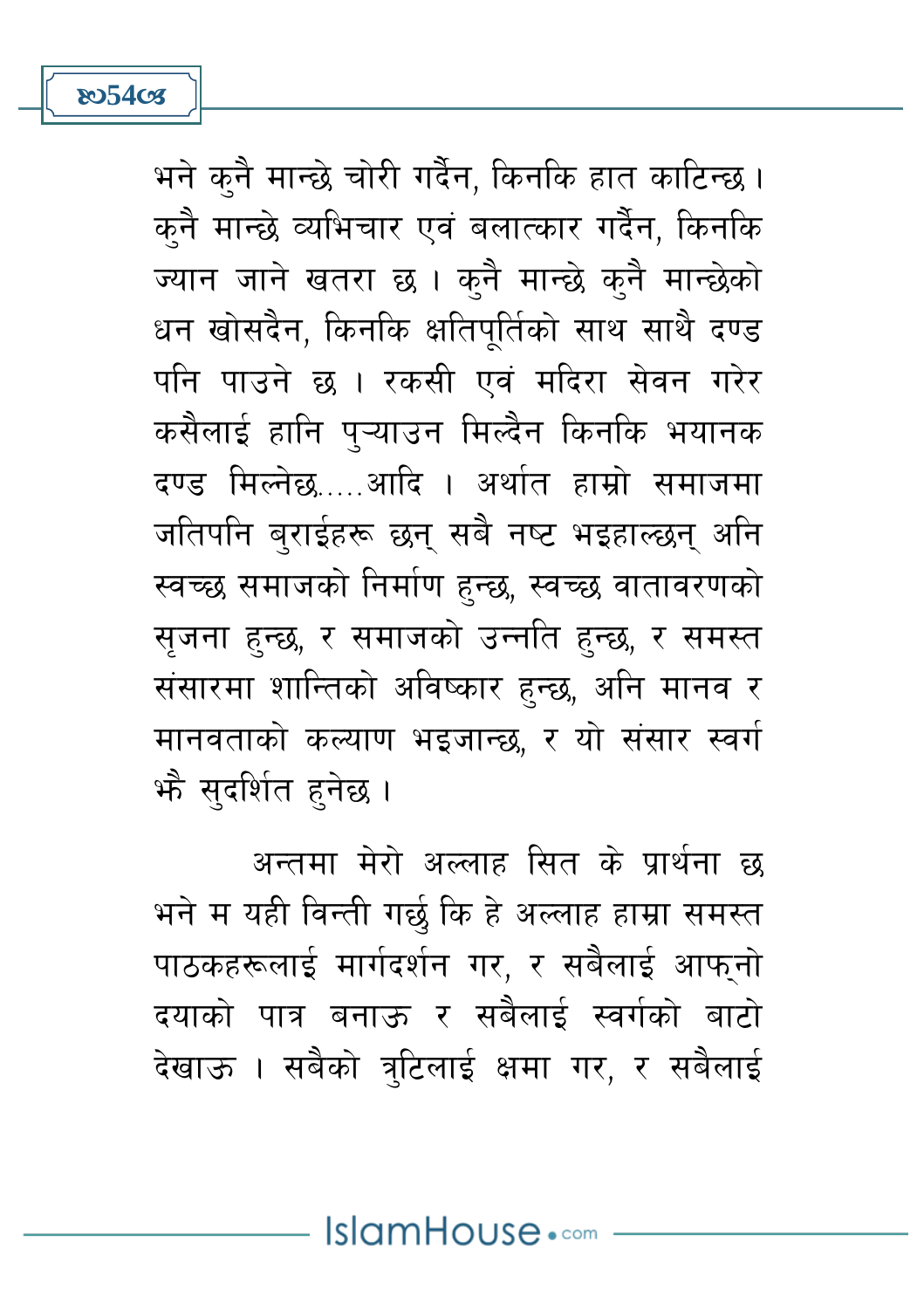

इस्लाम स्वीकार गर्ने सौभाग्य प्रदान गर, र सबैलाई नर्कको यातनाबाट बचाइहाल ।

**हे हाम्रो पालनकर्ता** हामी मध्ये जुन विरामी छन् उनीलाई संचो पारिदेऊ, जन निसंतान छन् उनीलाई आफनो कपाले संतान प्रदान गर तेरो महिमा अपरम्पार छ। र हामी मध्ये जन निमखा निसहाय छन् उनीलाई आफुनो अनुकम्पाबाट प्रदान गरी समद्ध बनाइदेऊ. र उनको संकुचित अवस्थालाई आफुनो कुपाले पवित्र रोजी देऊ र हाम्रो हृदयबाट संसारिक मोह मायालाई फिकी परलोकको माया सृजना गरिदेऊ, र हाम्रा पाइलाहरूलाई सत्मार्गमाथि सदढ गरिदेऊ।

हे पालनकर्ता ! हामीलाई यस्तो सुकर्मको सुअवसर प्रदान गर जुन लोक परलोक दुवैमा हाम्रो निम्ति लाभदायक सिद्ध होस् र तिम्रो प्रसन्नताको कारण बनोस्, तिम्रो त्यो प्रसन्नता जसलाई प्राप्त गरी तिम्रा संदेष्टाहरू धन्य भए र स्वर्गको पात्र भए  $\overline{1}$